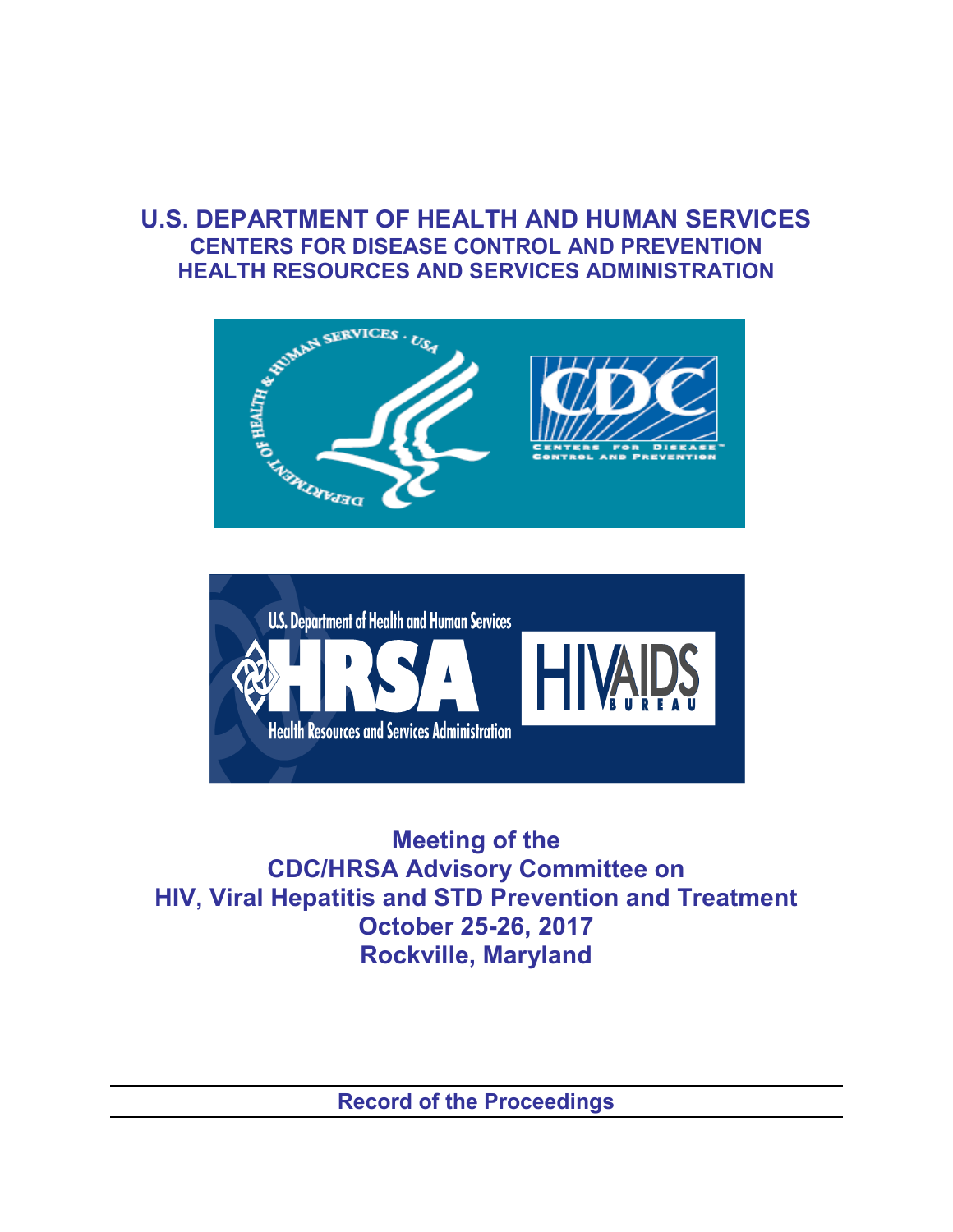## Table of Contents

| HIV/AIDS Bureau Data Dashboards, Benchmarking, and Case Mix Adjustment Initiatives 22 |
|---------------------------------------------------------------------------------------|
|                                                                                       |
|                                                                                       |
|                                                                                       |
|                                                                                       |
|                                                                                       |
|                                                                                       |
| Attachment 1: STD Workgroup Review of Draft Document-Recommendations for Providing    |
|                                                                                       |
|                                                                                       |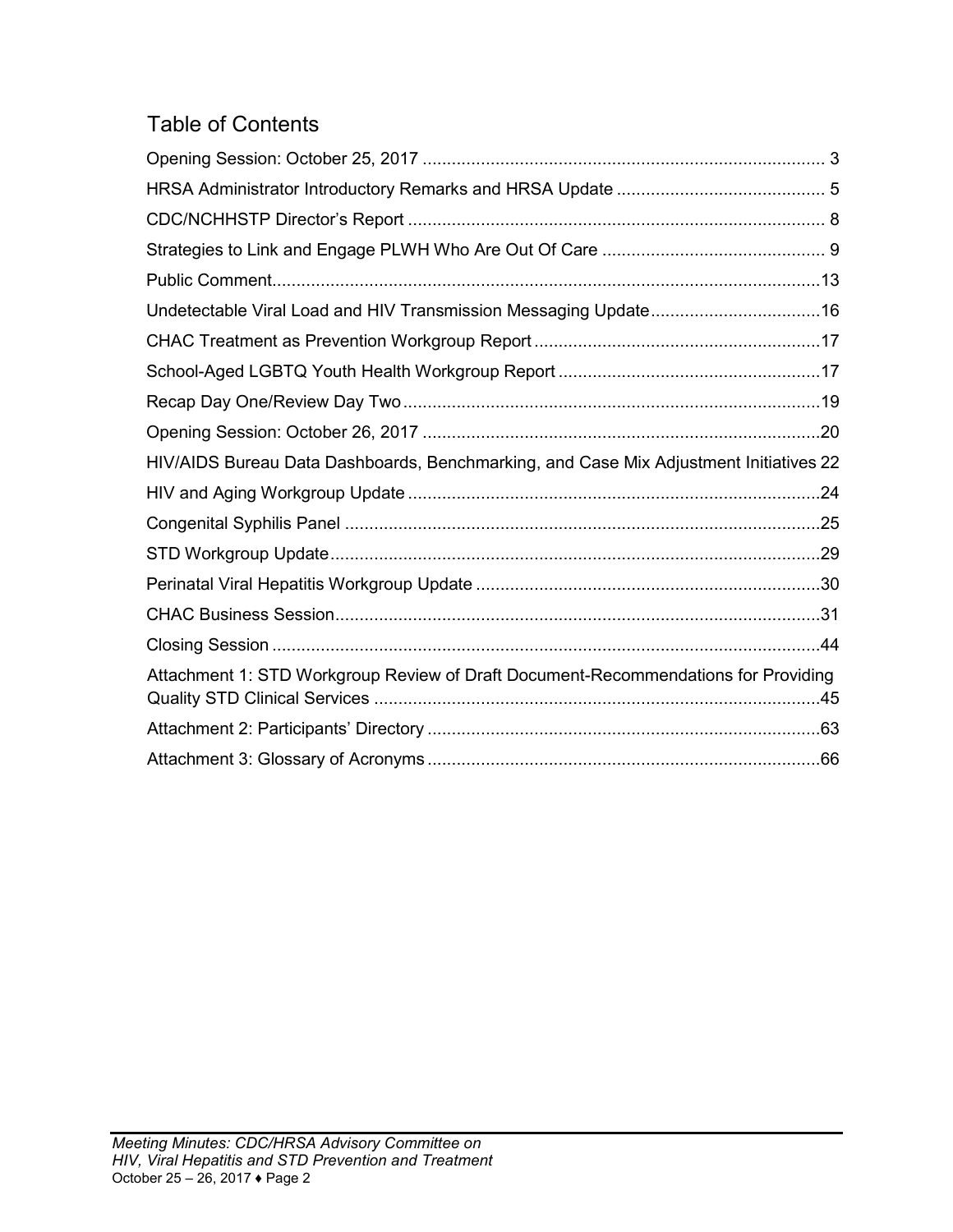



### **U.S. DEPARTMENT OF HEALTH AND HUMAN SERVICES CENTERS FOR DISEASE CONTROL AND PREVENTION HEALTH RESOURCES AND SERVICES ADMINISTRATION**

### **CDC/HRSA ADVISORY COMMITTEE ON HIV, VIRAL HEPATITIS AND STD PREVENTION AND TREATMENT October 25-26, 2017 Rockville, Maryland**

## **Minutes of the Meeting**

The U.S. Department of Health and Human Services (HHS), the Centers for Disease Control and Prevention (CDC) National Center for HIV/AIDS, Viral Hepatitis, Sexually Transmitted Diseases (STDs) and Tuberculosis (TB) Prevention (NCHHSTP), and the Health Resources and Services Administration (HRSA) HIV/AIDS Bureau (HAB) convened a meeting of the CDC/HRSA Advisory Committee on HIV, Viral Hepatitis and STD Prevention and Treatment (CHAC). The proceedings were held on October 25-26, 2017, at 5600 Fishers Lane, Pavilion, Rockville, Maryland.

The CHAC is a committee that is chartered under the Federal Advisory Committee Act (FACA) to advise the Secretary of HHS, Director of CDC, and Administrator of HRSA on objectives, strategies, policies, and priorities for HIV, viral hepatitis, and STD prevention and treatment efforts for the nation.

<span id="page-2-0"></span>Information for the public to attend the CHAC meeting in person or participate remotely via teleconference was published in the *Federal Register* in accordance with FACA rules and regulations. All sessions of the meeting were open to the public (*Attachment 2: Participant Directory*).

### **Opening Session: October 25, 2017**

#### **Laura Cheever, MD, ScM** Associate Administrator, HRSA, HAB CHAC Designated Federal Officer (DFO), HRSA

Dr. Cheever conducted a roll call to determine the CHAC voting members, ex-officio members (or their alternates), and liaison representative in attendance. She announced that CHAC meetings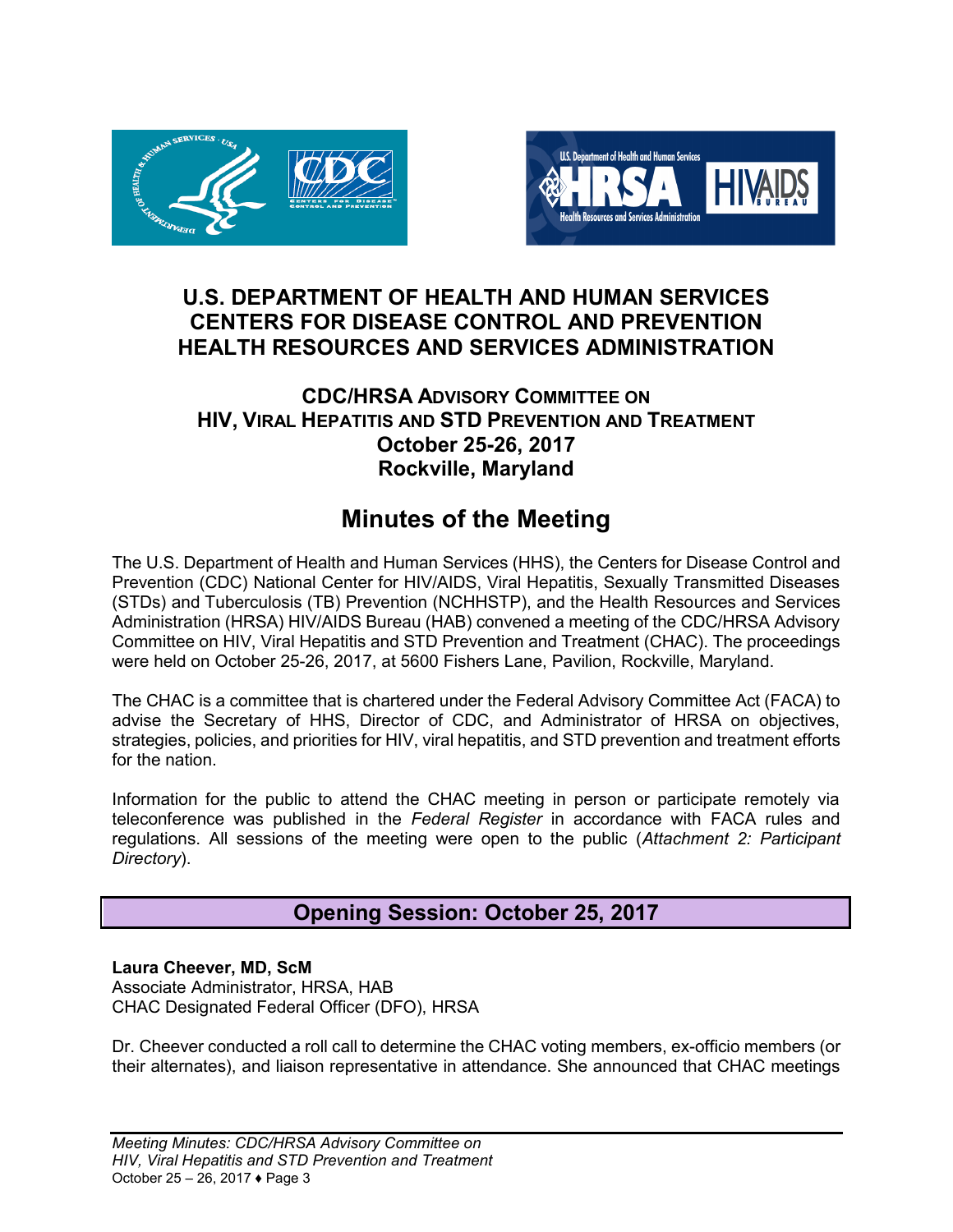are open to the public and all comments made during the proceedings are a matter of public record. She reminded the CHAC voting members of their responsibility to disclose any potential individual and/or institutional conflicts of interest for the public record and to recuse themselves from voting or participating in these matters.

| <b>CHAC Voting Member</b><br>(Institution/Organization)                                                           | <b>Potential Conflict of Interest</b>                                                                                                                                           |
|-------------------------------------------------------------------------------------------------------------------|---------------------------------------------------------------------------------------------------------------------------------------------------------------------------------|
| Richard Aleshire, MSW, ACSW<br>(Washington State Department of Health)                                            | Recipient of funding from CDC and HRSA/Ryan<br>White HIV/AIDS Program (RWHAP).                                                                                                  |
| Jean Anderson, MD<br>(Johns Hopkins Medical Institutions)                                                         | Recipient of funding from HRSA/RWHAP and<br>National Institutes of Health (NIH) and has stock<br>in Gilead.                                                                     |
| Marvin Belzer, MD, FACP, FSAM<br>(University of Southern California, Keck<br>School of Medicine)                  | Recipient of funding from CDC. HRSA/RWHAP<br>and NIH.                                                                                                                           |
| Peter Byrd<br>(Peer Educator and Advocate)                                                                        | No conflicts disclosed.                                                                                                                                                         |
| Dawn Fukuda, ScM<br>(Massachusetts Department of Public<br>Health)                                                | Recipient of funding from CDC and<br>HRSA/RWHAP.                                                                                                                                |
| Debra Hauser, MPH<br>(Advocates for Youth)                                                                        | Recipient of funding from CDC.                                                                                                                                                  |
| Peter Havens, MD, MS<br>(Children's Hospital of Wisconsin)                                                        | Recipient of funding from HRSA/RWHAP and the<br>National Institute of Child Health and Human<br>Development.                                                                    |
| Devin Hursey<br>(U.S. People Living with HIV Caucus)                                                              | Recipient of from HRSA/RWHAP.                                                                                                                                                   |
| Amy Leonard, MPH<br>(Legacy Community Health Services)                                                            | Recipient of funding from CDC and<br>HRSA/RWHAP.                                                                                                                                |
| Jorge Mera, MD<br>(W.W. Hastings Indian Hospital)                                                                 | HRSA/RWHAP-funded AIDS Education and<br>Training Center (AETC) Program and funding<br>from Oklahoma University; advisory board<br>member of Gilead Sciences and AbbVie in 2016. |
| Greg Millett, MPH<br>(amfAR)                                                                                      | Advisory board member of VIVE Initiative                                                                                                                                        |
| Susan Philip, MD, MPH<br>(San Francisco Department of Public Health)                                              | Recipient of funding from CDC and<br>HRSA/RWHAP and an unpaid public health<br>advisor for GlaxoSmithKline.                                                                     |
| Michael Saag, MD<br>(University of Alabama at Birmingham,<br>School of Medicine, UAB Center for AIDS<br>Research) | Recipient of funding from HRSA/RWHAP and NIH<br>and a consultant for BMS, Merck, Gilead, and<br>ViiV.                                                                           |
| Linda Scruggs, MHS<br>(Ribbon Consulting Group                                                                    | Recipient of funding from HRSA/RWHAP.                                                                                                                                           |
| Bradley Stoner, MD, PhD<br>(Washington University School of Medicine)                                             | Recipient of funding from CDC.                                                                                                                                                  |
| Lynn Taylor, MD, FACP<br>(The Warren Alpert Medical School of Brown<br>University)                                | Recipient of funding from HRSA/RWHAP.                                                                                                                                           |

#### **CONFLICT OF INTEREST DISCLOSURES**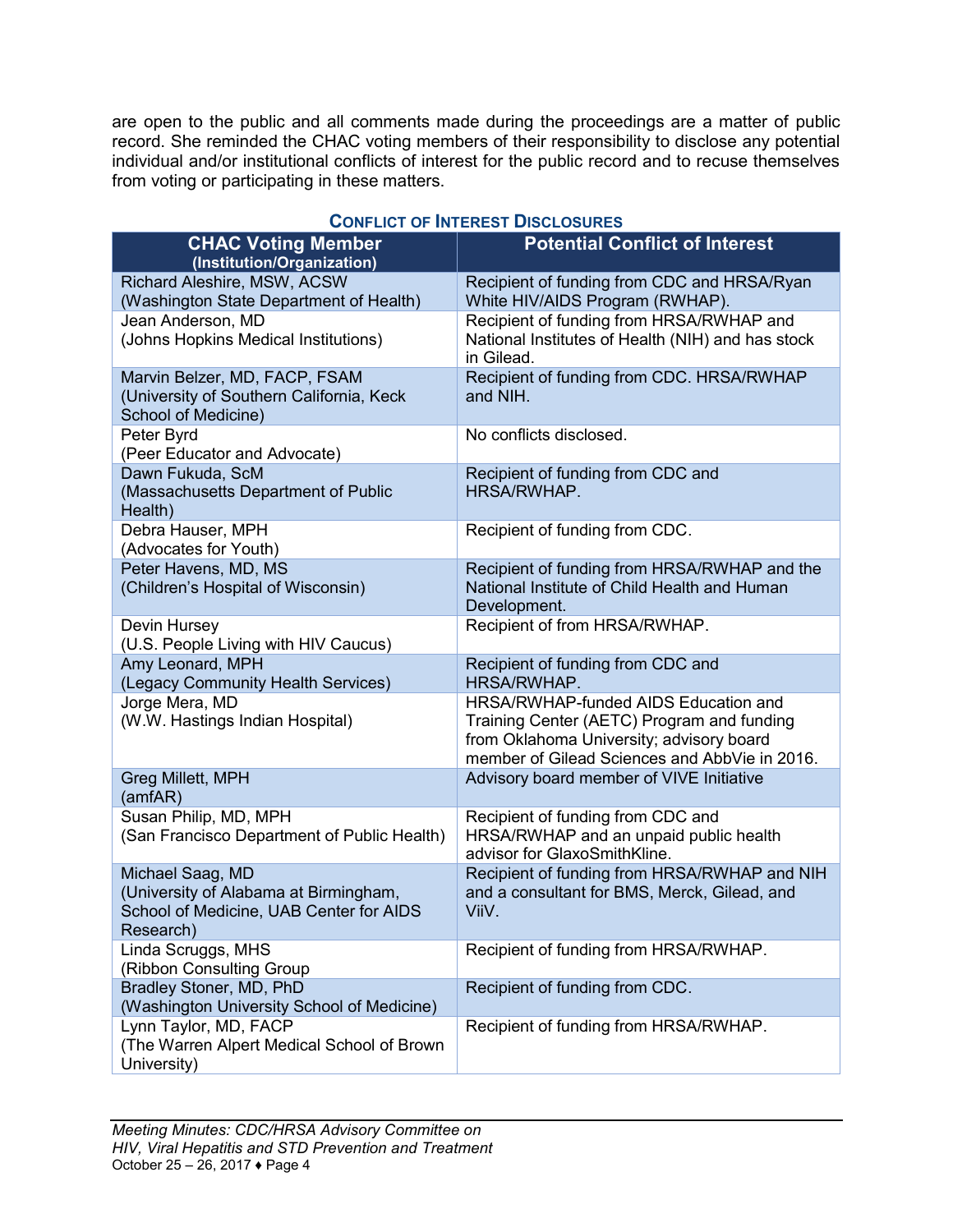Dr. Cheever confirmed that the 15 voting members and ex-officio members in attendance (or their alternates) constituted a quorum for CHAC to conduct its business on October 25, 2017. She called the proceedings to order at 9:01 a.m. and welcomed the participants to the CHAC meeting.

Dr. Cheever welcomed four new members to the CHAC. The new members are:

- Marvin Belzer, MD, FACP, FSAM, University of Southern California, Keck School of Medicine;
- Devin Hursey, U.S. People Living with HIV Caucus;
- Jennifer Kates, PhD, Vice President and Director Global Health and HIV Policy, Kaiser Family Foundation; and
- Michael Saag, MD, University of Alabama at Birmingham (UAB), School of Medicine, UAB Center for AIDS Research.

#### **Approval of the May 2017 Draft CHAC Meeting Minutes**

#### **CHAC Action**

A motion was properly placed on the floor by Dr. Bradley Stoner and seconded by Dr. Peter Havens for CHAC to approve the previous meeting minutes. CHAC approved the draft May 10-11, 2017, meeting minutes with no changes or further discussion. There was one abstention.

### <span id="page-4-0"></span>**HRSA Administrator Introductory Remarks and HRSA Update**

#### **Laura Cheever, MD, ScM**

Associate Administrator, HRSA, HAB CHAC DFO, HRSA

Dr. Cheever introduced the new HRSA Administrator, George Sigounas, MS, PhD. Dr. Sigounas became HRSA Administrator on May 1, 2017.

#### **George Sigounas, MS, PhD**

Administrator, HRSA

Dr. Sigounas welcomed CHAC members. He commented that since coming to HRSA in May he has learned that the programs are very well run at both headquarters and the regional offices. He hopes to bring new energy and ideas to HRSA while maintaining the focus on direct care and serving HRSA's targeted populations. He hopes to promote innovation and collaboration within HRSA and to optimize the use of resources so that even more people can be provided services. Mental health and substance use disorder services are emerging priorities.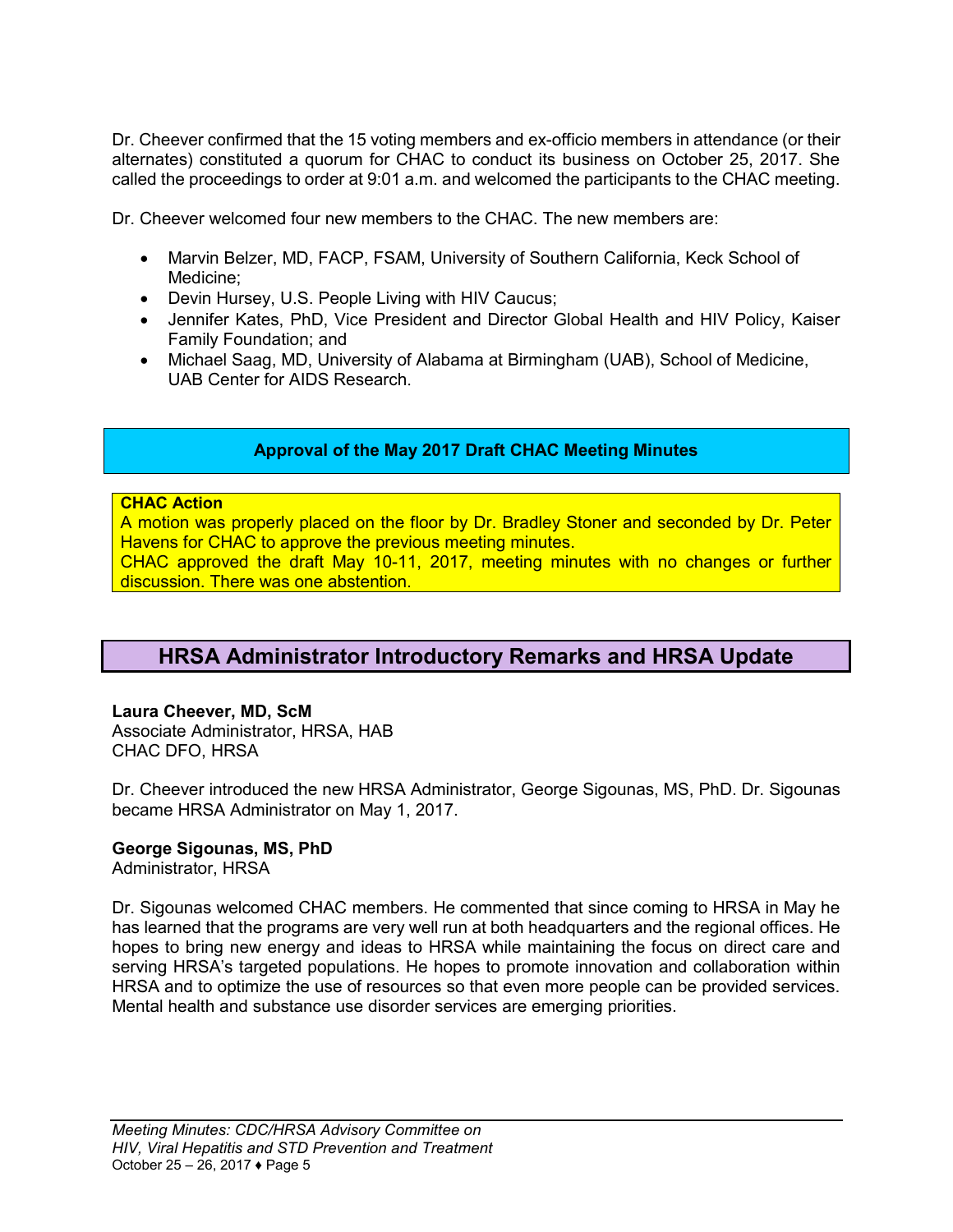#### **Jim Macrae, MPP, MA**

Associate Administrator, HRSA, Bureau of Primary Health Care (BPHC)

Mr. Macrae provided an update on HRSA's Health Center Program, which serves 26 million people – 1 in 12 people across the United States. Health centers provide a significant amount of HIV-related services. In 2016, nearly 1,400 HRSA-funded health centers provided HIV-related services. This included HIV testing for 1.42 million patients, linking 83.2 percent of people living with HIV (PLWH) to care, and providing care to 158,323 PLWH (over 634,906 visits).

The Partnership for Care (P4C) Demonstration Project is designed to build sustainable partnerships among CDC-funded state health departments and HRSA-funded health centers to support expanded HIV service delivery in communities highly affected by HIV, especially among racial/ethnic minorities. State health departments and health centers will work together to increase the identification of undiagnosed HIV infection, establish new access points for HIV care and treatment, and improve HIV outcomes along the continuum of care for PLWH. In 2016, 22 P4C health centers tested 41,962 patients for HIV for the first time in their lives, with 90.8 percent of PLWH linked to care within 90 days of their HIV diagnosis. Lessons learned from P4C include the importance of leadership and staff buy-in, use of multidisciplinary care teams, enhancement of electronic health records (EHRs), and building strategic state and local partnerships.

Addressing hepatitis C virus (HCV) has been a challenge for health centers. Health centers engage in prevention, screening, diagnosis, and treatment activities and need guidance in how to conduct these activities.

Priorities for the Health Center Program include expanding the use of telehealth, especially in rural areas and for the treatment of mental health and substance use disorders. Addressing substance use continues to be a challenge for primary health care providers, including health centers. To help health centers address substance use disorders, BPHC released a funding announcement and received more than 1,200 applications. Other priorities for the Health Center Program include oral health, case management, patient education, and care team development.

#### **Discussion**

Dr. Anderson asked whether HRSA is addressing the intersection between substance use, mental health, and violence, especially intimate partner violence (IPV). Mr. Macrae stated that BPHC has initiated workgroups focused on helping the Bureau become a more trauma-informed organization. BPHC is currently conducting a pilot study in ten health centers focused on IPV. Health centers need to integrate IPV screenings and build partnerships with organizations in their community that focus on this issue.

Ms. Fukuda asked whether there are patient navigators to help patients with HCV. Given the complexity of treatment, this service is critical, but stated that often, patient navigation services are not reimbursed. Mr. Macrae stated that there are discretionary funds in health center grants and that enabling services are those most often funded by health centers, followed by oral care. BPHC is exploring ways to encourage more enabling services.

Dr. Mermin asked if there are ways to facilitate screening for STDs. For example, if blood is drawn for another screening, could STD screening also be conducted? Mr. Macrae stated that some health centers are conducting "opt out" routine STD screening and many care teams have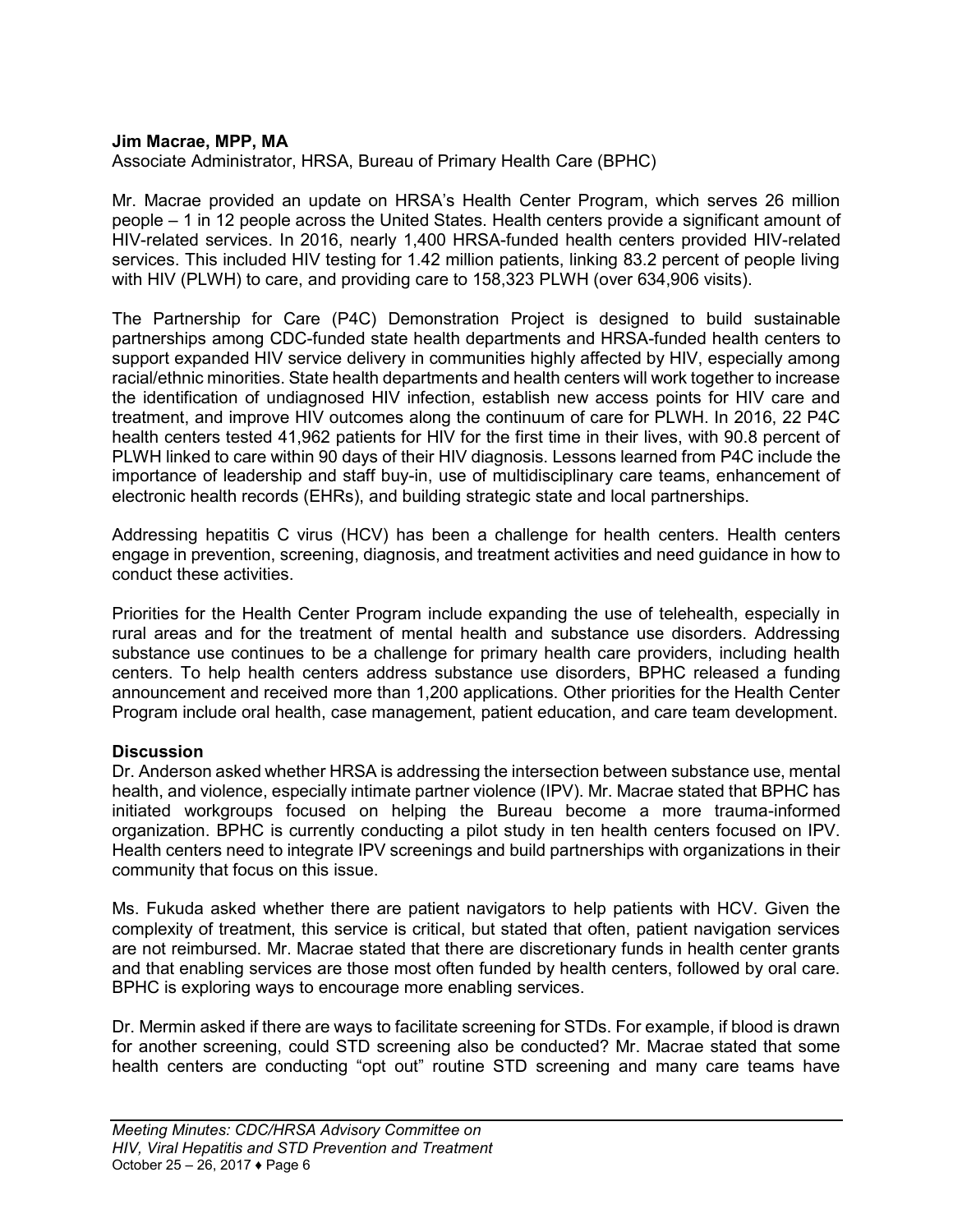instituted standing orders related to STD screening. Care teams allow for more engagement with patients. Other members of the care team, besides the physician, can engage patients around STDs. BPHC is exploring ways to reward health centers for providing whole patient care and not just compensation by visit. The Bureau is also looking for ways to factor in the social determinants of health.

#### **Laura Cheever, MD, ScM**

Associate Administrator, HRSA, HAB CHAC DFO, HRSA

Dr. Cheever provided the HAB update. Ryan White HIV/AIDS Program (RWHAP) funding for FY 2017 is over \$2.3 billion. The AIDS Drug Assistance Program (ADAP) and RWHAP Part A make up the majority of the funding. In 2016, RWHAP served 551,567 clients. Of these, 97 percent were PLWH. Nearly three-quarters of clients are people of color and approximately two-thirds of clients are living at or below the Federal Poverty Guidelines (FPG). Men make up 71.4 percent of clients, women are 27.3 percent, and transgender individuals are 1.3 percent.

RWHAP clients have achieved a viral suppression rate of 84.9 percent among those who had at least one medical care visit and viral load measurement, significantly better than the rate for PLWH who are not served by the program. Of particular note, populations that have had lower rates of viral suppression – transgender individuals, the unstably housed, and youth – all have viral suppression rates above 70 percent and have had significant improvements since 2010.

HAB has initiated some activities to address challenges facing the program. HAB has launched a program to support the design, implementation, and evaluation of innovative interventions that coordinate HIV care and treatment and housing and employment services to improve HIV health outcomes for RWHAP clients.

HCV and HIV coinfection is also a challenge. An estimated 20-25 percent of RWHAP clients are coinfected with HCV. HRSA HAB is committed to eliminating HCV coinfection in the RWHAP. HRSA HAB has two initiatives supported by the Secretary's Minority AIDS Initiative to increase the capacity for HCV treatment. To support this, HRSA HAB's National HIV Curriculum has a module on HCV/HIV coinfection.

The involvement of PLWH has always been a hallmark of the RWHAP. Recent initiatives include supporting increased engagement of youth and transgender women of color living with HIV in leadership opportunities. Another initiative focuses on increasing the use of community health workers to strengthen the health care workforce and improve access to healthcare and health outcomes for racial/ethnic minority PLWH. Other HAB initiatives include addressing the HIV care continuum in southern metropolitan areas and providing technical assistance to RWHAP Parts A and B jurisdictions to support integrated HIV planning implementation.

In addition, HAB has been working to disseminate findings and increase implementation of best practices from the models of care studies it supports. These evidence-based interventions focus on transgender women, Black men who have sex with men (MSM), integration of behavioral health into primary care, and responding to trauma. In addition to these activities, HAB is developing four evidence-informed care and treatment interventions related to linkage and retention and Special Projects of National Significance (SPNS) projects that focus on incarceration, buprenorphine, outreach, and re-engagement and retention.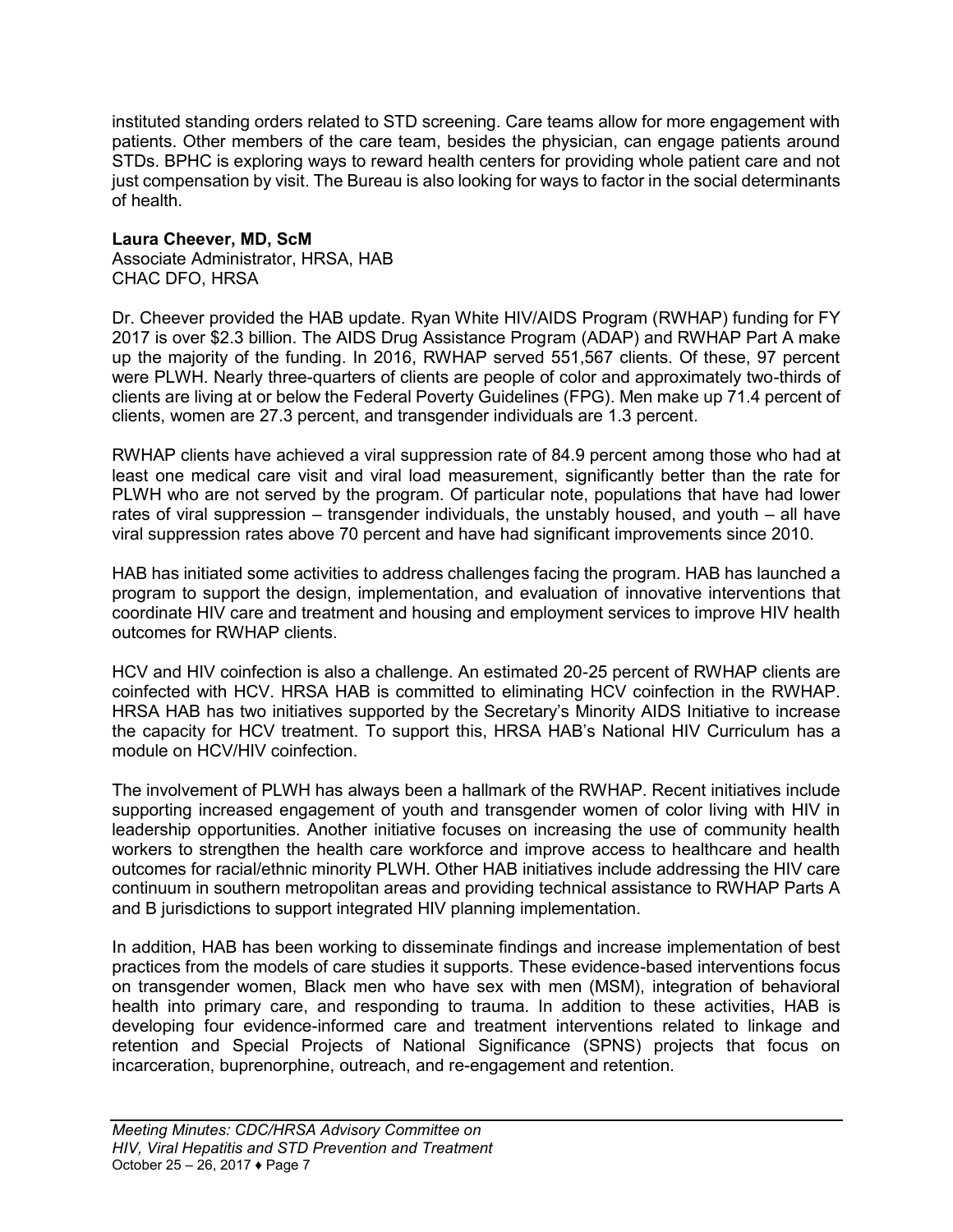## **CDC/NCHHSTP Director's Report**

#### <span id="page-7-0"></span>**RADM Jonathan Mermin, MD, MPH**

Director, CDC, NCHHSTP CHAC DFO, CDC

Dr. Mermin announced that Brenda Fitzgerald, MD is the new Director of CDC. She is committed to evidence-based work and strongly supports state and local health departments. CDC has released an *Updated HIV/AIDS Prevention Strategic Plan, 2017-2020*. It reflects advances in prevention science, including pre-exposure prophylaxis (PrEP).

Another focus is HCV; cases have tripled since 2010. CDC has partnered with the National Institute on Drug Abuse to help communities develop comprehensive approaches to prevention and treat consequences of opioid use. It is a five-year project. He noted that there are states that have laws in place that impact access to HCV services, such as mandatory sobriety.

Dr. Mermin stated that STDs are at record highs, especially syphilis in MSM and women, congenital syphilis and gonorrhea in MSM. Drug-resistant gonorrhea remains a concern and 2016 data show that azithromycin-resistant gonorrhea stains are on the rise in the United States. CDC has developed an infographic about rising STD rates that can be customized by states. CDC has also awarded funds to nine state/city health departments to enhance the response to congenital syphilis.

For school-based health policies and practices, national surveys indicated improvement in policies and practices to prevent violence, bullying, and suicide. Improvements are still needed in student health education, substance use prevention, and HIV and STD services. CDC developed new communications products related to the Youth Risk Behavior Surveillance System (YRBSS). This includes a new infographic and palm cards for professionals.

Dr. Mermin announced a call for papers for the *Journal of Public Health* focused on disparities in the prevention and treatment of HIV, viral hepatitis, STDs, and TB in the United States. The deadline is January 31, 2018.

#### **Discussion**

Dr. Saag asked how PLWH not served by the RWHAP are factored into estimates of the number of PLWH not in care. Dr. Mermin stated that there are 1.1 million PLWH and 15 percent of these are not diagnosed. Approximately 200,000 receive care outside of the RWHAP. They are monitored through the National HIV Surveillance System (NHSS).

Dr. Saag asked about the possibility of the U.S. government purchasing HCV treatment, similar to what is done by the Australian government. In Australia, the government purchases a large number of doses at a discount. The drugs must be used within a certain period. Dr. Mermin said that Australia negotiated a price for the drugs. Some states are looking into a similar agreement. The U.S. Department of Veterans Affairs (VA) has been very successful with HCV treatment, as has the HHS/Indian Health Service.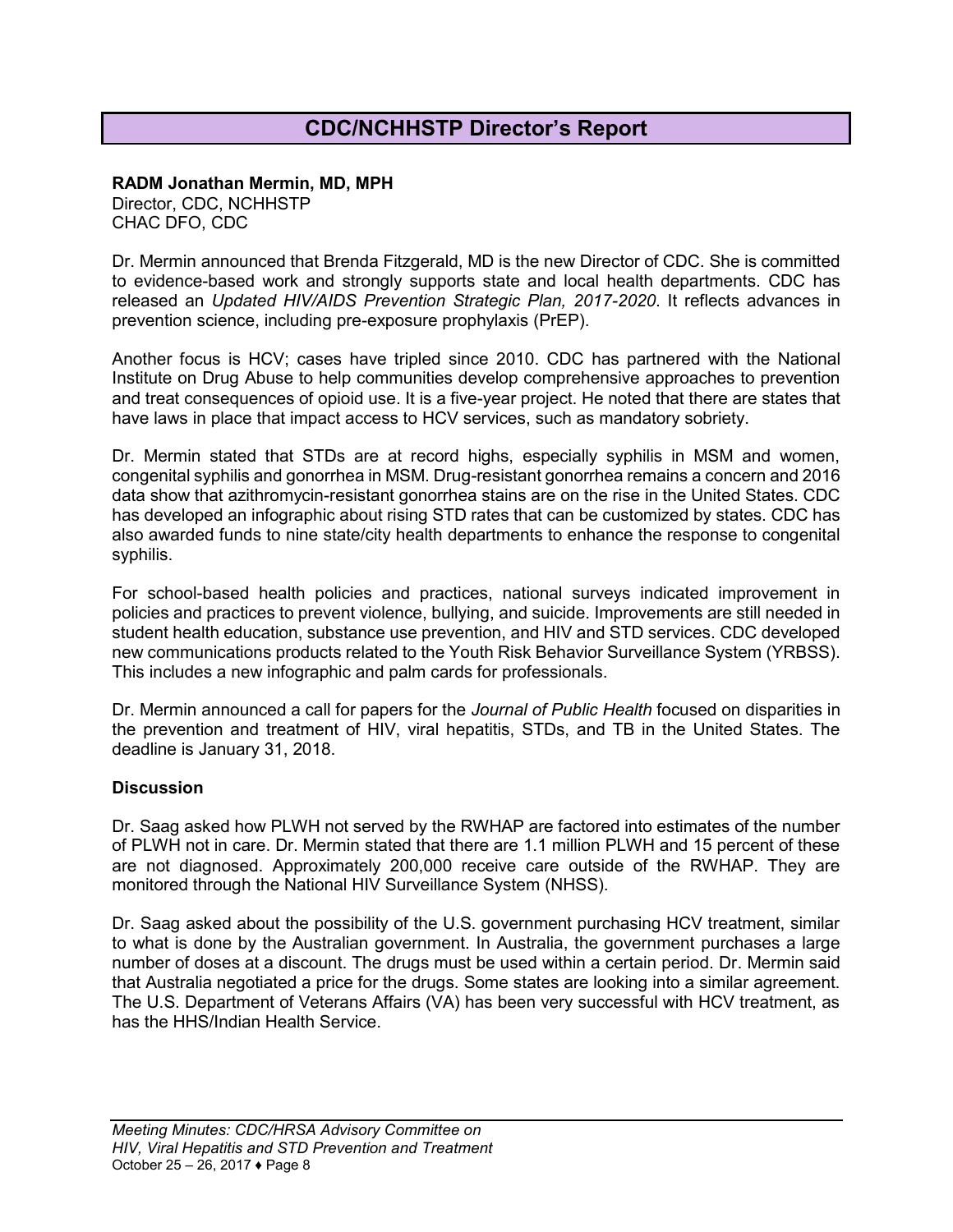Dr. Taylor stated that in her practice she encounters people who have not disclosed their HIV status to their sex partners. This becomes a serious issue when patients see their providers less frequently as they achieve viral suppression – there are fewer opportunities to raise this issue with patients. In addition, providers do not have time to follow up on partner notification. She asked what the role of RWHAP providers is in reaching out to partners and stated that there needs to be a systematic approach. Dr. Cheever stated that the RWHAP does not generally directly fund partner notification, but, instead, partners with health departments that fund this activity and have the personnel and expertise.

Dr. Taylor asked if the use of PrEP could lead to increases in STDs, but she indicated that STD rates were increasing prior to PrEP. In addition, PrEP guidelines call for screening and treatment of STDs every three to six months. Following the guidelines could lead to a decrease in STD rates.

Dr. Stoner asked how HAB is working to ensure stable housing for RWHAP clients, given the relationship between stable housing and better health outcomes (e.g., viral suppression). Dr. Cheever stated that the RWHAP is well positioned to address the social determinants of health and that, by statute, RWHAP-supported support services must be linked to health outcomes. The RWHAP funds temporary housing and works with U.S. Department of Housing and Urban Development (HUD) to link clients to stable housing.

Mr. Hursey asked about services for people who experience IPV, adding that people experiencing IPV may not feel safe disclosing it and, therefore, may not access necessary services related to IPV. Dr. Cheever stated that HRSA recently completed an organization-wide strategy to address IPV, including activities funded through the RWHAP Part D and an evidence-based interventions expansion program that was recently funded.

### **Strategies to Link and Engage PLWH Who Are Out Of Care**

### <span id="page-8-0"></span>**CAPT Tracy Matthews, MHA, RN**

Deputy Director, HRSA, HAB, Division of Policy and Data

CAPT Matthews introduced the panel discussion designed to provide data on PLWH who are not in care; information on systematic strengths, challenges, and gaps; and to describe the use of data to inform strategies on how HRSA and CDC can reach and engage PLWH who are not in care.

#### **Joseph "Buzz" Prejean, PhD**

Branch Chief, CDC NCHHSTP, Division of HIV/AIDS Prevention, Behavioral and Clinical Surveillance Branch

The following are three CDC systems that provided data on PLWH who are out of care:

- National HIV Behavioral Surveillance (NHBS);
- National HIV Surveillance System (NHSS); and
- Medical Monitoring Project (MMP).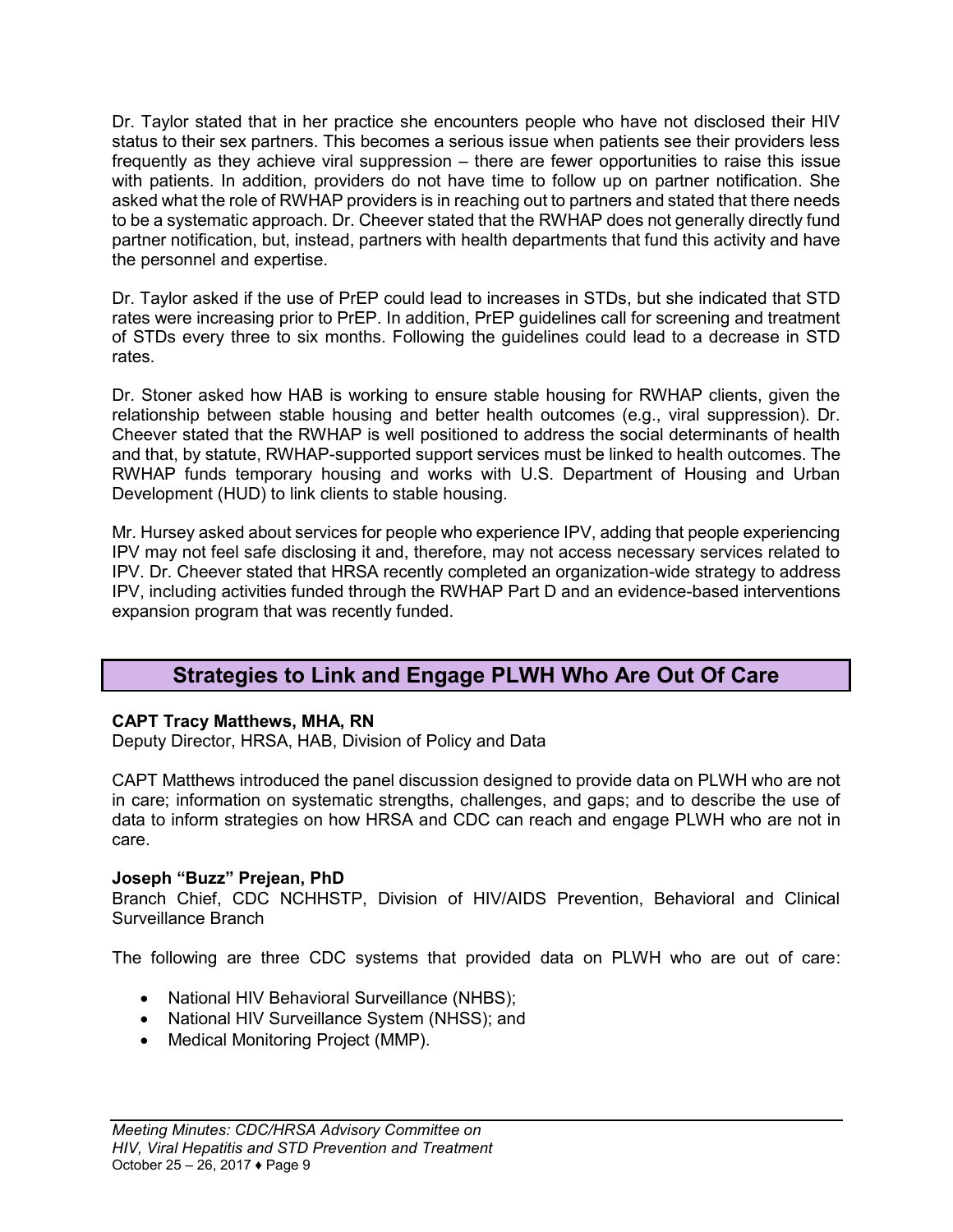With these data systems, there are multiple ways to define "in care" and within the systems, one can define "medical care visit" differently. For example, NHSS only collects data on reported CD4 and viral load tests, whereas MMP also collects data on provider visits whether a CD4 or viral load test was conducted or not. The NHSS reports on data from 37 states and the District of Columbia, which have complete laboratory reporting. In those areas there were 653,962 PLWH, of which 27.5 percent were reported as out of care (defined as having no CD4 or viral load test reported in 2014, the latest year for which data were available). The MMP collects data on a sample of persons reported to NHSS in participating jurisdictions. Of these, 13.3 percent were determined to be out of care (defined as having fewer than two care visits in the 12 months preceding their interview, or having two care visits NOT separated by 90 days).

Multiple factors come into play in determining out of care rates. For example, opinions differ on what is considered adequate care. Within the MMP, most participants believed they were receiving adequate care, even those who were classified as out of care. Many participants who were considered out of care had achieved viral suppression while many participants who were considered to be in care had not achieved viral suppression. These findings indicate that participants who may not be receiving the standard of care were virally suppressed and/or still thought they were receiving quality care. In addition, participants had many reasons for being out of care. The most common reason reported was that there were obstacles in their lives that made it difficult to get care. Other common reasons reported by participants included problems with finances or insurance, not feeling sick, transportation challenges, and the health care provider not scheduling a follow up appointment within the time specified by guidelines. For PLWH who have achieved viral suppression, their physician may schedule appointments every 12 months or longer.

Dr. Prejean referred to the recently published funding opportunity, *Integrated HIV Surveillance and Prevention Programs for Health Departments*, CDC's flagship health department funding opportunity. This initiative is designed to increase the percentage of people who know their status, and link people to biomedical and behavioral interventions as appropriate and help them stay there, with the ultimate goal of improving viral suppression among all people living with HIV, and decreasing HIV transmission. It supports services to increase PrEP and post-exposure prophylaxis (PEP) uptake, and behavioral interventions designed to support adherence to treatment. In addition, CDC's Prevention Research Synthesis Project publishes the *Compendium of Evidence-Based Interventions and Best Practices for HIV Prevention* with chapters on risk reduction interventions, medication adherence interventions, and interventions to support linkage, retention, and re-engagement in HIV care. The *Compendium* includes five evidence-based interventions and nine evidence-informed interventions. Capacity-building assistance is available to health departments and community-based organizations in these areas.

#### **Julie Dombrowski, MD, MPH**

Associate Professor of Medicine, University of Washington, and Deputy Director, Public Health, Seattle and King County HIV/STD Program

The Seattle and King County HIV/STD Program has engaged in a significant data-to-care effort to re-engage PLWH lost to care. As the program engaged in this process, the most significant finding is that most PLWH who appear to be out of care are not actually out of care. When they analyzed their data, they found that the vast majority of PLWH had moved, died, or transferred care. Additionally, in most cases, data-to-care efforts did not lead to successful re-engagement in HIV care. For example, with the Madison Clinic data-to-care activities, only 20 PLWH (out of 157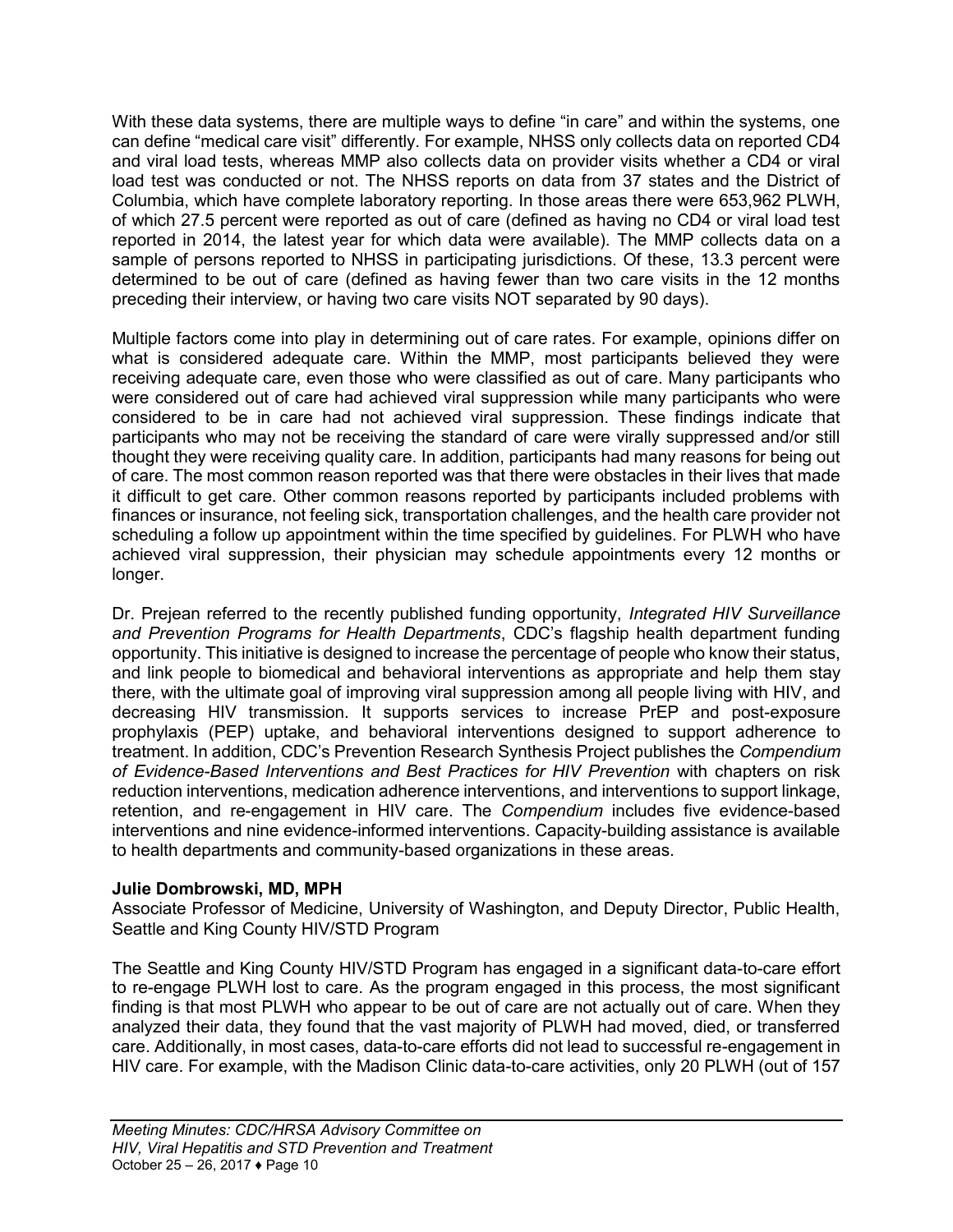eligible cases) were re-linked to care. Furthermore, many PLWH who achieve successful outcomes (e.g., re-linkage, viral suppression) do so without intervention. They concluded that the data-to-care approach requires significant effort to identify a very small number of PLWH who were actually out of care.

Given the small number of PLWH who are actually lost to care, the Seattle and King County HIV/STD Program has sought to improve retention/re-engagement interventions and offer out-ofcare PLWH something different than the same system that failed to engage them in the first place. The MAX Clinic (MAXimum Assistance) is designed to remove access barriers and offers walk-in access to medical care, direct phone access to case managers, text message communication, and a focus on harm reduction. In addition, various incentives are used to encourage PLWH to remain engaged in treatment. These include snacks and meal vouchers, cell phones, bus passes, \$25 payment for medical visits and blood draws, and \$50 payment for achieving viral suppression. Medical case managers help with both outreach and navigation. Other support includes a day program with adherence support, housing case managers, jail release planners, and an officebased opioid treatment team. Of the clients served by the MAX Clinic, 80 percent have achieved viral suppression, with 54 percent achieving continuous viral suppression.

#### **Antoine D. Brantley, MPH**

Data Analyst, Louisiana Office of Public Health, STD/HIV Program

The Louisiana Links Program is a data-to-care strategy that was implemented on a statewide basis beginning in October 2013. It utilizes surveillance data to identify PLWH who are newly diagnosed and not linked to care; previously diagnosed, but in need of re-engagement; and in care, but not achieving viral suppression. It is an electronic referral system that provides weekly, automated updates. The weekly updates are an important aspect of the program's success.

The outreach and navigation process includes attempts to locate RWHAP clients until all methods are exhausted. Linkage coordinators are health department staff who have access to the data on a regular basis. Once contact with the client is established, staff attend the first few clinic and supportive service appointments with the client. Providers are selected based on clients' needs. "Red carpet" treatment is provided and reminders are sent. Follow up with the client continues for the first three months. The program uses an approach described as "radically affirming and holistic," which seeks to understand the barriers and opportunities related to mental health, substance use, language, poverty, immigration status, domestic violence, community violence, and family dynamics. Frontline staff receive training on how to address the challenges faced by PLWH.

As with the Seattle program, analysis of the data resulted in a very high number of cases that were ineligible for follow up. Of PLWH identified, October 2013-June 2017, 8 percent of those lost to care were re-engaged. For clients that are re-engaged, there are very good results. Baseline viral suppression rates were at 25 percent. This has increased to as high as 71 percent and is currently at 64 percent. Clients report being linked to more appropriate care providers, an increase care and treatment literacy, better service navigation, and improved connections to family and sexual partners. Programs that facilitate transition from incarceration for PLWH also exist.

Challenges experienced by Louisiana Links include quality of surveillance data, revising enrollment expectations, and designing services for clients who are not well served by existing services.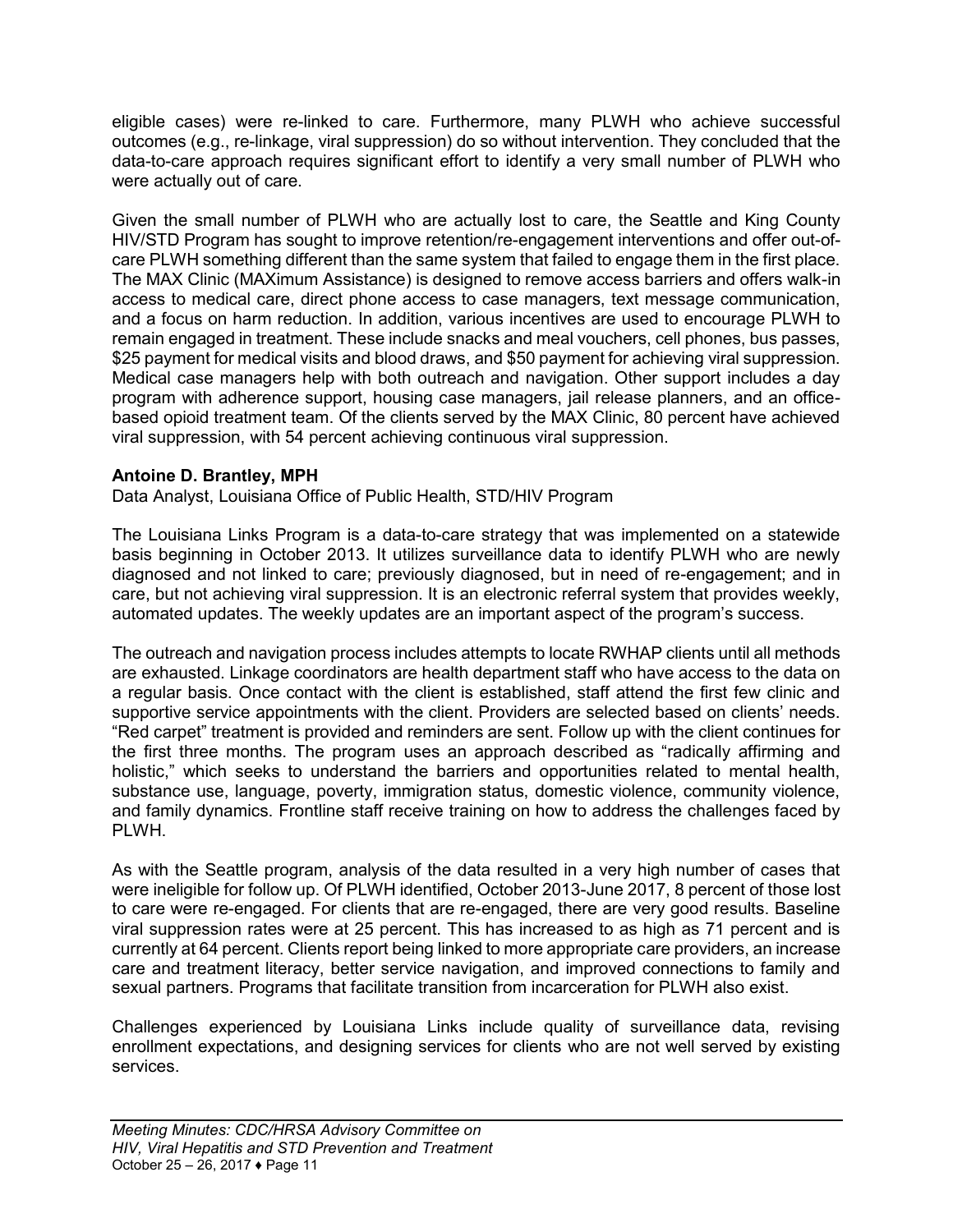#### **Erika Samoff, PhD**

HIV/STD/Hepatitis Surveillance Manager, North Carolina Department of Health and Human Services, Division of Public Health, Communicable Disease Branch,

North Carolina conducts the data-to-care approach on a statewide basis. Surveillance, care, drug dispensing, and insurance data are used to generate an out-of-care list, which is updated monthly. The definition of out-of-care is no evidence of a medical visit in 12 months. The PLWH on the list tend to be older and have been diagnosed with HIV for many years. To prioritize their efforts, the health department focuses on those who have been out of care for less than three years. It also focuses on certain demographic groups, such as MSM of color and women.

Bridge counselors conduct the investigation. As with the other programs, very few of the PLWH on the list are actually lost to care. For example, 53 percent of PLWH on the list are actually in care (i.e., patient churn).

As with the other programs, PLWH perceptions and challenges play a major role in accessing care due to a number of issues, such as lack of transportation, language barriers, and cultural issues. Specifically, PLWH in rural areas experience significant challenges in accessing care due to a lack transportation and few providers. Other challenges include concerns about cost of care, judgment on the part of providers, drug use, homelessness, and family concerns. In addition, Latinos in North Carolina, given their relatively recent residency in the state, are a population that is hard to reach. To address these challenges, the health department is providing cultural competency training to help with re-engagement. In addition, HIV health equity clinics focus on providing PLWH access to care that is culturally competent.

#### **Discussion**

Dr. Mermin asked if any of the data-to-care efforts are using pharmacy data to track those on ART, and to glean whether they are filling their prescriptions. Doing so would provide insight into those who are actually maintaining their treatment regimen. Dr. Dombrowski noted that these data would be very beneficial and that they have been in contact with commercial pharmacies. The challenge is the sharing of data. Dr. Cheever added that collecting pharmacy data is difficult given that there are many local pharmacies and mail order pharmacies. Many programs use missed medical visits and/or gaps in laboratory data to track PLWH who have fallen out of care. Ideally, using pharmacy data would allow more real-time identification of potential gaps in care and is worth pursing further.

Dr. Havens stated that RWHAP Part D recipients have case managers that work with pharmacies and that also conduct home visits for medication management. Mail order delivery of medications continues to be a problem in terms of monitoring whether patients fill prescriptions and are taking their medications. He added that navigators are a key piece in re-engagement. The navigators should not be based at a specific provider, thus, allowing navigators to focus on linking PLWH to the best provider for their needs.

Dr. Taylor asked how data-to-care interventions can be expanded to all RWHAP recipients, given limited resources, which are forcing many clinics to become less welcoming/accommodating to the hard-to-reach clients in terms of limiting walk-ins, etc. Dr. Dombrowski noted that clinics need to focus on patient-centered care.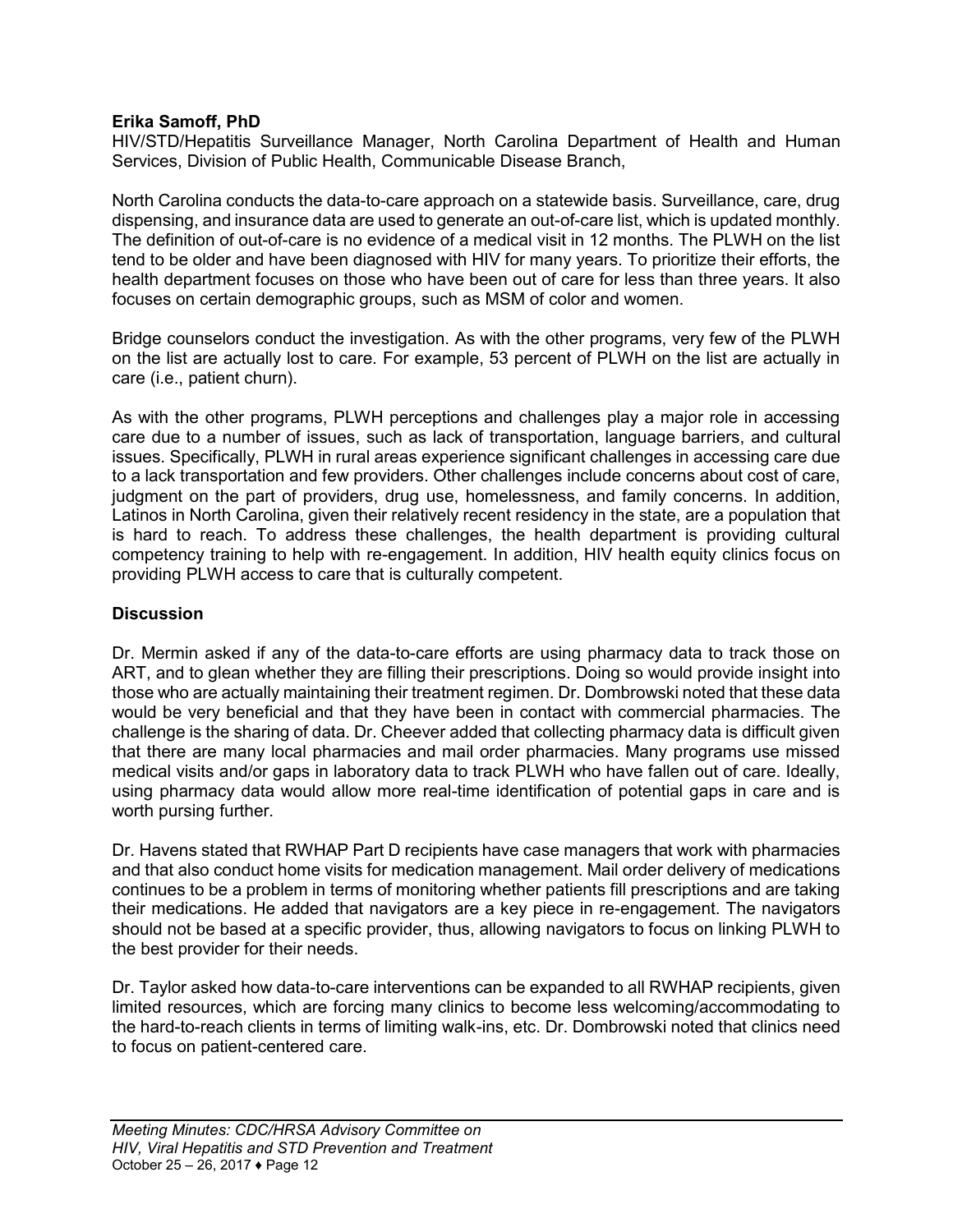Dr. Saag stated that there are some African countries that have achieved the 90-90-90 goals established by the Joint United Nations Programme on HIV/AIDS (UNAIDS)/World Health Organization (WHO). He asked how the U.S. could achieve this success. Dr. Mermin stated that countries use different methodologies to measure their success.

Mr. Aleshire noted that King County has achieved the UNAIDS/WHO goals. He also reported that patients are monitored through ADAP and case managers are notified if medications are not picked up.

Dr. Williamson noted the importance of client relationships within a clinic. With small clinics, it is easier to notice when patients drop out of care as their absence is noted by others. This can serve as a very strong motivation to stay in care.

### **Public Comment**

#### <span id="page-12-0"></span>**Jules Levin**

National AIDS Treatment Advocacy Program

Mr. Levin stated that more research is necessary on effective linkage to care and PrEP, especially in relation to transmission of HIV. He emphasized that PLWH do not want to transmit the virus. He stated that he is looking forward to the discussion related to aging and HIV as this is a very important issue.

#### **Rebekah Horowitz**

National Coalition of STD Directors

The increasing STD rates in the United States require a national response. Congenital syphilis must be addressed. Ms. Horowitz asked how the RWHAP, BPHC, and CDC will address STDs. She noted that recent funding for congenital syphilis is one time only. Long-term funding is required to address congenital syphilis and a public health emergency should be declared.

#### **Jeff Klausner, MD, MPH**

David Geffen School of Medicine, University of California, Los Angeles **Kimberly Miller** Senior Policy Officer, HIV Medicine Association (HIVMA)

Dr. Klausner and Ms. Miller thanked the CHAC for the opportunity to provide public comments on behalf of the Infectious Disease Society of America (IDSA), HIVMA, and the Pediatric infectious Diseases Society (PIDS). They reported that IDSA represents more than 11,000 physicians, scientists, and other health care professionals who specialize in infectious diseases. HIVMA is a professional society nested within IDSA representing more than 5,000 HIV clinicians and researchers working on the front lines of the HIV, HCV, and other STD epidemics. The 1,100 PIDS members are the core professionals advocating for the improved health of children with infectious diseases both nationally and around the world, participating in critical public health and medical professional advisory committees that determine the treatment and prevention of infectious diseases, immunization practices in children, and the education of pediatricians.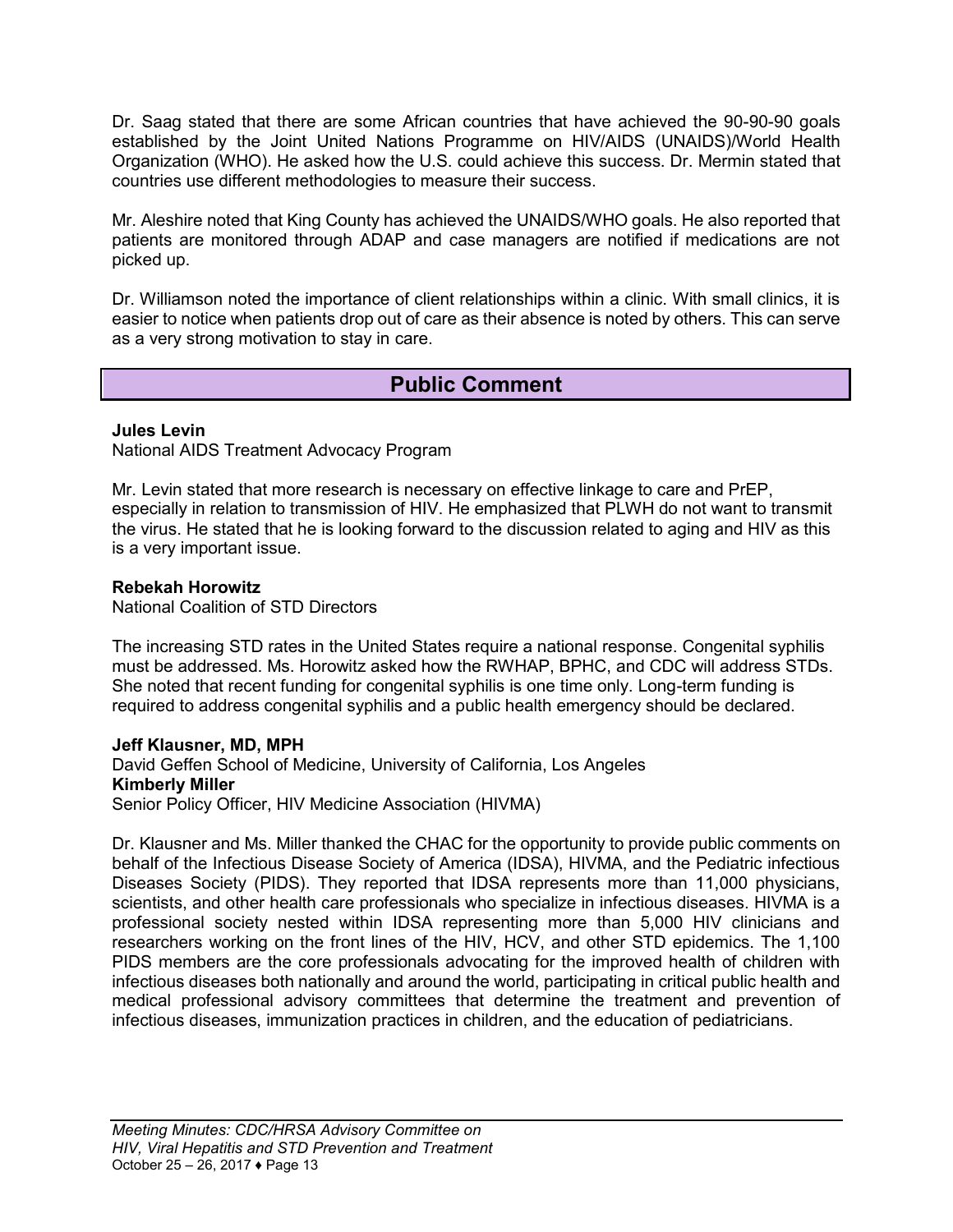Their comments focused on the unprecedented rise in STD cases across the country, as described by the CDC in the September 2016 Sexually Transmitted Disease Surveillance Report. The CDC reported that the majority of these new diagnoses (1.6 million) were cases of Chlamydia, but there were also 470,000 new gonorrhea cases and almost 28,000 cases of primary and secondary syphilis. If left undiagnosed and untreated, all three of these preventable diseases can have serious health consequences, including infertility, life-threatening ectopic pregnancy, stillbirth in infants, multisystem organ disease due to syphilis including ocular disease and neurosyphilis, and increased risk for HIV transmission.

These findings should serve as a wake-up call that business as usual will no longer suffice with regard to addressing the STD crisis and concerted timely action from the federal government is of the essence, including declaration of a national public health emergency on this issue. They urged HRSA and CDC to take the lead in articulating a national STD control strategy to mount a comprehensive accelerated response that would include the following components.

**Support an FY 2019 budget request for a \$40 million increase in STD funding to provide a much needed jump-start for state and local health departments and clinics to fight the rise in STDs**. Federal funding for state and local public health infrastructure and personnel is insufficient to allow for the necessary follow-up and partner services for the more than two million new STD cases, including HIV, that are reported annually. We will not be able to curtail these epidemics without a significant boost in the resources to stop the spread of STDs and enhance preparedness for emerging threats such as drug-resistant gonorrhea.

**Commit to ending congenital syphilis, the significant increase in which may be linked to opioid use**. The CDC has indicated its intention to strengthen the congenital syphilis response with focused efforts to improve diagnosis and treatment of pregnant women and ensure prompt treatment of newborns in the ten states hardest hit by congenital syphilis. This should include activities consistent with WHO recommendations to achieve the goal of eliminating mother-tochild transmission of syphilis or congenital syphilis, with benchmarks and an estimation of resources required to achieve this endpoint. Every case of congenital syphilis should be considered a sentinel public health event, including investigation of missed opportunities for diagnosis and treatment by health care providers. We have tools to eliminate congenital syphilis and must invest the resources necessary to do so.

**Support expanded provider education on STD screening recommendations and clinical presentation of STDs**. We must accelerate efforts to educate clinicians about the importance of STD screening, including extra-genital screening, periodic screening for those who are HIVinfected, and screening every three months for those on PrEP. Ways to reach clinicians cold include partnerships with medical provider and public health organizations, clinical medical education, and training opportunities, flyers or posters for clinics, podcasts, smart phone apps, social media outreach, and other resources.

**Support measures to address price and supply issues for penicillin**. We urge CDC and HRSA to undertake measures to ensure timely availability of appropriate medications for treating STDs. Since May 2016, the Food and Drug Administration (FDA) has sounded the alarm about a dangerous shortage of Bicillin L-A (Penicillin G benzathine or BPG). This shortage seriously hampers efforts to treat syphilis. Currently there is only one supplier of BPG in the U.S. Public and transparent engagement with that supplier is urgently needed among federal and local officials, advocates, and professional organizations. We urge a federal review of this shortage to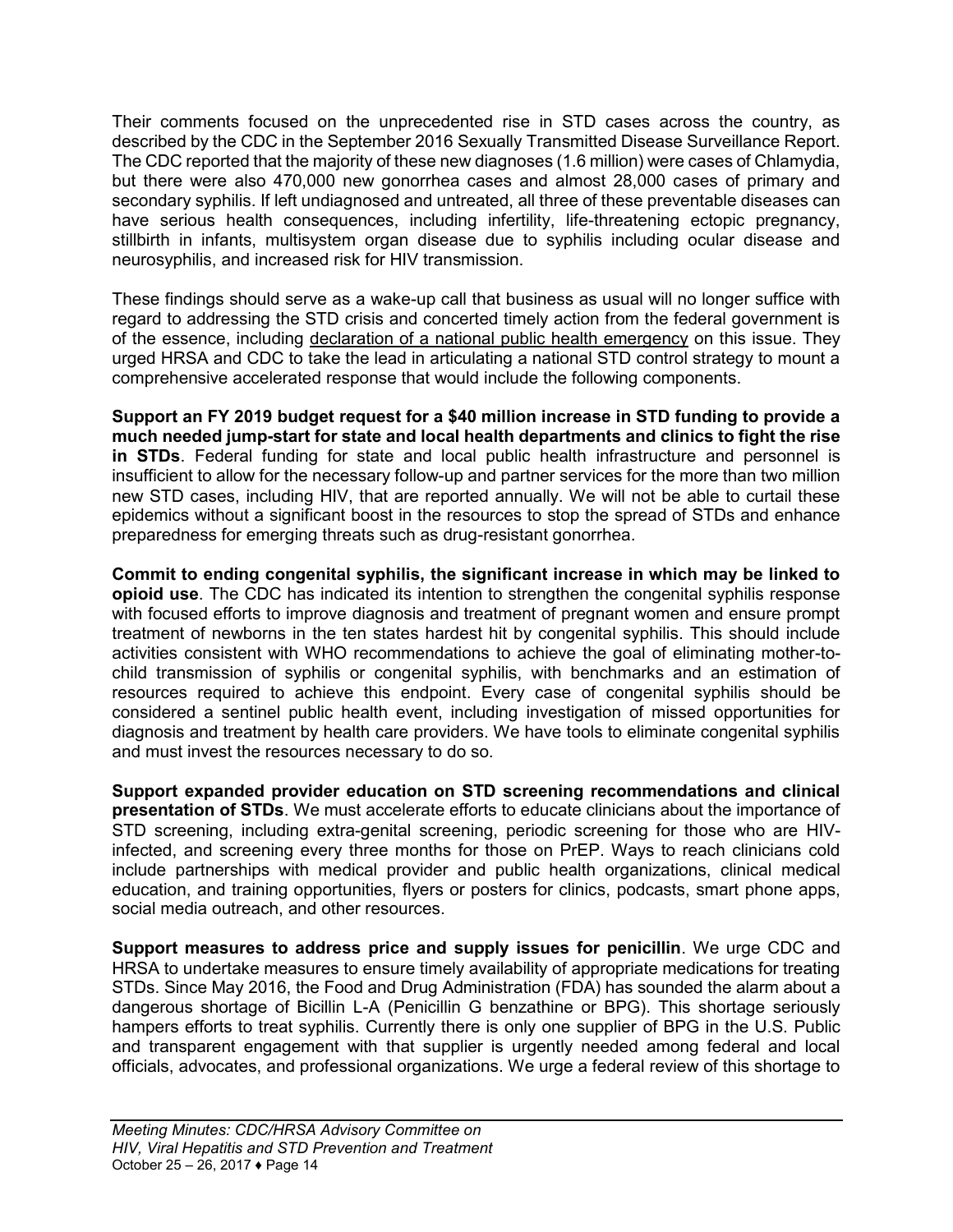assess its causes and develop solutions to address immediate issues and help ensure a reliable supply of this important medicine.

Even when BPG is available, its cost can be a barrier to access that we urge you to address. One way to do this would be by declaring the STD epidemic a public health emergency, which might allow additional flexibility regarding the use of 340B medications. The 340B program offers discounted prices for outpatient prescriptions for certain safety-net providers. This would be extremely helpful to improve treatment access in areas where price and supply are barriers. Penicillin is an old and inexpensive drug that costs only pennies per dose to manufacture and yet the price of BPG has skyrocketed. As an example, at an Atlanta-based clinic without access to 340B pricing, the price is \$318 per dose. Because of BPG's high price, insurers are not fully covering provider costs or are not covering BPG at all. We offer two specific examples but there are likely many more, the Aetna Medicare 2017 Comprehensive Formulary considers BPG a nonpreferred (Tier 4) drug and Anthem's national formulary does not include BPG on its formulary. Due to price and coverage restrictions, any physicians, including obstetricians and gynecologists are referring their patients to local health departments for treatment, causing treatment delays and even loss to follow-up for treatment. These high prices and the insurance industry's response to them are unacceptable, in general, but unconscionable in the context of a public health crisis. One way to immediately address this would be to allow health departments to use their 340B procurement authority to buy BPG at the significantly lower 340B price and then distribute the medication to local public health designated providers and sites that diagnose and treat syphilis. We also urge HHS to work with private insurers to consider additional opportunities to expand access to BPG.

**Increase efforts to educate providers on partner notification and treatment services and encourage the use of expedited partner therapy (EPT).** Most states require treating providers to make a good faith effort to notify partners of patients with STDs including syphilis. Given the limited or absence of local public health resources to conduct partner notification activities, enhancing provider awareness of their responsibility could help facilitate timely and effective partner notification and treatment. In August 2006, CDC recommended the practice of EPT for certain populations and specific conditions, and CDC continues to recommend it in Sexually Transmitted Diseases Treatment Guidelines, 2015. According to CDC analysis, EPT is currently permissible in 41 states, potentially allowable in seven states, and prohibited in two states (Kentucky and South Carolina). However, more clinician training is needed to engage them in partner notification services and encourage the use of EPT where appropriate. Continuing to address reimbursement issues for EPT in the private sector also will be crucial to implementation.

**Advocate for re-establishment of clinical quality measures for STD screening**. When the National Quality Forum (NQF) last undertook review of the infectious diseases measures set (clinical quality measures that are used in the various federal quality improvement and valuebased incentive programs), many measures were retired or dropped, including the measure for STD screening. We recommend that CDC and HRSA work with the NQF to develop and submit for NQF endorsement updated STD screening measures in order to promote clinician adherence to treatment guidelines with regard to STD screening.

Thank you for your consideration of our views, and please call on us as a resource as the Committee considers ways to better address the STD epidemics. We can be reached through Colin McGoodwin of IDSA cmcgoodwin@idsociety.org, Kimberly Miller of HIVMA at kmiller@hivma.org, or Christy Phillips of PIDS at cphillips@idsociety.org.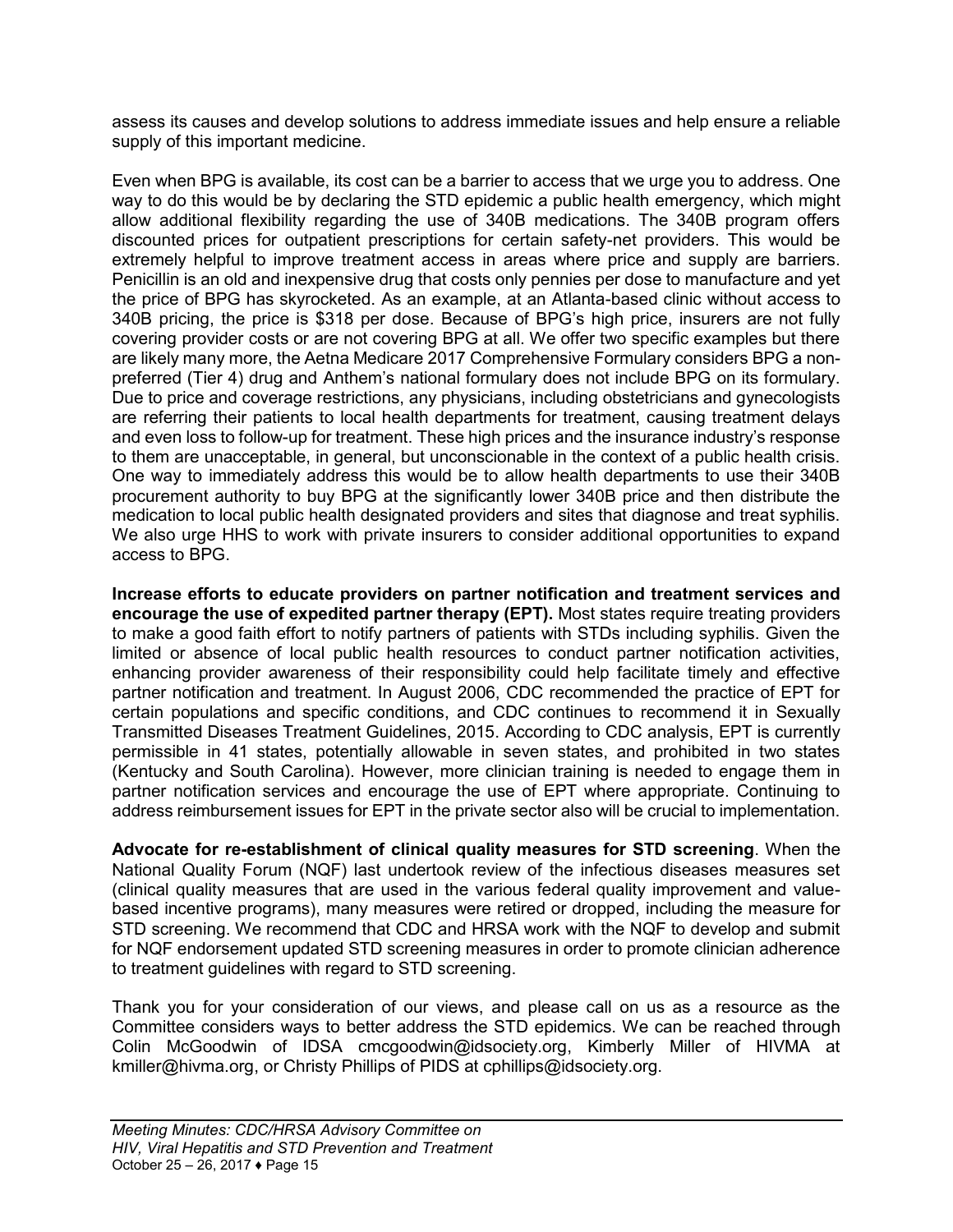#### **Angelique Griffin**

Gilead Science FOCUS Initiative

Gilead launched the FOCUS program in 2010 to develop replicable model programs that embody best practices in HIV screening and linkage to care. The program now has 96 partner organizations in 17 cities across the United States that are heavily impacted by HIV. The program is focused on expanding HIV and HCV screening, especially screening in emergency departments (EDs) and using the EHR to identify patients who have previously been in care.

### <span id="page-15-0"></span>**Undetectable Viral Load and HIV Transmission Messaging Update**

#### **Nathan Fecik, MPH**

Public Health Advisor, HHS, Office of the Assistant Secretary of Health, Office of HIV/AIDS and Infectious Disease Policy (OHAIDP)

Reduced viral load is associated with reduced transmission of HIV. Treatment as prevention (TasP) and the achievement of viral suppression is considered the single most important strategy for ending new HIV infections. However, it is important to acknowledge limitations. Studies have shown that while high numbers of participants achieve viral suppression, often over 80 percent, fewer people maintain viral suppression. In two studies, one-third of participants did not maintain viral suppression for one to two years.

In order to ensure optimal response to TasP, it is essential to have consistent messaging. Federal agencies have used different terminology, such as "zero risk," "zero or almost zero risk," and "negligible risk." Such differences can result in confusion. In response, an HHS working group is focused on developing consistent messages about the effectiveness of HIV testing and viral suppression to prevent sexual transmission of HIV. The working group has identified core message elements. An example of an effective, consistent message is, "People living with HIV who take HIV medications daily as prescribed and achieve and then maintain an undetectable viral load for at least six months have effectively no risk of sexually transmitting the virus to an HIV-negative partners."

The working group also identified secondary messaging topics related to using TasP as a risk reduction strategy. These include key benefits of HIV treatment, research found no linked transmissions, time to suppression, adherence, frequency and stability of viral load monitoring, viral blips, STDs and pregnancy, and talking to partners about TasP.

CDC has already added TasP-related messaging to its landing page and incorporated language in National Gay Men's HIV/AIDS Awareness Day promotions. The website, HIV.gov, has incorporated the language in blog posts. Next steps related to the messaging include federal agencies updating their materials, CDC conducting message testing, finalization of messages, and integration of messages across websites, social media, and communications campaigns.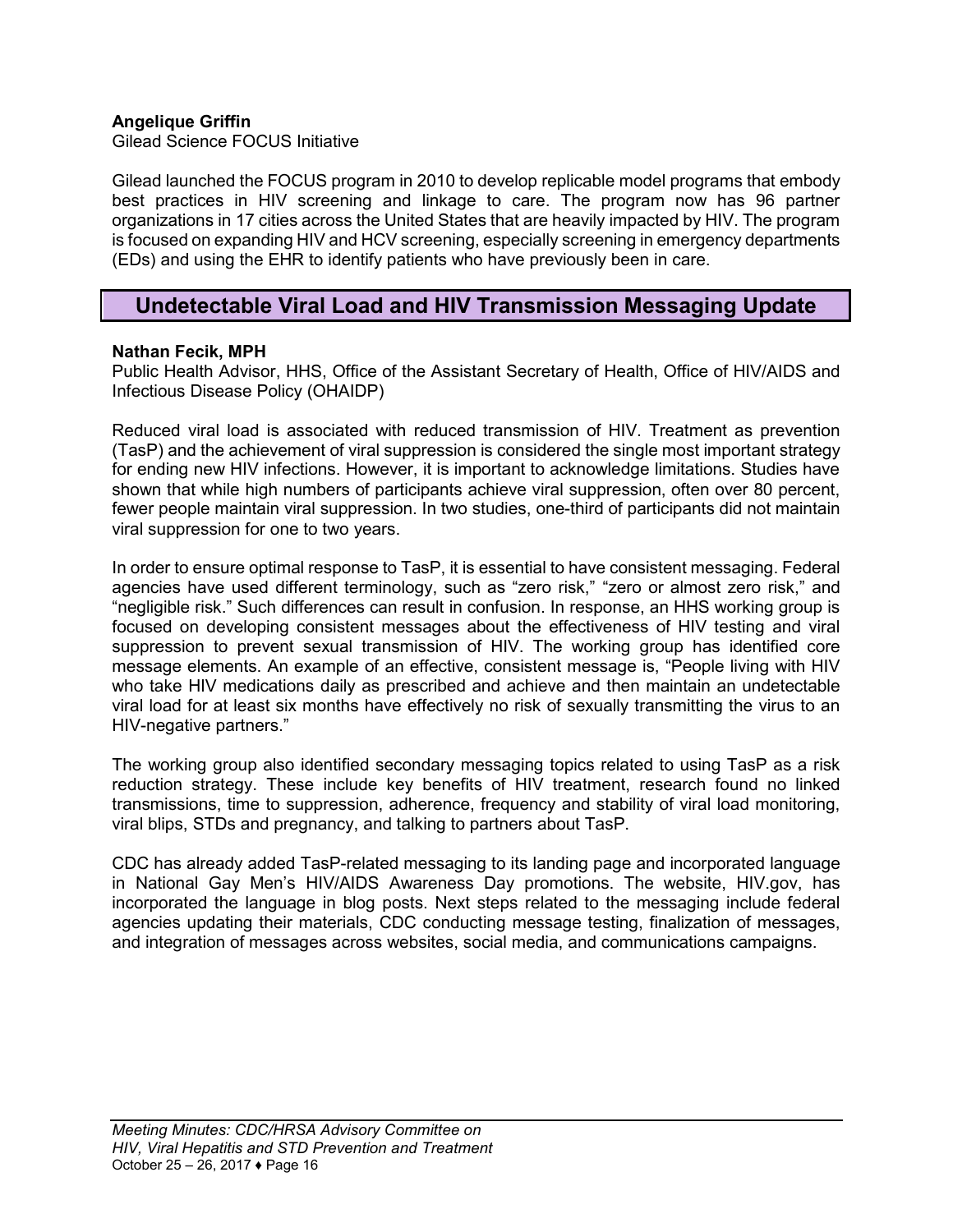## **CHAC Treatment as Prevention Workgroup Report**

#### <span id="page-16-0"></span>**Amy Leonard, MPH**

Vice President of Public Health Services, Legacy Community Health Services CHAC Member and Workgroup Chair

Ms. Leonard opened the discussion by asking CHAC members' response to the HHS working group's messaging around TasP. Several members expressed that TasP can be very liberating for PLWH – if they achieve viral suppression, they will not transmit the virus. The desire not to transmit HIV can also reinforce adherence. However, members raised multiple issues and concerns, including, but not limited to, the following:

- Messaging related to TasP is divisive and does not take into consideration the experiences of all PLWH. For example, some PLWH cannot achieve viral suppression because they are infected with a strain of HIV that is not responsive to ART.
- The six-month timeframe may be confusing to the target audience. Why six months? What happens after six months?
- Members were concerned about how to craft messages in the context of sexual health. What will the messaging be around STDs? PLWH who are virally suppressed are still at risk of other STDs and active STDs could result in HIV transmission.
- While messaging must be comprehensive and address concerns of stakeholders, it must also remain simple to ensure uptake by both frontline staff and PLWH. Messages should also be tailored to the sexual partners of PLWH and address PrEP, STDs, and condoms.
- Drug users, especially people using methamphetamine, have issues related to viral suppression and viral blips. These populations may need tailored messaging.

Dr. Mermin stated that extensive message testing will take place and there will be different messages tailored to different audiences (e.g., providers, PLWH). Testing will also explore how to address difficult issues such as the six-month period and what to tell people about varying rates of viral suppression over time.

Ms. Leonard asked members to consider possible recommendations for CDC and HRSA. For example, should CDC and HRSA require their recipients to integrate TasP-related objectives and messaging?

### **School-Aged LGBTQ Youth Health Workgroup Report**

#### <span id="page-16-1"></span>**Debra Hauser, MPH**

President, Advocates for Youth CHAC Member and Workgroup Chair

The workgroup is currently focusing on exploring the evidence related to interventions designed to support lesbian, gay, bisexual, transgender, and questioning (LGBTQ) youth in schools. The workgroup invited a speaker on this topic.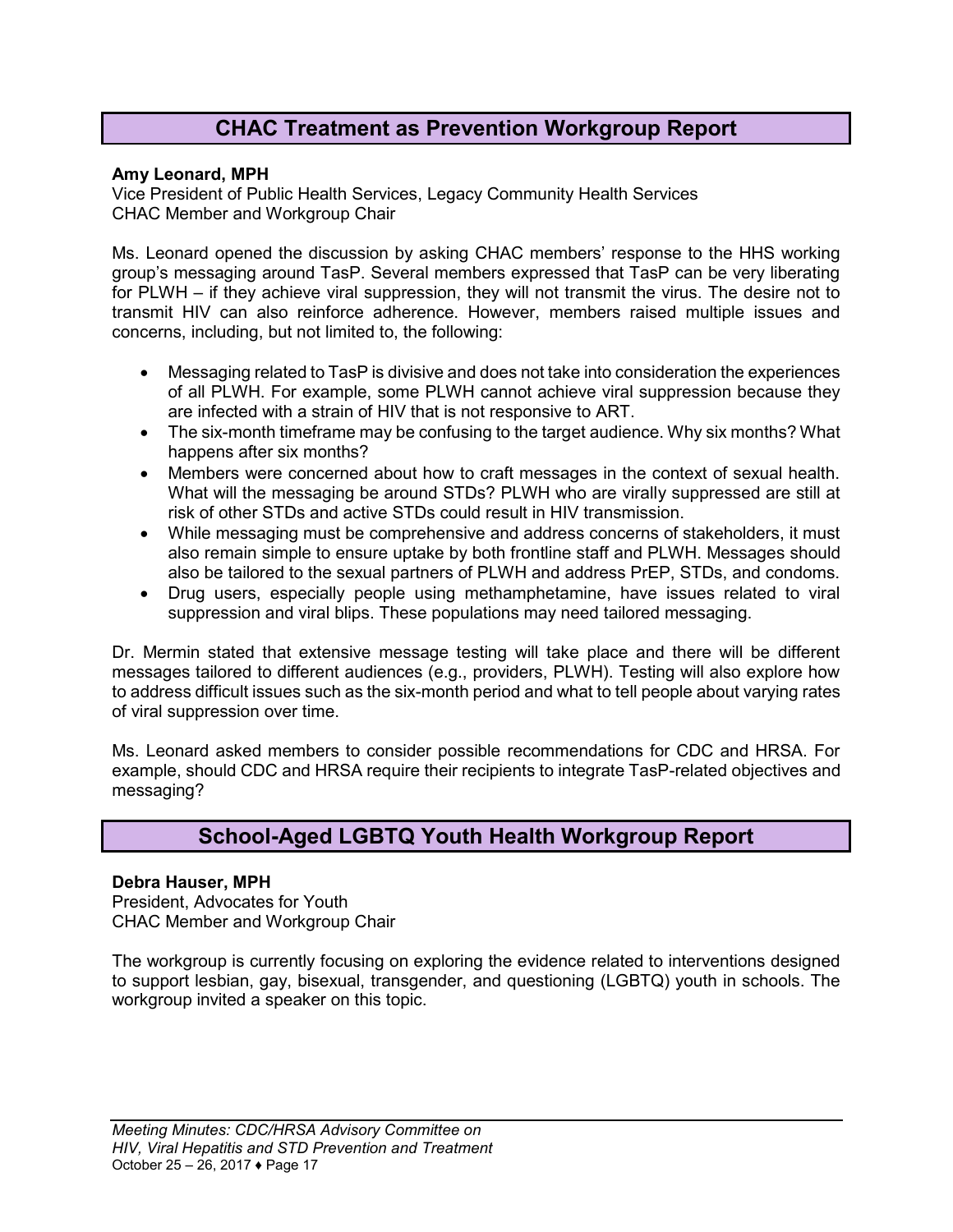#### **What School Strategies, Interventions, Program, Environments Make a Positive Difference in the Lives of LGBTQ Youth**

#### **Joseph G. Kosciw, PhD**

Chief Research and Strategy Officer, Gay, Lesbian & Straight Education Network (GLSEN)

GLSEN is a national education organization focused on ensuring safe schools for all students – one where every child learns to respect and accept all people, regardless of sexual orientation or gender identity/expression. GLSEN conducts research on these issues and assists chapter and student leaders and other safe school advocates in conducting local research and evaluation to document, promote, and improve local efforts.

U.S. schools are hostile environments for a large number of LGBTQ youth, as the research demonstrates.

- Feelings of safety 57.6 percent of LGBTQ students felt unsafe at school because of sexual orientation, 43.3 percent because of gender expression.
- Anti-LGBTQ language 98.1 percent students heard "gay" used in a negative way at school; 67.4 percent heard these remarks frequently or often.
- Experiencing victimization 70.8 percent of LGBTQ students were verbally harassed because of sexual orientation, 54.5 percent because of gender expression.
- Experiencing discrimination 81.6 percent of LGBTQ students reported that their school engaged in LGBT-related discriminatory policies/practices; 66.2 percent reported to have personally experienced anti-LGBT discrimination.

LGBTQ students face a more hostile school climate than their non-LGBTQ peers. They are more likely to be bullied/harassed, to have experienced sexual harassment and/or cyberbullying, and to have missed school in the past month because they felt unsafe/uncomfortable. In addition, they are more likely to report that they do not plan to complete high school. This hostile school climate has been shown to impact LGBTQ students' academic success. It also impacts mental health, with high rates of depression and low self-esteem.

There has been improvement. The incidence of homophobic remarks have declined (remarks about gender expression have not). School climate for LGBTQ has improved over time, yet remains hostile for many.

LGBTQ students with greater access to school resources report better school experiences. These resources include student clubs (i.e., gay/straight alliances), inclusive curricular resources, supportive educators, and comprehensive policies. While many schools do not offer these important resources, the numbers have been growing. Even one supportive educator in a school can make a difference.

While there has been improvement, the impact varies. Many trainings are not specific to LGBTQ youth; they focus on broader topics, such as bullying. These do not seem to have an impact on the environment for LGBTQ students. Trainings should focus on building skills. School staff receive information, but they do not know how to put what they have learned into practice. Likewise, generic policies are not effective. Policies need to be specific to LGBTQ youth – they must be inclusive and comprehensive.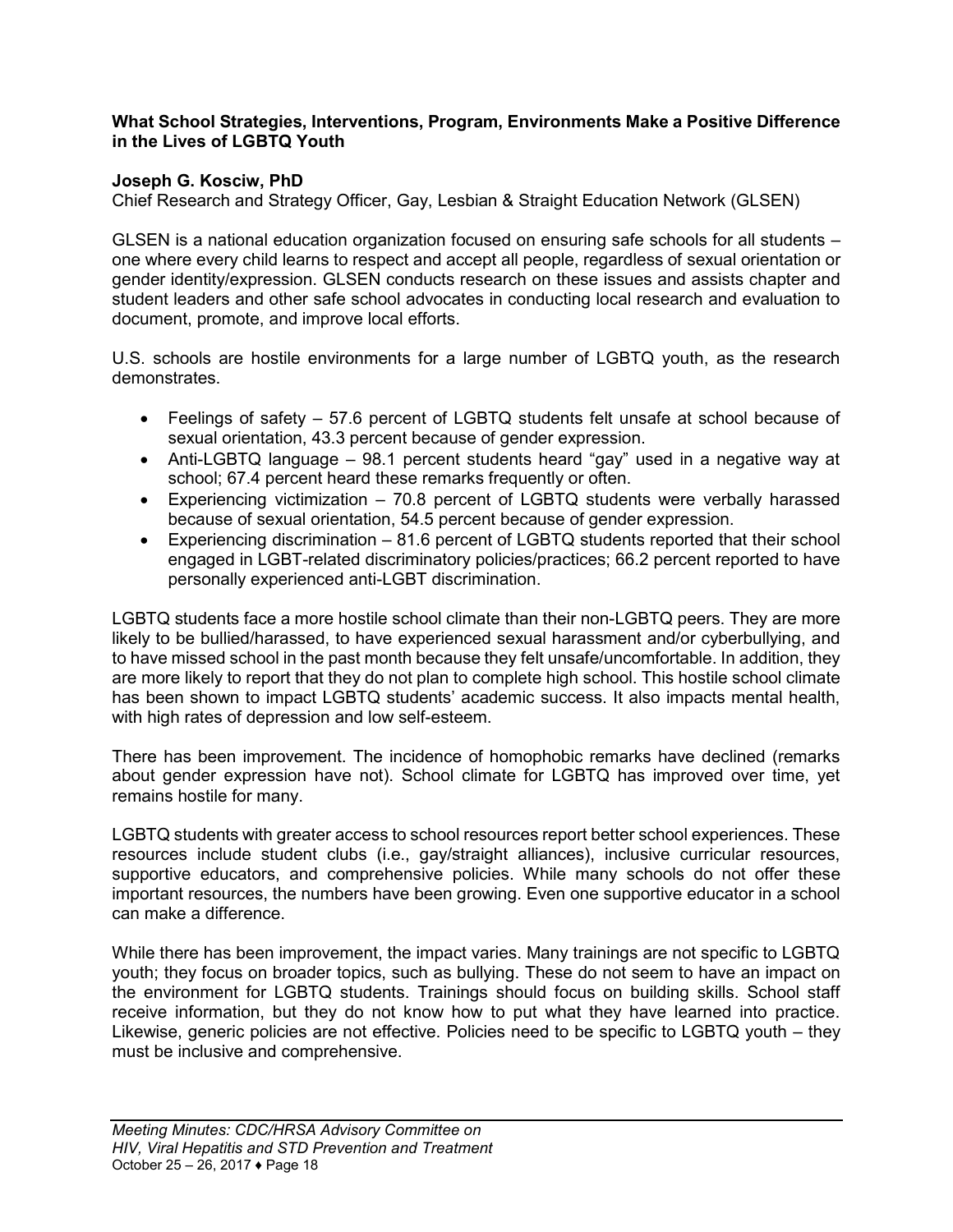School-based health education often does not meet the needs of LGBTQ youth, thus the youth seek information elsewhere. Only 5.7 percent of LGBTQ students report being taught LGBTQspecific, relevant, and positive information in health education at school. LGBTQ students are much more likely than their non-LGBTQ peers to seek health information online.

In response to these needs, GLSEN calls for more research on best practices for educator interventions to support LGBTQ youth and development of comprehensive sexual education for LGBTQ youth.

## **Recap Day One/Review Day Two**

### <span id="page-18-0"></span>**Dawn Fukuda, ScM, CHAC Co-Chair**

Director, Massachusetts Department of Public Health, Office of HIV/AIDS

Ms. Fukuda presented the following summary of the day's proceedings:

- Update from HRSA on the role of health centers in the delivery of HIV and HCV care.
- Update from CDC including information on the updated HIV/AIDS prevention strategic plan and responses to increasing HCV transmission, increasing STD transmission, and the opioid crisis.
- Update on RWHAP, including 2016 RWHAP Services Report (RSR) data.
- Data-to-care strategies.
- **Effective services for the subset of PLWH who are extremely difficult to retain in care, such** as an acuity-based system for those facing significant challenges in their lives.
- Evolving STD epidemic and the possible need to declare a public health emergency.
- HHS messaging related to TasP.
- Improving the school environment for LGBTQ youth.

#### **Discussion**

Members discussed the day's presentations and possible actions and recommendations.

#### **TasP**

- The data are sufficient to support the TasP messaging. Patients are looking to federal agencies for a statement.
- Federal agencies need to provide leadership. Timing is critical. There is already information about TasP available, such as "U=U." There also needs to be an effort to reach skeptics with the evidence, including skeptical scientists and policymakers. Currently there are laws related to HIV transmission that are based on inaccurate science. These can be very stigmatizing for PLWH.
- Providers need guidance from federal agencies so they can begin developing their own messaging related to TasP.
- Accompany TasP messaging with messages about PrEP and condoms.
- Develop messages that are inclusive (e.g., messages for people who cannot achieve viral suppression).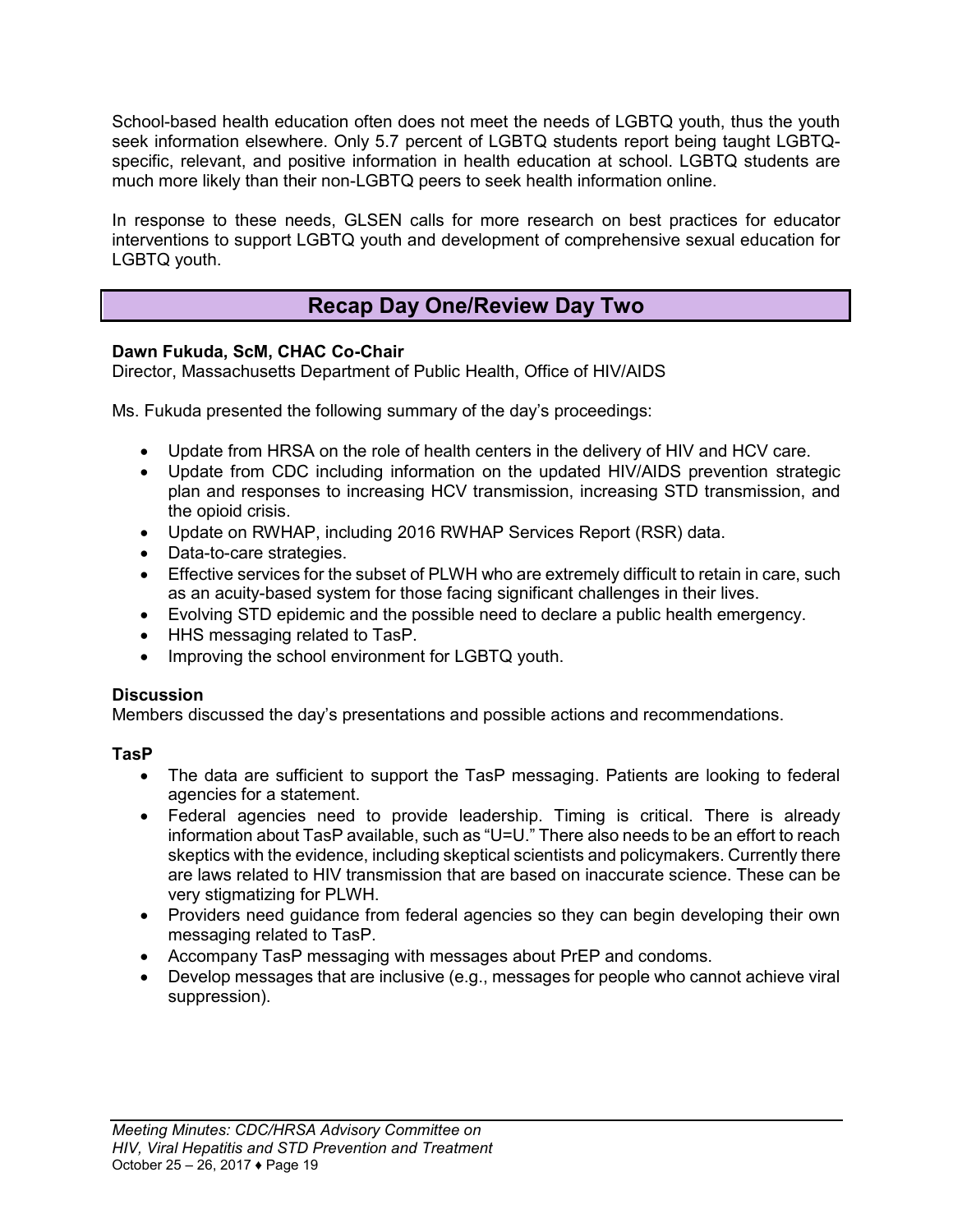#### **Addressing the STD Epidemic**

- Members expressed concerns about the implications of declaring a public health emergency. Would it make a difference in addressing the epidemic? Are there specific actions that would result with the declaration?
- A public health emergency could allow for the re-allocation of resources and the development of performance measures related to STDs. AETCs could be mobilized.
- Some members felt that declaring a public health emergency would be counter-productive. It would raise expectations, but would be unlikely to result in additional resources. Others thought the additional visibility could be important.
- The CHAC could adopt some of the recommendations in the IDSA/HIVMA/PIDS public comment.
- The CHAC needs more information on what CDC and HRSA are doing to improve STD screening.
- The STD epidemic should be addressed in the context of holistic sexual health.

#### **Re-engagement in Care**

 The CHAC should consider recommendations to HRSA about identifying and disseminating best practices related to re-engagement, such as open appointments, longer appointments, intensive case management, etc.

#### **LGBTQ Youth**

- The workgroup has developed recommendations for CHAC consideration.
- There was not enough time at the meeting for a thorough discussion of this issue.

#### **HIV and Aging**

 Mr. Byrd stated that HIV and aging is a huge issue and the CHAC needs more time to address it. Members should consider how to frame the issue for future discussions.

#### **Dissemination of Best Practices**

 RWHAP national conferences provide a venue for HAB to disseminate information on best practices related to TasP, STDs, and re-engagement.

<span id="page-19-0"></span>Dr. Cheever recessed the meeting at 5:00 p.m. on October 25, 2017.

### **Opening Session: October 26, 2017**

#### **Laura Cheever, MD, ScM**

Associate Administrator, HRSA, HAB CHAC DFO, HRSA

Dr. Cheever conducted a roll call to determine the CHAC voting members, *ex-officio* members (or their alternates), and liaison representatives in attendance. She announced that CHAC meetings are open to the public and all comments made during the proceedings are a matter of public record. She reminded the CHAC voting members of their responsibility to disclose any potential individual and/or institutional conflicts of interest for the public record and to recuse themselves from voting or participating in these matters.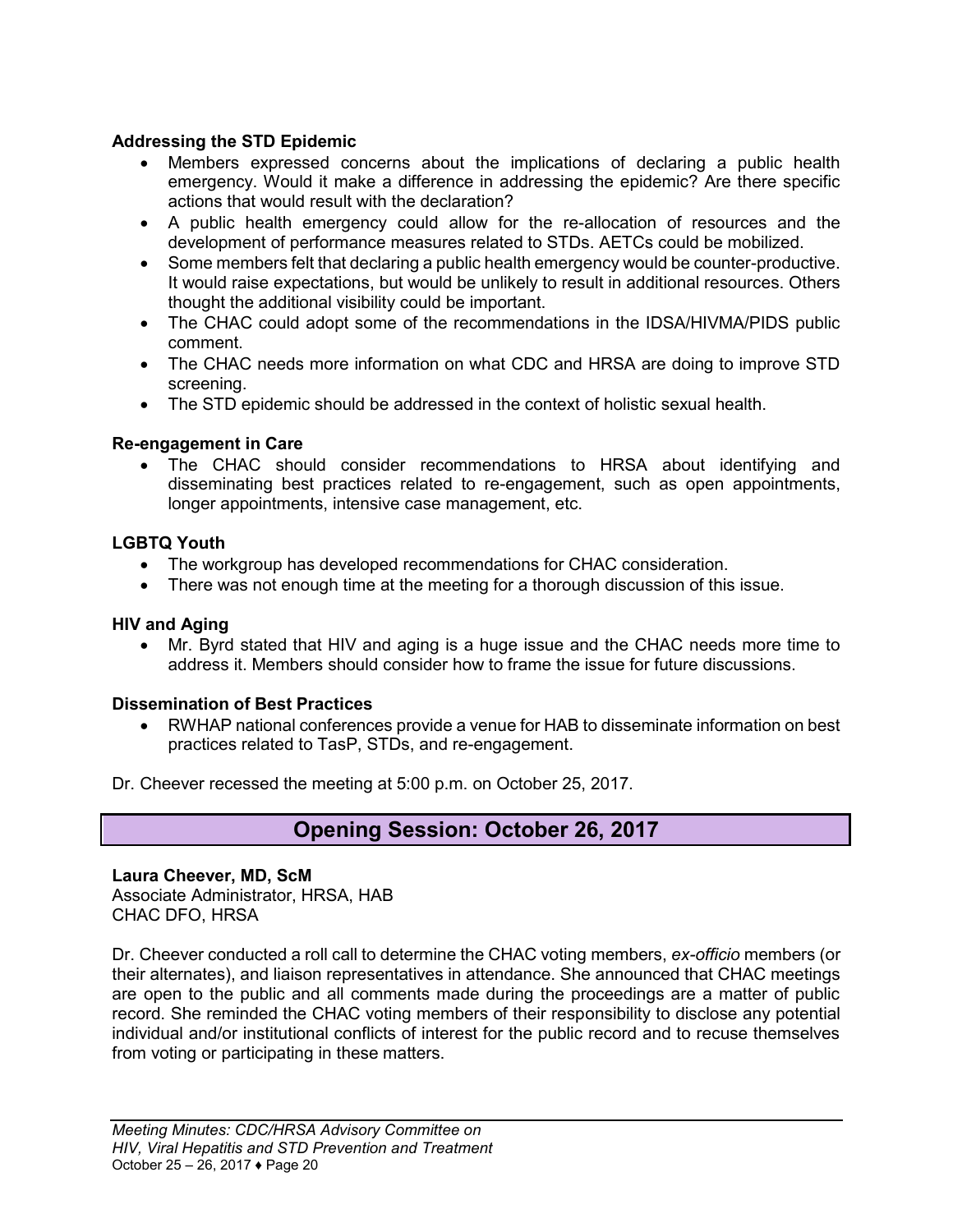|                                                                                                                   | <b>UUNFLIUT UF INTEREST DISULUSURES</b>                                                                                                                                         |
|-------------------------------------------------------------------------------------------------------------------|---------------------------------------------------------------------------------------------------------------------------------------------------------------------------------|
| <b>CHAC Voting Member</b><br>(Institution/Organization)                                                           | <b>Potential Conflict of Interest</b>                                                                                                                                           |
| Richard Aleshire, MSW, ACSW<br>(Washington State Department of Health)                                            | Recipient of funding from CDC and HRSA/Ryan<br>White HIV/AIDS Program (RWHAP).                                                                                                  |
| Jean Anderson, MD<br>(Johns Hopkins Medical Institutions)                                                         | Recipient of funding from HRSA/RWHAP and<br>National Institutes of Health (NIH) and has stock<br>in Gilead.                                                                     |
| Peter Byrd<br>(Peer Educator and Advocate)                                                                        | No conflicts disclosed.                                                                                                                                                         |
| Dawn Fukuda, ScM<br>(Massachusetts Department of Public<br>Health)                                                | Recipient of funding from CDC and<br>HRSA/RWHAP.                                                                                                                                |
| Debra Hauser, MPH<br>(Advocates for Youth)                                                                        | Recipient of funding from CDC.                                                                                                                                                  |
| Peter Havens, MD, MS<br>(Children's Hospital of Wisconsin)                                                        | Recipient of funding from HRSA/RWHAP and the<br>National Institute of Child Health and Human<br>Development.                                                                    |
| Devin Hursey<br>(U.S. People Living with HIV Caucus)                                                              | Recipient of from HRSA/RWHAP                                                                                                                                                    |
| Amy Leonard, MPH<br>(Legacy Community Health Services)                                                            | Recipient of funding from CDC and<br>HRSA/RWHAP.                                                                                                                                |
| Jorge Mera, MD<br>(W.W. Hastings Indian Hospital)                                                                 | HRSA/RWHAP-funded AIDS Education and<br>Training Center (AETC) Program and funding<br>from Oklahoma University; advisory board<br>member of Gilead Sciences and AbbVie in 2016. |
| Greg Millett, MPH<br>(amfAR)                                                                                      | Advisory board member of VIVE Initiative.                                                                                                                                       |
| Susan Philip, MD, MPH<br>(San Francisco Department of Public Health)                                              | Recipient of funding from CDC and<br>HRSA/RWHAP and an unpaid public health<br>advisor for GlaxoSmithKline.                                                                     |
| Michael Saag, MD<br>(University of Alabama at Birmingham,<br>School of Medicine, UAB Center for AIDS<br>Research) | Recipient of funding from HRSA/RWHAP and NIH<br>and a consultant for BMS, Merck, Gilead, and<br>ViiV.                                                                           |
| Linda Scruggs, MHS<br>(Ribbon Consulting Group)                                                                   | Recipient of funding from HRSA/RWHAP.                                                                                                                                           |
| Bradley Stoner, MD, PhD<br>(Washington University School of Medicine)                                             | Recipient of funding from CDC.                                                                                                                                                  |
| Lynn Taylor, MD, FACP<br>(The Warren Alpert Medical School of Brown<br>University)                                | Recipient of funding from HRSA/RWHAP.                                                                                                                                           |

#### **CONFLICT OF INTEREST DISCLOSURES**

Dr. Cheever confirmed that the 19 voting members and ex-officio members in attendance (or their alternates) constituted a quorum for CHAC to conduct its business on October 26, 2017. She reconvened the meeting at 9:01 a.m. and welcomed the participants to the CHAC meeting.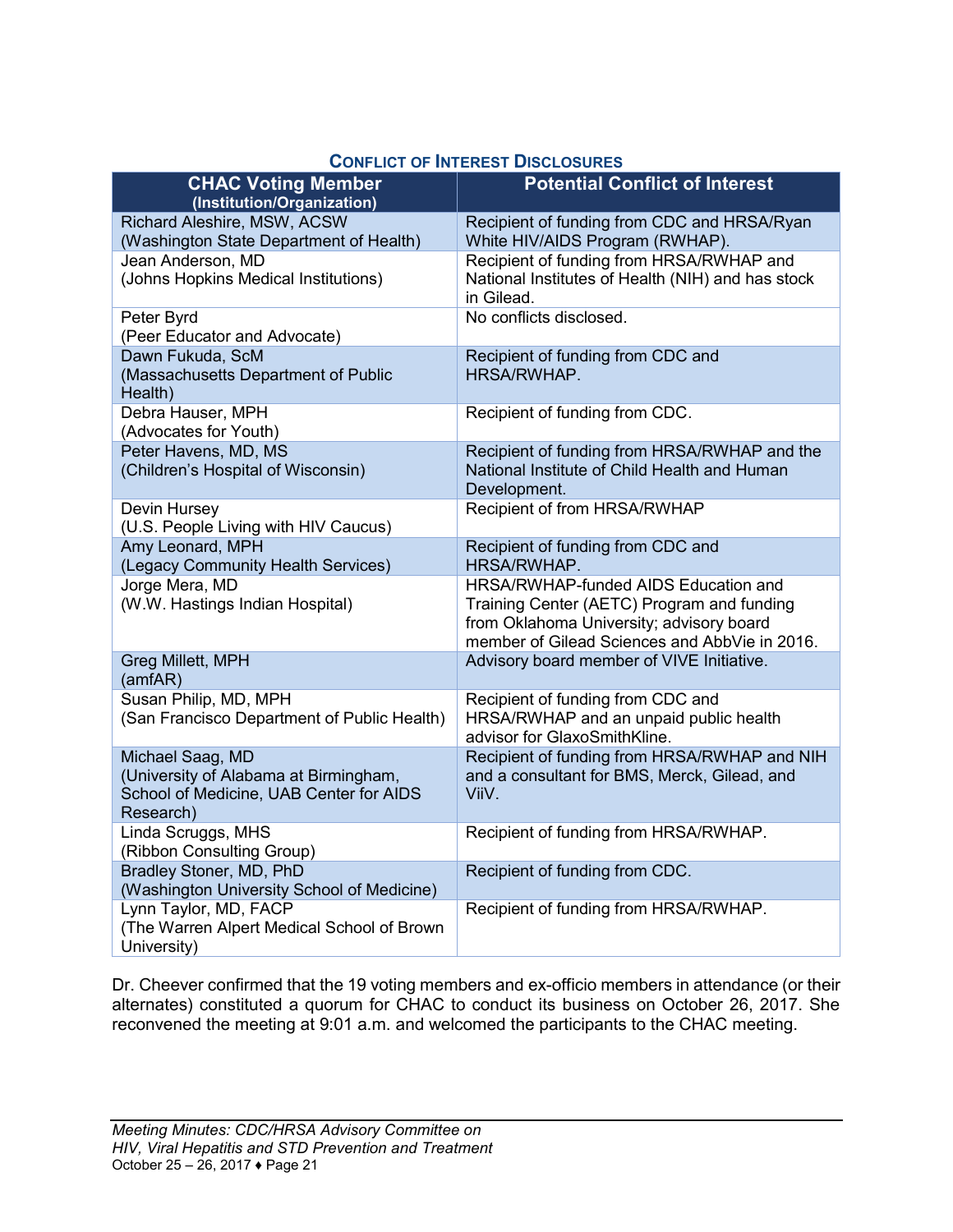### <span id="page-21-0"></span>**HIV/AIDS Bureau Data Dashboards, Benchmarking, and Case Mix Adjustment Initiatives**

#### **Laura Cheever, MD, ScM**

Associate Administrator, HRSA, HAB CHAC DFO, HRSA

Dr. Cheever introduced the session. She stated that it is a priority for HAB to use RWHAP data to demonstrate the effectiveness of the program and identify areas for improvement. Data dashboards (both internal and external) will allow users, including project officers, recipients, clients, and stakeholders, to more easily access, use, and measure RWHAP client, service, and outcomes data. Benchmarking allows for the comparison of client outcome data. HAB anticipates using benchmarking for quality improvement.

#### **Stacy Cohen**

Branch Chief, HRSA, HIV/AIDS Bureau, Division of Policy and Data, Evaluation, Analysis, and Dissemination Branch

#### **Miranda Fanning**

Branch Chief, HRSA, HIV/AIDS Bureau, Division of Policy and Data, Data Management and Analysis Branch

This project will allow RWHAP recipients, HAB leadership and project officers, clients, and other stakeholders to:

- Monitor service utilization and health outcomes of RWHAP clients:
- Access and compare recipient-level data to state and national performance measures and benchmarks;
- Identify disparities in care outcomes to focus efforts or improvement; and
- Track progress toward achieving national goals toward ending the epidemic.

Data dashboards are interactive online portals that allow users to track key data. Dashboards use data visualizations to simplify complex datasets and provide users with customizable, "at a glance," awareness of program performance. The proposed dashboards will allow users to more easily access, understand, monitor, and compare RWHAP service utilization and HIV-related health outcomes data. The long-term goal is to make service site-level outcomes data available to the public. A user friendly, interactive visualization interface allows users to generate tailored reports and monitor progress toward RWHAP and national goals.

Benchmarking is a methodology that allows for the comparison of performance to an external standard or a similar entity's performance. It can be used to facilitate or motivate quality improvement activities. It can also help clinical service sites compare client outcomes data to other service sites. To implement benchmarking, HAB proposes to develop a risk adjustment model that adjusts for factors that are outside of the control of the service site and have been shown in literature to be associated with clinical outcomes. The risk-adjustment model incorporates client-level characteristics (case-mix) that are associated with differences in client outcomes that are not affected by a RWHAP site's services. For example, youth ages 13-24 have been shown to have lower viral suppression rates than other age groups. A clinic with many clients in this age group could have lower viral suppression rates.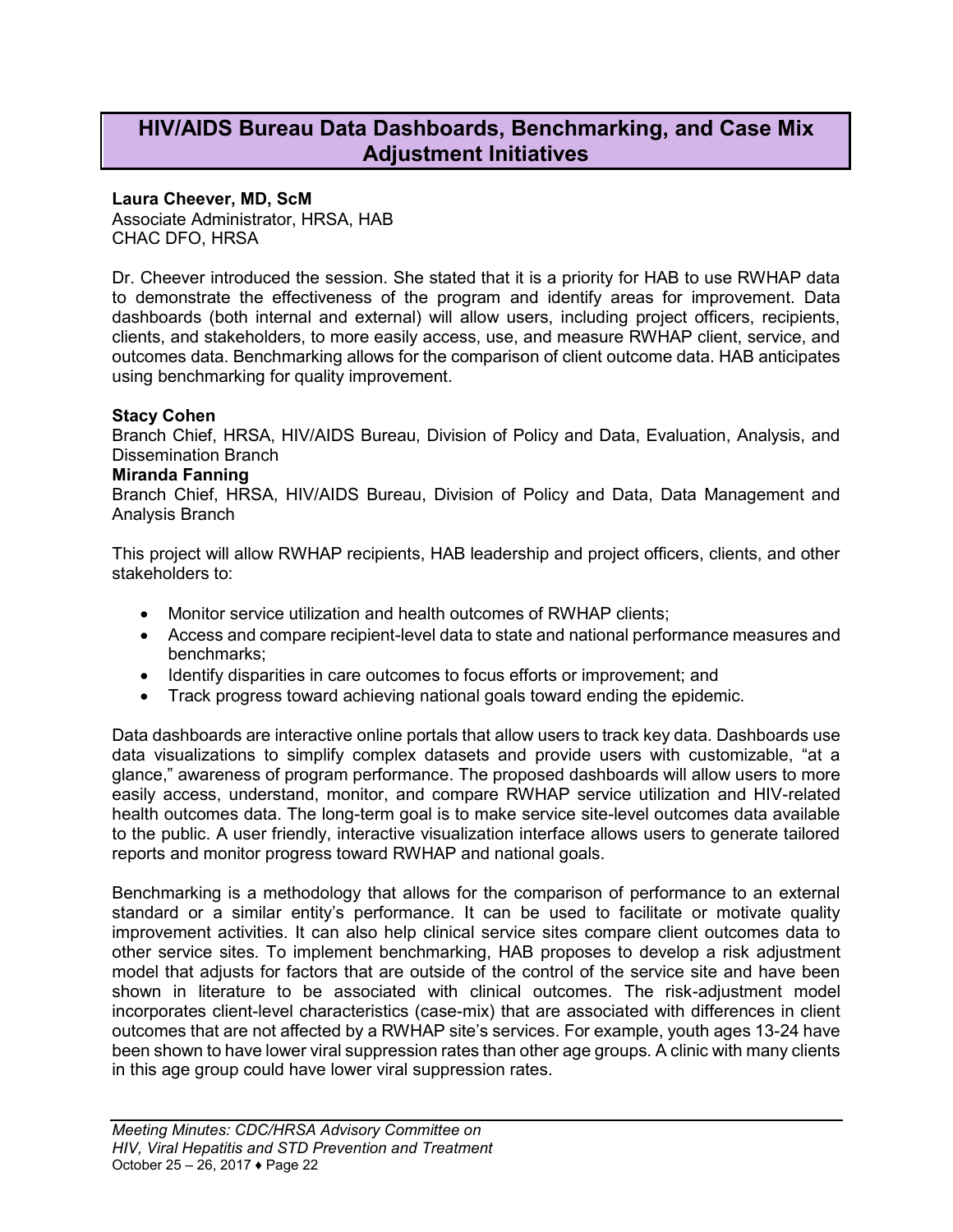HAB held a technical expert panel (TEP) in September 2017 that brought together experts to provide individual input to HAB on this topic. TEP participants made many suggestions, including:

- Work closely with stakeholders throughout development and deployment;
- Provide context to visualized data and obtain input on what information should be displayed;
- Display ribbon or badge on dashboard for service sites showing high performance; and
- Share data in a way that service sites can compare client outcomes data to other sites with similar characteristics.

In FY 2018, HAB anticipates initial development and pilot testing of the internal dashboards and finalization of the benchmarking methodology. External dashboards are anticipated in FY 2019 with the release of the public-facing site in FY 2020. Technical assistance will be provided to project officers and recipients during the roll out.

#### **Discussion**

Ms. Fukuda asked if HAB could link to other data sets, such as surveillance data, to include PLWH who are out of care and provide a broader picture of health outcomes. Ms. Cohen stated that HAB is exploring this, but there are many issues related to linking to other data sets. Under consideration are ADAP data and census data. Neither CDC nor HAB use personal identifiers in their data sets.

Dr. Saag asked if there would be any consequences for RWHAP recipients related to performance. Data can be manipulated to misrepresent performance. Dr. Cheever stated that the focus is on quality improvement. Eventually, pay-for-performance may be considered, but that will not occur in the near future.

Mr. Aleshire commented that in Washington all RWHAP funds are used for ADAP. Other services are paid for with 340B rebate funds. Services supported with 340B funds are not reported in the RSR. He strongly encouraged HAB to have recipients report these data to HAB. Dr. Cheever said that HAB is looking at ways to capture these data. Mr. Aleshire added that the ADAP Data Report (ADR) captures insurance status at time of enrollment. Many clients are subsequently enrolled in insurance, so this is actually under reported in the ADR. HAB should look at collecting data for some indicators, such as insurance status, on a regular basis, not just once.

Dr. Havens stated that HAB should focus on the denominator in determining the benchmarking formula and on including the clients for which providers are accountable. This would ensure that RWHAP recipients are held accountable for the patients under their care.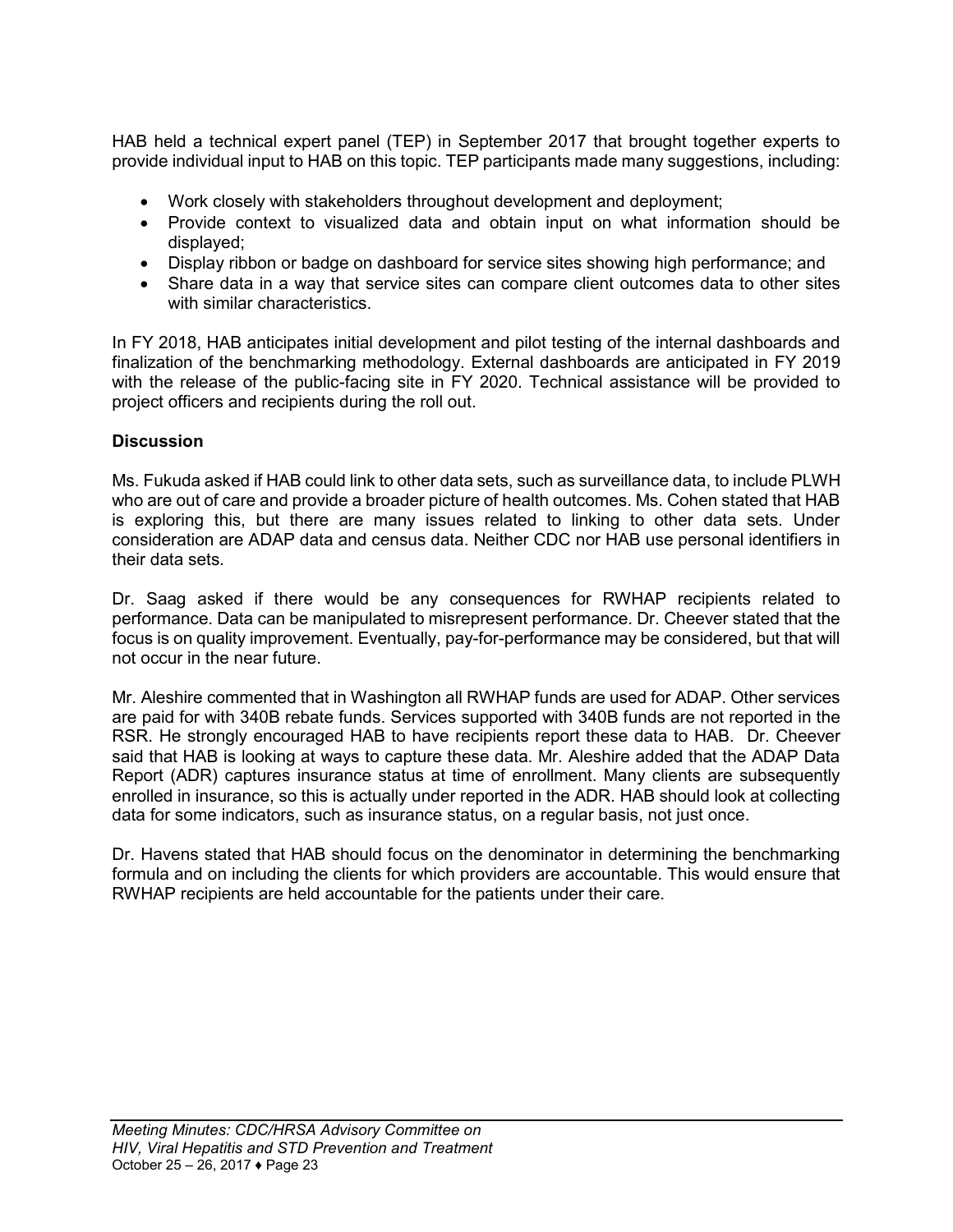## **HIV and Aging Workgroup Update**

#### <span id="page-23-0"></span>**Peter Byrd, CHAC Co-chair Workgroup Co-Chair**

Mr. Byrd proposed a framework for considering HIV and aging. He proposed exploring the following aspects of HIV and aging:

- Neurological;
- Psychosocial; and
- Behavioral.

Specific issues that should be considered include:

- Nursing home models for PLWH;
- Cardiovascular disease;
- Renal issues:
- Depression, mental health, and trauma-related issues;
- Elder abuse;
- Access to geriatric subspecialty care and other necessary specialties;
- Increasing cultural competence related to aging; and
- Workforce issues.

Dr. Saag suggested that the issue could be framed by looking at unique aspects of aging for PLWH, such as earlier onset of cardiovascular disease, frailty, etc.

Ms. Fukuda suggested that HAB explore RSR data to determine services utilization needs of older PLWH.

CAPT Ilze Ruditis of HHS/Substance Abuse and Mental Health Services Administration (SAMHSA) stated that resources on HIV and aging are available from the SAMHSA-HRSA Center for Integrated Health Solutions.

#### **Input Requested by CHAC from Members**

Mr. Byrd asked CHAC members to provide input on the following key questions regarding HIV and aging:

- 1. What challenges are related to care delivery?
- 2. What challenges are related to service providers?
- 3. What partnerships are necessary?
- 4. What pilot programs are necessary?
- 5. Where is more research necessary?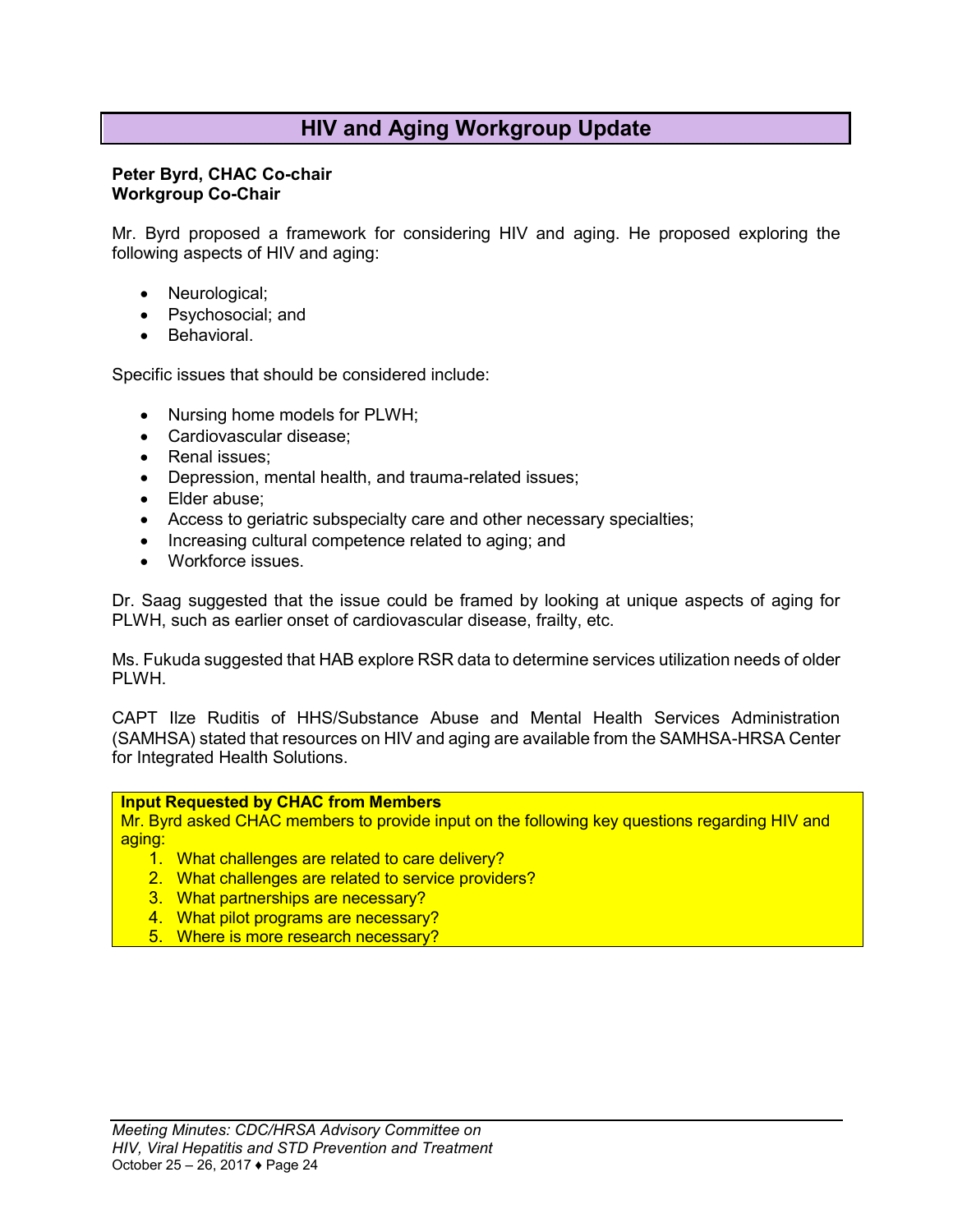## **Congenital Syphilis Panel**

#### <span id="page-24-0"></span>**Letha Healey, MD**

Medical Officer, HRSA, HAB

Dr. Healey introduced the panel on congenital syphilis.

#### **Gail Bolan, MD**

Director, CDC, Division of STD Prevention (DSTDP)

Congenital syphilis rates have increased significantly since a low in 2011. There was an 88 percent increase in cases from 2012 to 2016. Rates of primary and secondary syphilis in women also increased 111 percent during this time. Cases are concentrated in specific states – California, Texas, Florida, Louisiana, Georgia, Maryland, Arizona, Illinois, and Ohio accounted for 73 percent of cases in 2016. In some areas, the increase seems to be tied to poverty and substance use disorders, with both methamphetamine and opioids. In 2016, there were 628 reported cases of congenital syphilis. For the mothers of these cases, many did not receive adequate screening and treatment during their pregnancy. Over 25 percent of mothers of these cases in 2016 did not receive any prenatal care.

Dr. Bolan noted that there is a need to improve both early screening and timely treatment. In addition, biomedical advances are critically needed to improve diagnostic tests to detect active infection, expand effective antimicrobial options, and support vaccine research.

In response, CDC convened a Syphilis Summit in January 2016 with national experts and issued a Syphilis Call to Action in April 2017. While other actions are outlined for gay, bisexual and other men who have sex with men, specific congenital syphilis actions identified include the following:

- Enhancing maternal and congenital syphilis surveillance to capture maternal syphilis, fetal syphilis, stillbirths, infant morbidity, and congenital syphilis cases averted;
- Congenital syphilis case reviews using the infant morbidity review board model in selected states/counties to identify missed opportunities that could inform public health prevention interventions;
- Developing a congenital syphilis prevention cascade to monitor the progress in addressing the congenital syphilis epidemic;
- Developing tools and best practices that can be used to assess local context of congenital syphilis cases and to implement high impact interventions;
- Working with other CDC Centers (e.g., Division of Reproductive Health Pregnancy Risk Assessment Monitoring System, Birth Defects Division-Zika surveillance registries); other federal agencies (HRSA/Maternal and Child Health Bureau, HRSA/Bureau of Primary Care, HHS/Office of Women's Health, SAMHSA), and partner organizations (American College of Obstetricians and Gynecologists, American Academy of Pediatrics, Association of Maternal and Child Health Programs, March of Dimes) to sound the alarm; and
- Updating the *1988 Guidelines for the Prevention and Control of Congenital Syphilis*.

CDC has provided funding to nine state or local STD prevention programs to strengthen their response to congenital syphilis.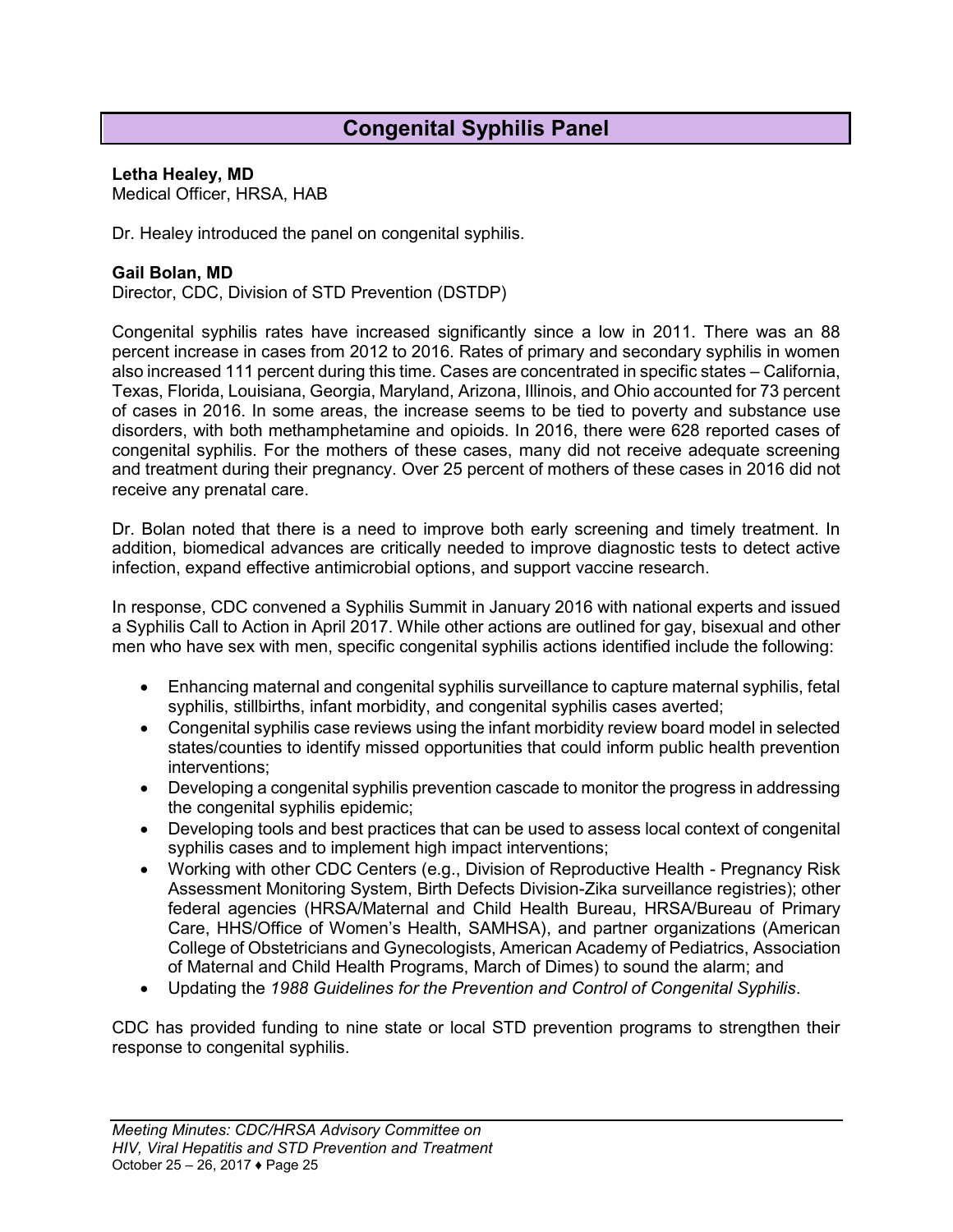#### **Judith Steinberg, MD, MPH**

Chief Medical Officer, HRSA, BPHC

Health centers are an important source of care for women of childbearing age (ages 15-44). Over 6.7 million women of childbearing age received care from health centers in 2016. Of these, 599,848 were prenatal patients (295,913 delivering) – 74 percent of these women had their first prenatal visit in the first trimester and 8 percent gave birth to low birth weight babies. Two of the 16 Uniform Data Set (UDS) Clinical Quality Measures relate to prenatal care – early entry into prenatal care and low birth weight.

Health centers do not collect data on congenital syphilis. In 2016, health centers treated 214,478 patients with syphilis or other STDs.

#### **Aaron M. Lopata, MD, MPP**

Chief Medical Officer, HRSA, Maternal and Child Health Bureau (MCHB)

The mission of the MCHB is to improve the health of America's mothers, children, and families. MCHB has an FY 2017 budget of \$1.24 billion, with \$551 million going to the Title V Maternal and Child Health (MCH) Block Grant Program (for states) and \$377 million for the Maternal, Infant, and Early Childhood Home Visiting Program.

The State Block Grant program has played an important role in the increase in the percentage of infants born to mothers who receive early prenatal care in the U.S. Rates improved from 71 percent in 2007 to 77 percent in 2015. The State Block Grant program has played a lead role in the 18 percent decline in infant mortality in the U.S. from 7.2 infant deaths per 1,000 live births in 1997 to 5.9 infant deaths per 1,000 in 2015.

State MCH programs play a role in ensuring that OB/GYN and pediatric providers are current on CDC guidelines, including guidelines related to STDs and HIV. State MCH programs work with providers to ensure that all pregnant women who test positive for syphilis are treated without delay. However, nearly 30 percent of congenital cases in 2014 were among pregnant women who tested positive, but received no treatment. Another 21 percent received inadequate treatment.

California is an example of how a state MCH program worked to address this challenge. In response to rising congenital syphilis rates, the MCH program: worked with local health departments to identify causes; reached out to infected pregnant women to ensure that they and their partners received treatment; intensified follow-up on contacts of syphilis cases, particularly women of childbearing age; and promoted linkages to prenatal care and prenatal screening, including third trimester and delivery screening.

The Maternal, Infant, and Early Childhood Home Visiting Program supports visits to women during the first trimester. It presents a unique opportunity to identify women at risk for syphilis and can play a role in early prenatal care syphilis screening and follow up, including timely treatment.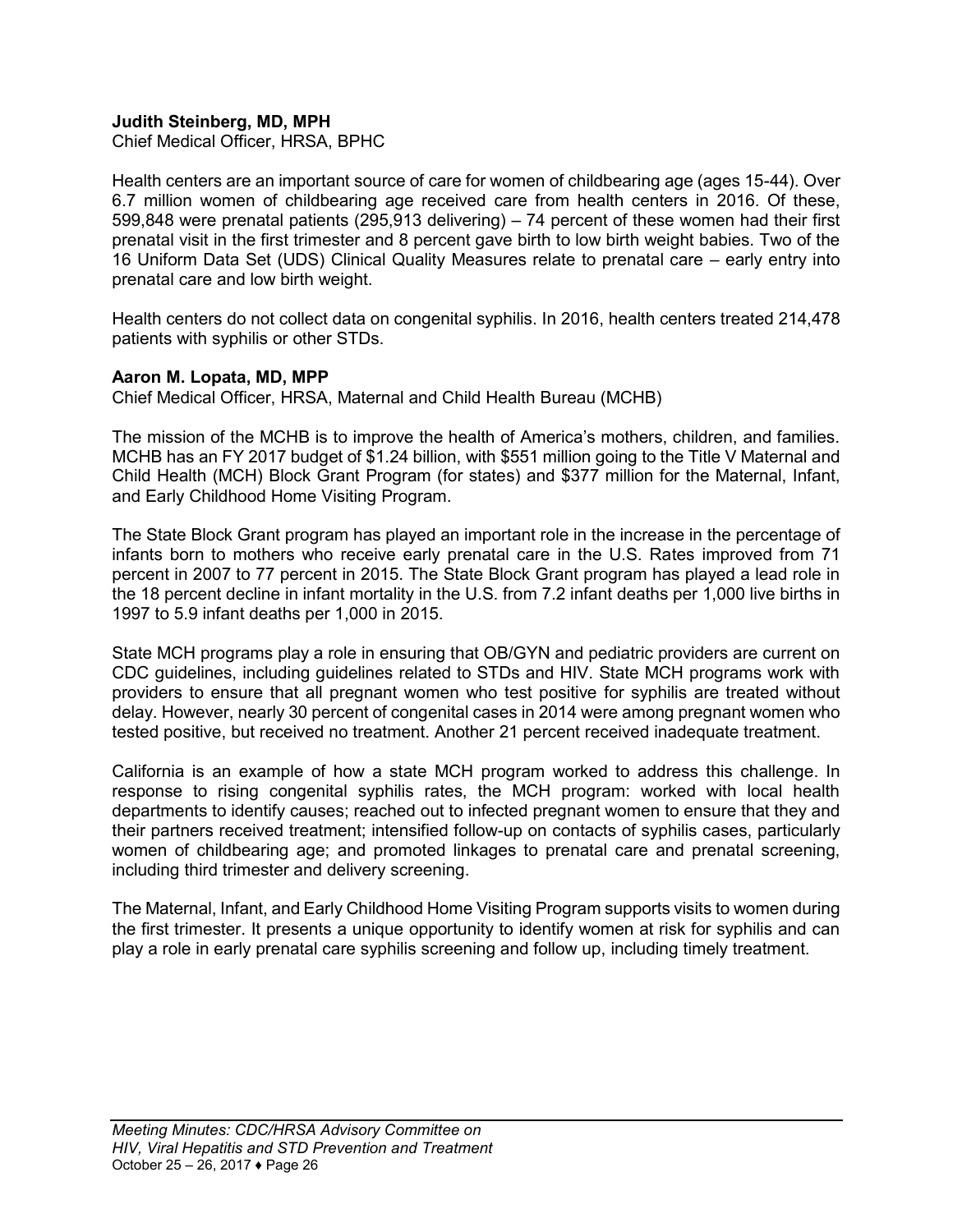#### **Lisa Masinter, MD, MPH, MS**

Medical Director, Chicago Department of Public Health, Bureau of Maternal, Infant, Child and Adolescent Health

The Chicago Department of Public Health's (CDPH's) Maternal, Infant, Child, and Adolescent Health program has three main areas of programming – maternal and women's health, nutrition/ Women, Infants, and Children (WIC), and child and adolescent health. The program works to address congenital syphilis through various activities. These include the Adverse Birth Outcome Reporting System, home visit coordination, Maternal Mortality Review Committee, and the Perinatal Advisory Committee. It also collaborates with every birthing hospital to address postpartum needs. The HealthyChicagobabies.org website has information on congenital syphilis. There also has been a prenatal care media campaign. The program is also working to increase awareness about HIV and other STDs through the Chicago Wears Condoms campaign and the Chicago Healthy Adolescents and Teens website. However, more coordination and collaboration between public health and prenatal providers is needed. The program has been successful in reaching out to prenatal providers on Zika. This could be a model for coordination on congenital syphilis.

#### **Irina Tabidze, MD, MPH**

STI Epidemiologist, Chicago Department of Public Health, HIV/STI Bureau

Cook County, Chicago, had 1,018 cases of primary and secondary syphilis in 2016. Rates have risen dramatically for men and remained fairly level for women. Most cases of congenital syphilis are among African Americans and concentrated in the south and west side of Chicago.

Of cases of congenital syphilis, 39 percent of women did not receive prenatal care. Of those who did receive prenatal care, 60 percent did not receive adequate treatment. The provision of adequate treatment has been impacted by the shortage of penicillin G benzathine (Bicillin L-A).

In response to the increase in congenital syphilis cases, CDPH has engaged in the following activities:

- Enhanced congenital syphilis surveillance activities and data collection through a webbased surveillance and case management system and by using Adverse Pregnancy Outcome Reporting System (APORS) data to identify cases.
- In collaboration with the state of Illinois, developed the Congenital Syphilis Morbidity and Mortality Case Review Board with over 30 members to identify gaps to inform public health action.
- Conducted exploratory interview of females diagnosed with syphilis. They found that most women have a history of STDs, but had little information about syphilis. The women report having positive experiences with disease intervention specialists (DIS) and indicated that they learned more about STDs from DIS than from their physician.

In March 2016, CDPH launched a congenital syphilis media campaign with posters, bus ads, and provider materials. The campaign was a very cost-effective way to raise awareness. For example, the bus ads cost only \$5,000.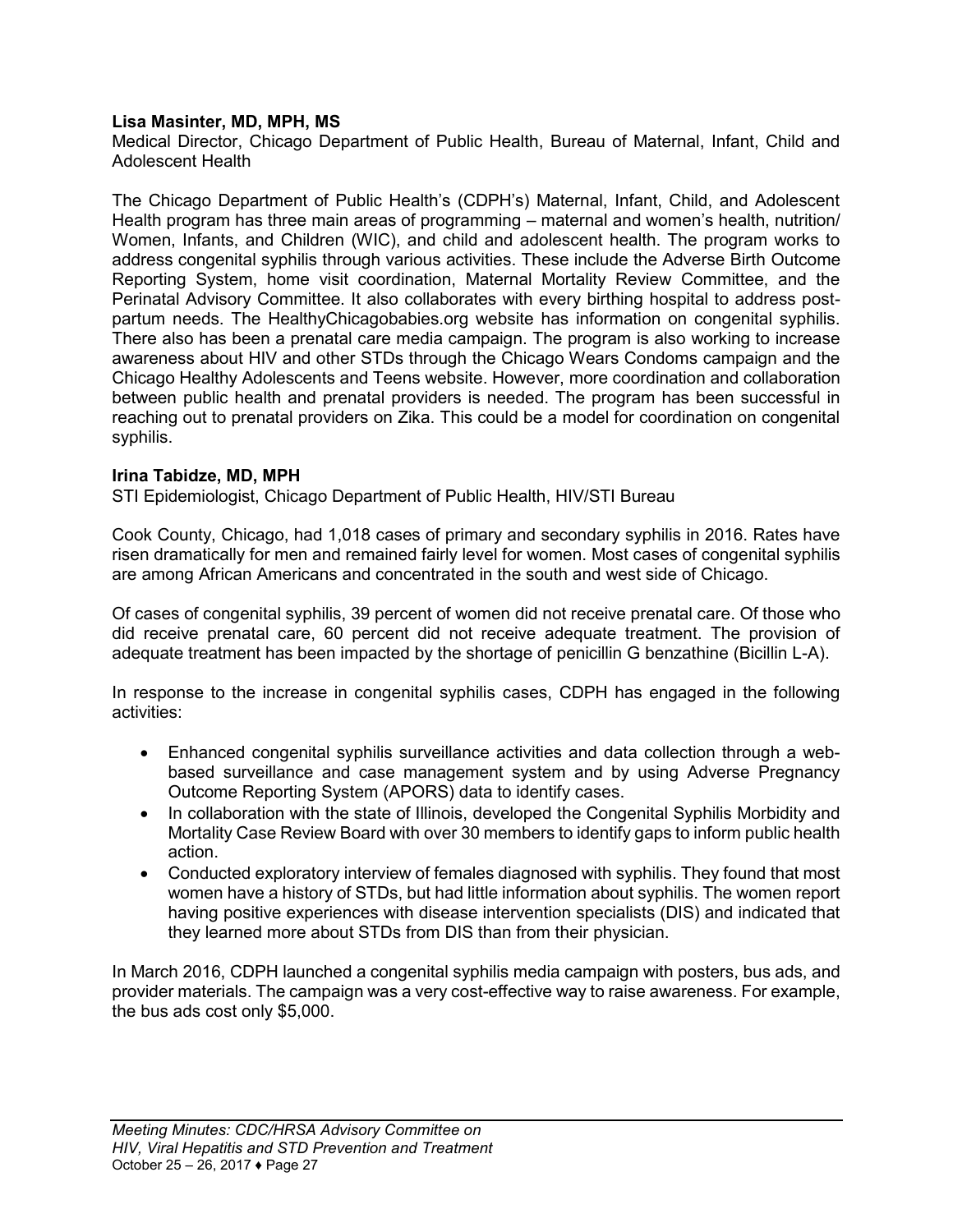#### **Discussion**

Dr. Stoner asked if health centers collect data on STDs. Dr. Steinberg stated that the UDS is being modernized and BPHC is reviewing the data set.

Dr. Anderson asked if cases of congenital syphilis are under-reported, especially in terms of stillbirths. Dr. Bolan stated that collection of stillbirth data is a challenge and improvement is needed in completing reporting forms. If syphilis is reported in pregnant women, DIS can followup with the mother to ensure adequate treatment and facilitate evaluation of other children in the household. DIS could also follow-up with mothers of stillbirths and test for syphilis if not done at the time of delivery to prevent possible future cases of congenital syphilis. Dr. Tabidze added that Chicago has worked on this issue using Adverse Pregnancy Outcomes Reporting System data, which led to the identification of additional cases.

Dr. Anderson asked why women do not receive prenatal care. Dr. Bolan stated it is complex, such as drug testing laws of pregnant women in some areas and women fear losing their child. Dr. Tabidze added that women prefer to go to an STD clinic than a private provider – STD clinics are confidential and free. Providing prenatal care in STD clinics better meets the needs of these women. Dr. Bolan added that in some areas STD clinics are not the provider of choice for women, so it depends on the area.

Dr. Anderson stated that screening for syphilis in the third trimester should be routine. She also stated that CDC should address the shortage of penicillin G benzathine (Bicillin L-A).

Dr. Saag asked why women do not complete treatment. Dr. Tabidze stated that sometimes treatment is provided too late to treat the fetus. In other cases, the course of treatment is not completed or the woman is referred to a clinic that stocks benzathine penicillin and is lost to followup and not treated. In some cases, the baby is premature and delivered before treatment can take place. Dr. Bolan added that the correct treatment is provided in most cases.

Dr. Williamson asked whether there is a requirement with Title V that requires collaboration with local health departments and other stakeholders on STDs. Dr. Lopata stated that MCHB does not place requirements on block grants. States do have to provide details on their plan and MCHB encourages collaboration. In addition, MCHB recognizes that there needs to be improved coordination between the home visit program, which started in 2010, and Title V. Dr. Williamson stated that federal agencies need to have better coordination and demand that states carry out specific activities. With reducing perinatal transmission of HIV, intensive case management played a major role. It is also important to address IPV, sexual assault, and survival of childhood abuse.

Dr. Mermin asked if HRSA could recommend that all pregnant women receiving home visits be screened for syphilis and HCV, given that there is already guidance related to such screenings for pregnant women. Dr. Lopata stated that states must use evidence-based models and that a specific process must be followed to add new requirements. Dr. Mermin added that both mothers and children could be screened for perinatally transmitted infections by the home visit program and provided treatment if necessary.

Dr. Havens stated that the pediatric demonstration projects, launched by MCHB, became RWHAP Part D and had a significant impact on perinatal transmission of HIV and the treatment of pediatric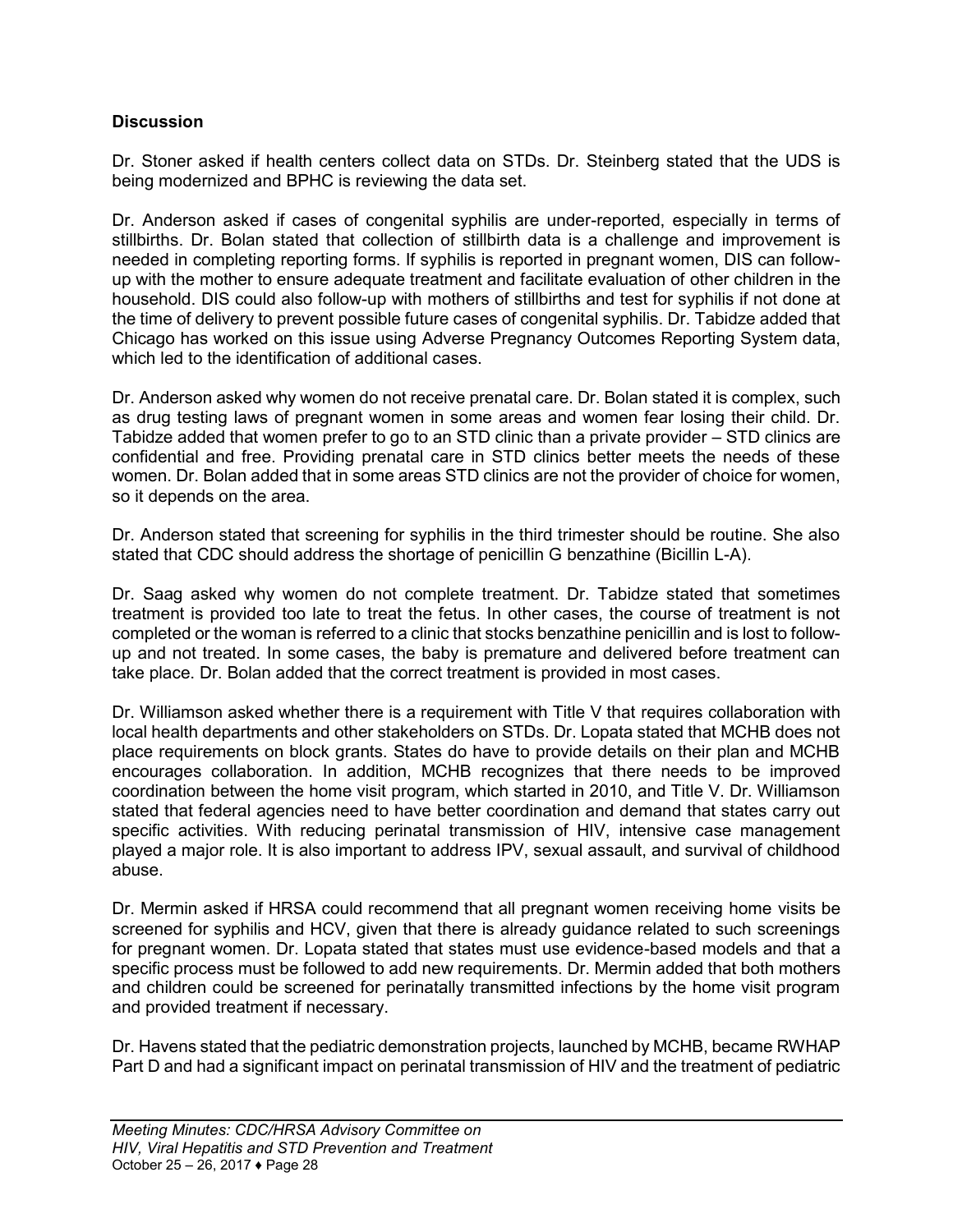HIV. He suggested that MCHB might launch a similar initiative with HCV and congenital syphilis in the hardest hit jurisdictions. Dr. Lopata said that MCHB is supportive of demonstration projects.

### **STD Workgroup Update**

#### <span id="page-28-0"></span>**Susan Philip, MD, MPH**

Deputy Health Officer, San Francisco Department of Health, Disease Prevention and Control, Population Health Division

CHAC Member and Workgroup Co-Chair

#### **Bradley Stoner, MD, PhD**

Associate Professor of Medicine, Washington University School of Medicine CHAC Member and Workgroup Co-Chair

The CHAC STD workgroup is made up of 17 members, all experts in the field of STDs and HIV both from the public and private sectors. The workgroup has reviewed the CDC's draft recommendations for providing quality clinical STD services. The recommendations focus on levels of STD care and outline the minimum services that should be available at each level. The two levels of care are basic STD care and specialized STD care. Basic service provision sites included HIV care, primary care, family planning, federally qualified community health centers, adolescent health, school-based health clinics, and others.

The workgroup's draft recommendations for CHAC consideration address seven categories:

- Sexual history and physical examination;
- Prevention;
- Screening;
- Partner services:
- Evaluation of STD-related conditions;
- Laboratory tests and treatment; and
- Treatment.

In its review, the workgroup made general comments related to recommendations and identified areas for clarification.

#### **Discussion**

Mr. Byrd stated that there is a shortage of dermatologists available to remove venereal warts. Dr. Stoner stated that STD clinics provide treatment for warts and this shortage might be specific to a geographic area.

Dr. Cheever asked what evidence the workgroup is using to identify the appropriate level of care services. Dr. Stoner stated that the workgroup relies on a Delphi model with expert review.

Dr. Bolan stated that the guidelines outline services that should be available in the various settings and that providers would then use the CDC STD treatment guidelines to determine if the service is recommended for their patient.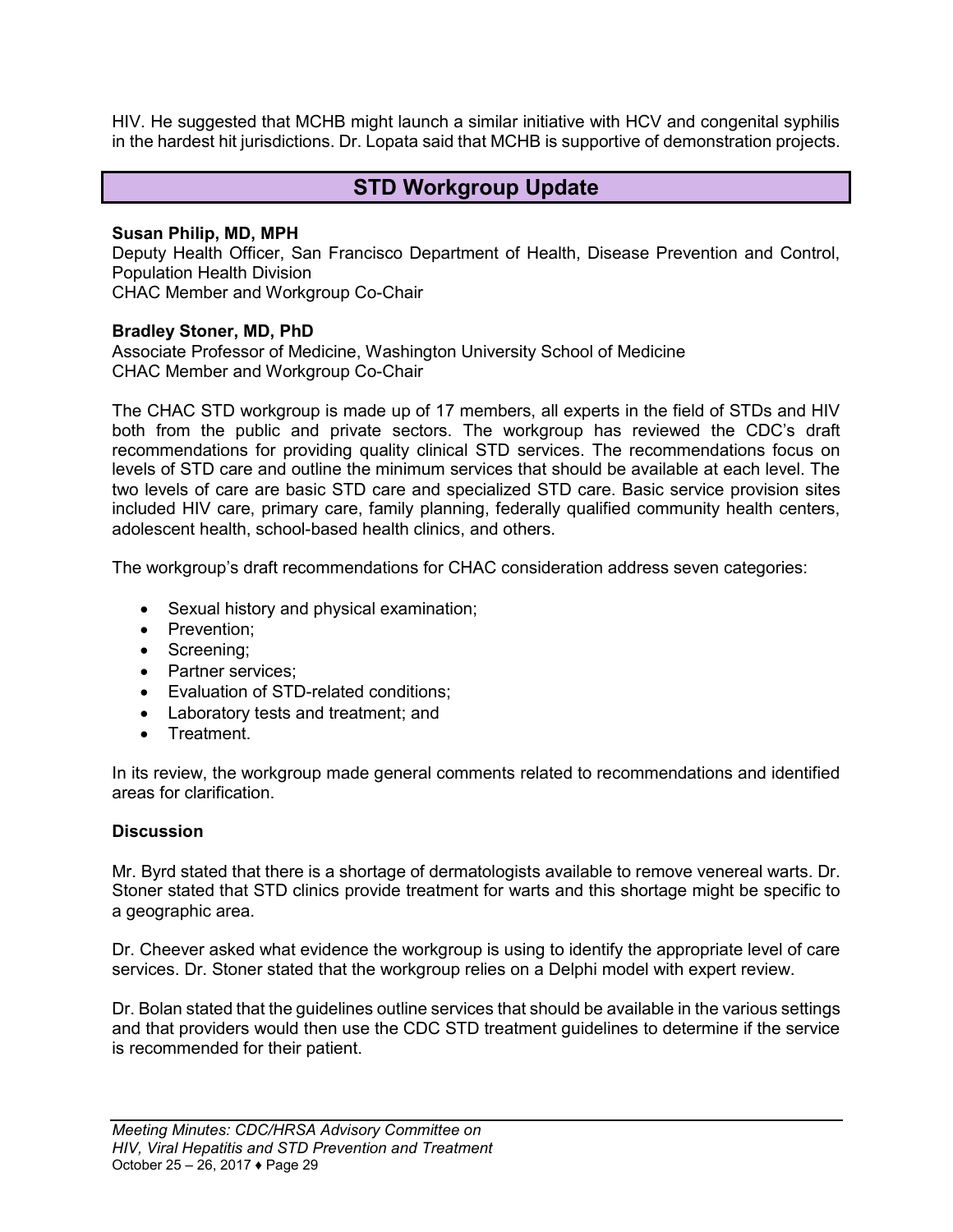Mr. Hursey asked why there are no guidelines for anal Pap smears for MSM. Dr. Bolan stated that there is insufficient evidence to support this recommendation. CDC continues to monitor the evidence and makes changes accordingly.

Dr. Saag asked that for recommendations that include the word "should" would there be punitive actions if providers did not carry out the task. Dr. Bolan stated that this is guidance for providers. They are tools, not rules.

### **Perinatal Viral Hepatitis Workgroup Update**

#### <span id="page-29-0"></span>**Peter Havens, MD, MS**

Pediatric Infectious Disease Specialist, Children's Hospital of Wisconsin CHAC Member and Workgroup Co-Chair

The number of reproductive-aged women with acute and past/present HCV infection was over 31,000 in 2014, double the number of cases in 2006. In more than 90 percent of people infected, HCV can be cured with direct acting antiviral agents (DAAs) administered daily for eight to 12 weeks. Safety and efficacy during pregnancy has not yet been established. Treatment before pregnancy is optimal to prevent infant infection and maternal disease progression. Current HCV testing recommendations are risk based. There is no specific recommendation to test all pregnant women. Universal one-time screening has been shown to be cost effective. Screening for HCV during pregnancy could help to identify infected individuals and linked them to care.

The workgroup has several recommendations for the CHAC to consider:

- Current recommendations related to identifying, linking to care, and treating women of childbearing potential and pregnant women with HCV and infants exposed to HCV are not effective and need to be revised.
- Universal HCV screening of all pregnant women is strongly recommended.
- Artificial barriers to treatment (e.g., waiting for liver damage, cessation of drug use) should be removed.
- Define best testing for infants. Currently available data suggest RNA at one to two months of age could be appropriate since waiting until 18 months leaves too many infants untested.
- CHAC should recommend that CDC publish guidance on these issues.

The CHAC may want to engage in further discussion on these issues, including the following:

- Screen using HCV ab with reflex RNA.
- Universal testing of pregnant women when operationally easiest.
- Universal testing of pregnant women in areas of high prevalence.

#### **Discussion**

Dr. Anderson stated that the American Congress of OB/Gyn and the NIH/National Institute of Child Health and Human Development were involved in the discussions and expressed concerns about the recommendations. Specifically, they were concerned about the increased burden on obstetricians to counsel women, especially where treatment during pregnancy is not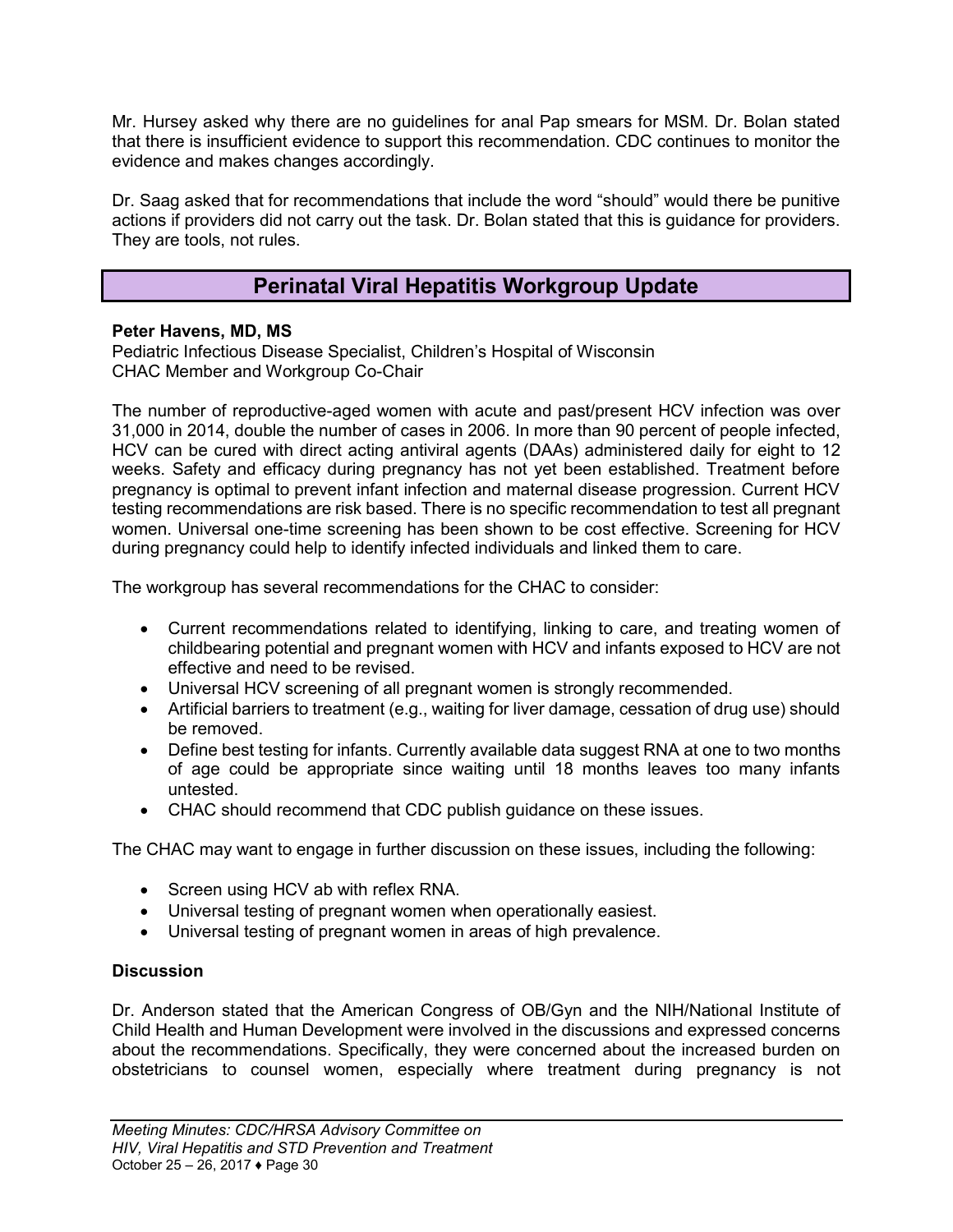recommended and it might lead to an increase in operative delivery, even though this is not recommended.

Dr. Taylor stated that the workgroup's recommendations do not address women of childbearing age who inject drugs and are on contraception. Everyone should be screened. Dr. Anderson noted that risk-based screening is not effective with pregnant women. Women do not disclose their risk behaviors. Universal screening is an opportunity to identify these women and link them to care. The women encounter the health care system due to pregnancy.

<span id="page-30-0"></span>Ms. Fukuda stated that due to the opioid crisis, everyone should be screened.

### **CHAC Business Session**

#### **Dawn Fukuda, ScM, CHAC Co-Chair**

Director, Massachusetts Department of Public Health, Office of HIV/AIDS

The CHAC considered resolutions and recommendations on several issues addressed during the meeting.

#### **Expanded Guidelines for HCV Screening of Women of Childbearing Potential and in Pregnancy**

#### **Proposed Resolution**

**Background and Rationale:** The epidemic of HCV is a profound healthcare and public health challenge. There are estimated to be 3.5 million persons living with HCV in the United States (range 2.5 - 4.7 million). New HCV infections in the U.S. have nearly tripled since 2010 and CDC estimates that approximately 34,000 persons are newly infected with HCV in this period. The National Notifiable Diseases Surveillance System (NNDSS) (Ly et al 2017) estimates that the number of reproductive-aged women with acute and evidence of past or present HCV-infection doubled from 15,500 in 2006 to 31,039 in 2014. It is also estimated that up to 29,000 HCV-infected women gave birth each year from 2011-2014, with an estimated 1,700 infants perinatally infected with HCV. Cost-effective analysis suggests that HCV screening (using HCV antibody+/HCV-RNA+ as definition of infection) is cost effective at the prevalence threshold of 0.1 percent. Preliminary data from multicenter observational cohort of HCV in pregnant women found a prevalence of 1.7/1000. HCV can be cured in >90 percent of persons with DAAs, although safety of HCV treatment during pregnancy has not yet been established.

Recommendations:

**1.) CHAC recommends that CDC issue guidance to encourage universal HCV screening of pregnant women in the U.S.** Women of childbearing potential are at risk for HCV and pregnancy, at a time when women are most likely to engage with the health care system, this provides a unique opportunity to identify HCV infection for linkage to treatment after pregnancy and prevention of transmission in subsequent pregnancies. Also, related to universal screening: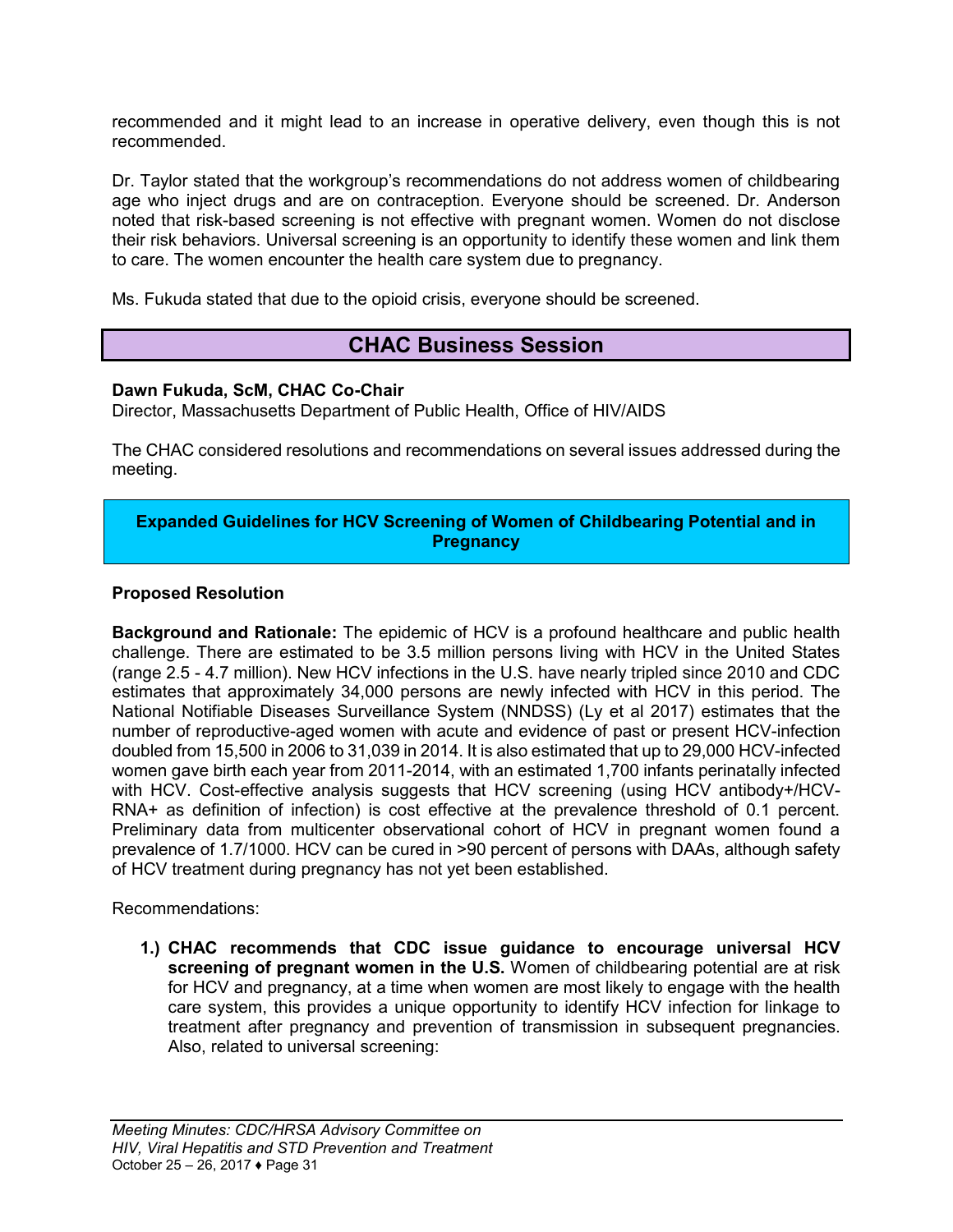- a. Risk-based screening should not be recommended because of the link with illicit drug use; fear of stigma and concern about involvement with child protective authorities often results in denial of risk and may result in refusal of testing in those with risk factors.
- b. Prevalence-based screening may be considered, but requires more surveillance data than is currently available and is more operationally challenging.
- **2.) CHAC recommends that CDC issue guidance to support HCV RNA testing of exposed infants at 1-2 months of age**.
- **3.) CHAC acknowledges that current epidemiologic and cost-effectiveness data also supports universal one-time HCV screening for all U.S. individuals over 18 years of age, including women of childbearing potential and urges CDC to strongly consider this strategy**. Identification and treatment of HCV-infected individuals will save lives and reduce further transmission.
- **4.) CHAC recommends that CDC issue guidance to support HCV antibody testing with reflex HCV RNA testing to identify individuals in need of treatment**.
	- a. **Those individuals who are HCV ab+/HCV RNA may not represent clearance of past infection requiring counseling regarding risk or re**-i**nfection**.
- **5.) CHAC recommends CDC gather further surveillance data on HCV infection to inform operational activities around HCV prevention and treatment**.
- **6.) CHAC recommends that CDC devote resources to exploring effective linkage to care strategies for HCV-infected mothers and exposed infants**.
- **7.) CHAC recommends that CDC advocate for removal of artificial barriers to treatment (e.g. liver fibrosis scores, drug abstinence, requirements for specialist providers).**

#### **CHAC Action**

The CHAC discussed passage of this recommendation, with two minor changes to recommendations numbers 3 and 4, to emphasize the importance of linking to opioid treatment.

Ms. Fukuda called for an action on the resolution. Dr. Lynn Taylor properly placed a motion on the floor for the CHAC to approve the resolution. Dr. Bradley Stoner seconded the motion. The motion was passed unanimously by the CHAC.

The recommendations will be submitted to the Director, CDC.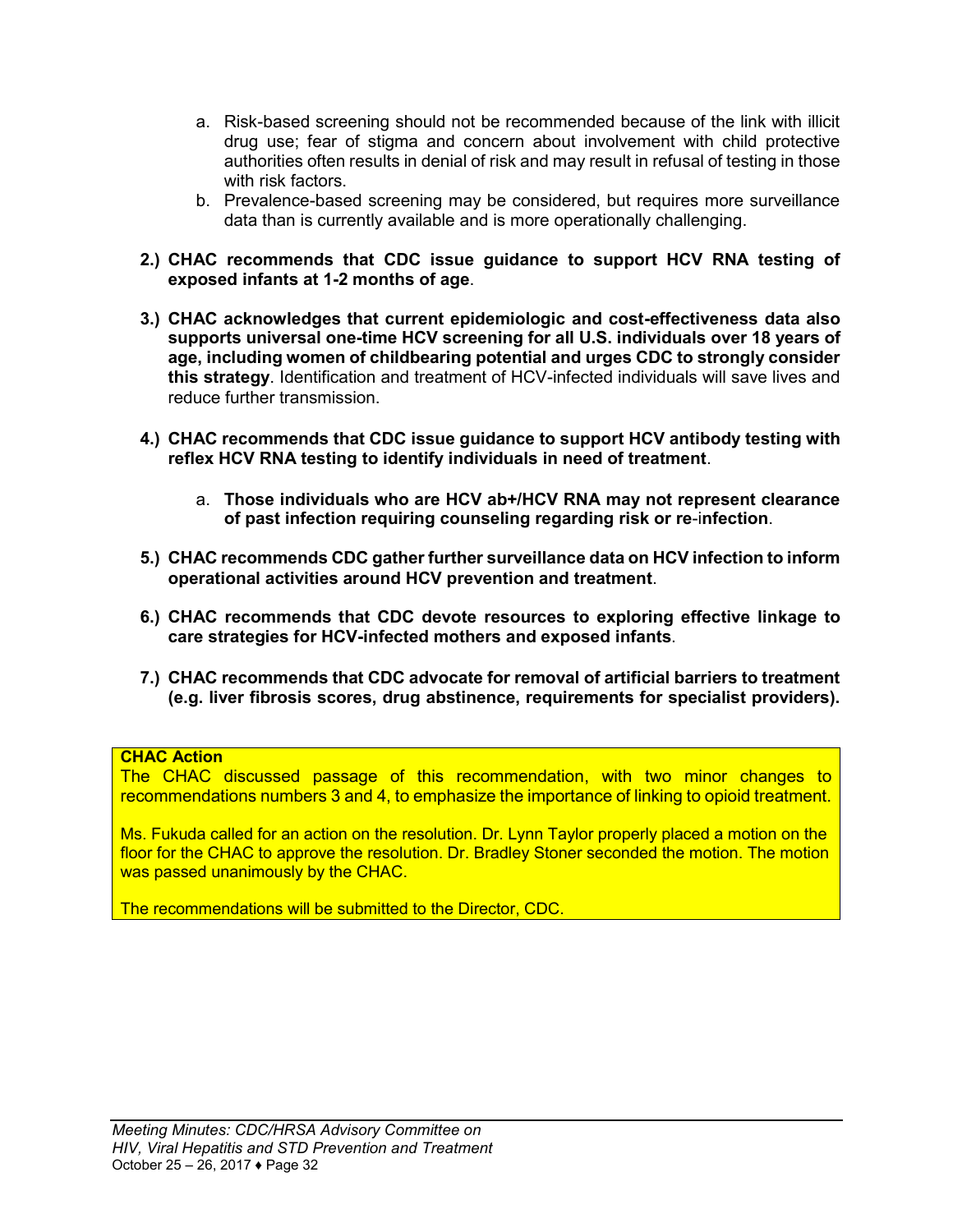#### **STD Workgroup Document on Draft CDC Recommendations for Basic and Specialized Settings**

#### **Proposed Resolution**

**Background and Rationale:** The CDC, NCHHSTP, DSTDP has developed a draft document on *Recommendations for Providing Quality STD Clinical Services*. These recommendations focus on clinical operations and will serve as a complement to the CDC *Sexually Transmitted Diseases Treatment Guidelines*. The main objectives of the document are to define levels of STD care and outline minimum services to be available by each level. The CHAC STD workgroup was charged with reviewing the draft document of the *Recommendations for Providing Quality STD Clinical Services* and providing their findings.

The key questions used in reviewing the document included the following:

- General overall comments.
- Is there content that should be included that is currently not in the document?
- Does any of the information/recommendations need further clarification?
- Are there concerns about any of the recommendations?

The recommendations in the document address seven main categories:

- 1) Sexual History and Physical Examination;
- 2) Prevention;
- 3) Screening;
- 4) Partner Services;
- 5) Evaluation of STD-related Conditions;
- 6) Laboratory Tests;
	- At the time of the patient visit;
	- Clinical laboratory;
- 7) Treatments;
	- On site; and
	- Prescription.

The STD workgroup's recommendations are presented in Attachment 1.

#### **CHAC Action**

Ms. Fukuda called for an action on the resolution. Dr. Peter Havens properly placed a motion on the floor for the CHAC to approve the resolution. Dr. Jean Anderson seconded the motion. The motion was passed unanimously by the CHAC.

The recommendations will be submitted to the Director, CDC.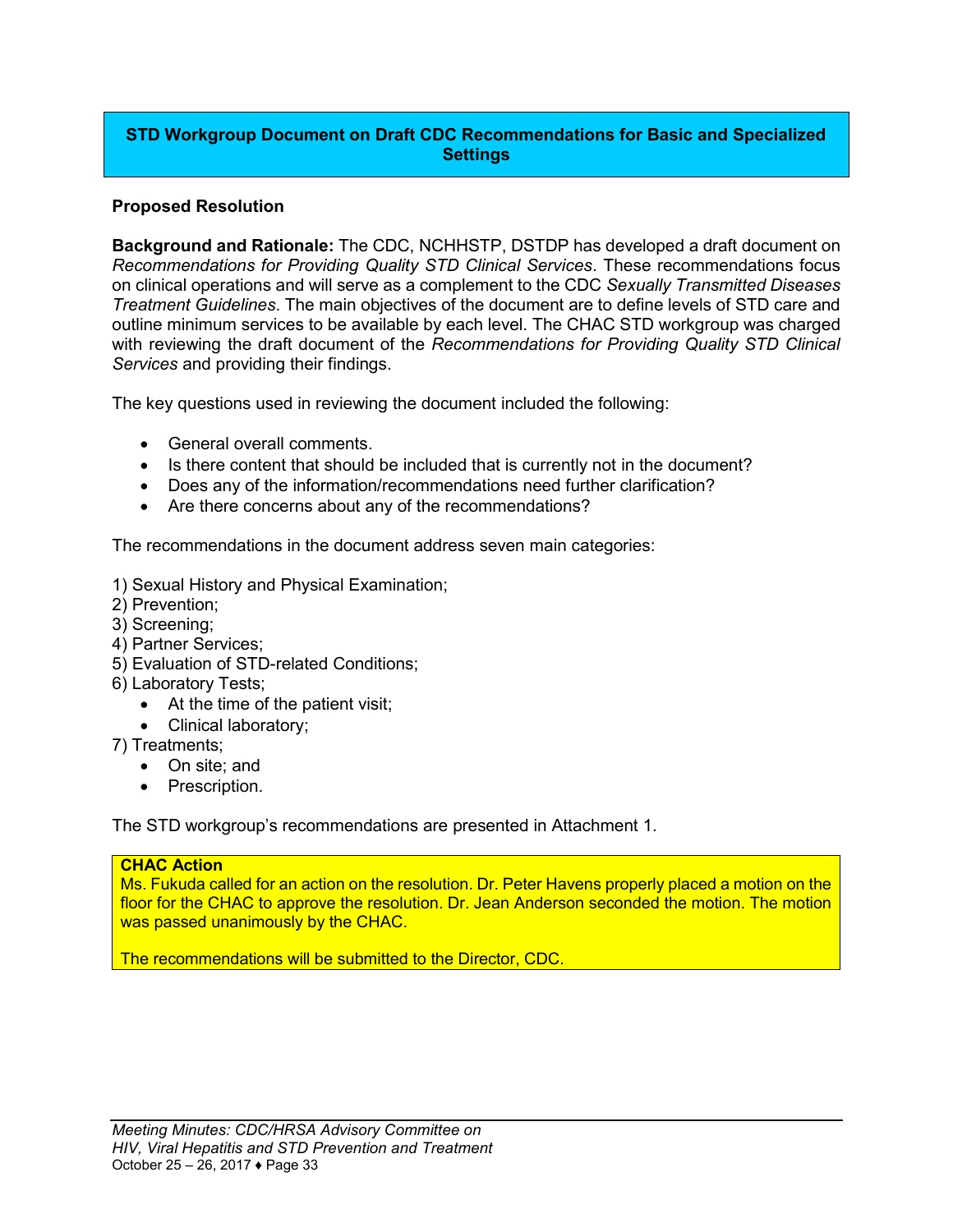#### **Response to STD Epidemic**

#### **Proposed Resolution**

Rates of reported STDs continue to rise in the U.S., causing great concern for the health and wellbeing of the nation. Chlamydia, gonorrhea, and syphilis cause untold suffering and can lead to devastating long-term consequences if not treated promptly and properly, as well as ongoing sexual and perinatal transmission. As such, the CHAC strongly urges CDC and HRSA leadership to consider the following actions with regard to the current STD crisis:

- 1.) Rising rates of STDs must be recognized as an urgent public health threat in order to focus greater public attention and mobilize the resources necessary for effective prevention and control. Federal agencies must advocate for increased FY 2019 funding to support expanded screening, testing, treatment, partner services, and provider education activities across the nation.
- 2.) Greater professional engagement must occur across HIV and STD prevention platforms to amplify critical resource impact and to address the co-transmission of HIV and other STDs. HIV prevention messages must emphasize the critical need for STD screening among populations at risk, and STD prevention messages must include HIV screening and prevention (e.g., PrEP) as part and parcel. Toward this end, the CHAC requests:
	- a. Formal presentations at the May 2018 CHAC meeting from HRSA/HAB and CDC/DHAP/DSTDP and CDC/ Division of Adolescent and School Health (DASH) to discuss:
		- Outcomes of current prevention activities implemented in 2017;
		- Future strategic planning to ramp up STD prevention; and
		- CHAC advice and suggestions for improving this work.
	- b. Consideration to hold an urgent technical consultation in early 2018, which would pull together experts from a variety of disciplines, to discuss novel ways to support STD prevention efforts across NCHHSTP divisions.
- 3.) The emphasis on congenital syphilis elimination in the U.S. must be continued and expanded, with a focus on enhanced screening and treatment of pregnant women, and enhanced training of health professionals who provide prenatal and perinatal care.
- 4.) Cost and supply barriers to essential STD medications must be quickly addressed through creative, meaningful engagement with agencies and organizations responsible for medication availability and access. Supply limitations, stock-outs, and cost run-ups of such essential medications as benzathine penicillin G, doxycycline, and gemifloxacin are unacceptable and will only serve to perpetuate the current crisis.
- 5.) Provide visible and forceful leadership to the nation's health care workforce with regard to best practices in STD clinical care. This includes the development and dissemination of expanded guidelines for quality care, greater use of expedited partner therapy (EPT)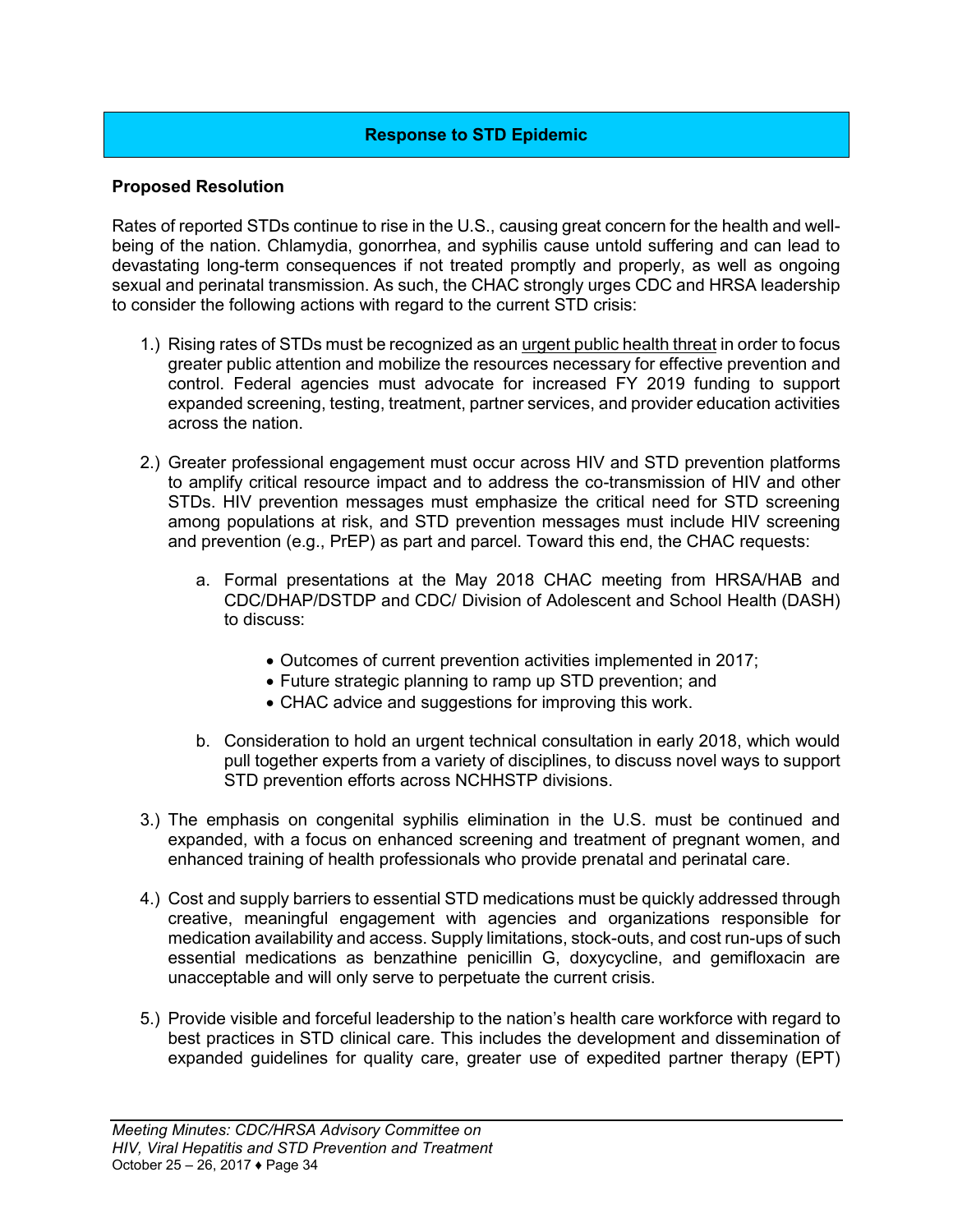where appropriate, and seamless integration of STD screening and treatment in HIV clinical care and prevention.

6.) Work toward the development of metrics that could be incorporated as quality measures in different health systems, to monitor the extent to which providers adhere to best practices in STD clinical care and prevention. These may be tied to reimbursement or clinical scorecards, with the goal of increasing adherence across a variety of clinical venues.

#### **CHAC Action**

Ms. Fukuda called for an action on the resolution. Dr. Michael Saag properly placed a motion on the floor for the CHAC to approve the resolution. Ms. Amy Leonard seconded the motion. The motion was passed unanimously by the CHAC.

The recommendations will be submitted to the Director, CDC.

#### **Additional Discussion**

Ms. Hauser asked that CDC address the issue of whether long-acting reversible contraception could be contributing to increases in STDs. CDC's Division of Reproduction Health should be included in these discussions.

**High-Impact Investment through Schools to Improve LBGTQ Health and Well-being** 

#### **Debra Hauser, MPH**

President, Advocates for Youth CHAC Member and Workgroup Chair

The workgroup has used data from the YRBSS, which reports on six types of health-risk behaviors that contribute to the leading causes of death and disability among youth and adults. These data have provided insights on violence, bullying, drug use, depression, and suicide. In response, the workgroup has worked to call attention to these data. In the proposed resolution, the workgroup calls for CDC to prioritize interventions that have been shown to improve LGBTQ health and wellbeing.

#### **Discussion**

Dr. Anderson asked whether there are best practices for gay student organizations, especially around being more inclusive of people of color. Ms. Hauser stated that these organizations vary widely, but they have been shown to change the environment within a school. She encouraged CHAC members and others who are aware of strategies to promote racial inclusiveness in these organizations to provide this information.

Dr. Havens asked whether HRSA addresses teacher education. Dr. Cheever stated that she is not aware of HRSA programs focusing on teachers. MCHB has done some work around bullying. CDC's DASH does conduct teacher training and funds education agencies to carry out this work. Ms. Hauser added that DASH receives \$32 million in funding, which is not enough funding to carry out the work necessary. In addition, many school districts lack the political will to carry out this work.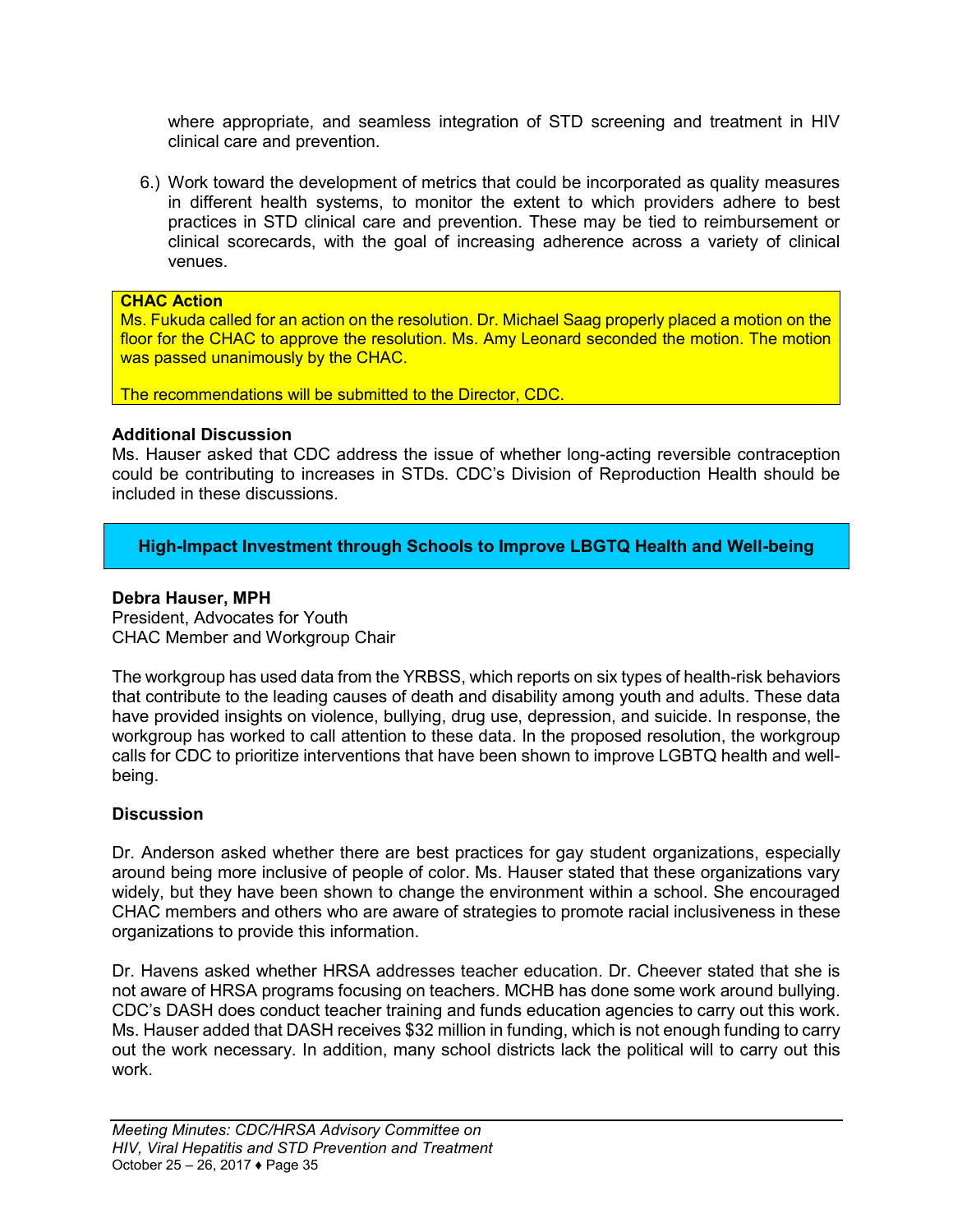Dr. Williamson stated that gay straight alliances (GSAs) tend to be in more affluent schools and schools are often very segregated. It is necessary to foster GSAs in all schools and they need to be more inclusive of people of color. Community-based organizations can play a role in this. They can work directly with schools. The U.S. Department of Education funds some of these organizations. Ms. Hauser stated that there are effective community-based organizations, but that they need funding.

Mr. Hursey asked if the workgroup's recommendations address intersectionality (i.e., reflect different identities such as gay, person of color, living with HIV, etc.). Ms. Hauser said that the document is based on all the evidence that the workgroup could identify. Teachers should be trained to work with the populations they serve and intersectionality must be addressed at the school district level.

### **Proposed Resolution**

Research indicates sexual minority young people (LGBTQ young people) are at higher risk for stigma and discrimination than their heterosexual counterparts.<sup>1</sup> Victimization by peers is one of the strongest predictors of school disengagement, and research indicates LGBTQ students experience high levels of victimization in schools.<sup>2</sup> Analysis from the 2015 National YRBSS – the first to include questions on sexual orientation and same sex sexual behavior at the high school level – indicates lesbian, gay, bisexual and questioning (LGBQ) young people are, in fact, more likely to develop risky health behaviors than their heterosexual peers. In the 2015 National YRBSS, LGB students reported a significantly higher prevalence of being bullied at school (34.2 percent vs. 18.8 percent), being forced to have sexual intercourse (17.8 percent vs. 5.4 percent), experiencing physical dating violence (17.5 percent vs. 8.3 percent), and experiencing sexual dating violence (22.7 percent vs. 9.1 percent). They also were significantly more likely to report having ever used drugs, including hallucinogens (LGB, 11.5 percent; questioning, 15.7 percent; straight, 5.5 percent), heroin (LGB, 6.0 percent; questioning, 9.3 percent; straight, 1.3 percent), methamphetamines (LGB, 8.2 percent; questioning, 10.8 percent; straight, 2.1 percent), and prescription drugs not prescribed by a physician (LGB, 27.5 percent; questioning 24.3 percent; straight, 15.5 percent).<sup>3</sup> While there is limited data about the experiences of LGBTQ middle school youth, research indicates that harassment and bullying is most prevalent at the middle school level and often targets young people perceived to be LGBTQ by their peers.<sup>4</sup>

In addition, and perhaps as a result, LGBQ students reported being significantly more likely to have felt sad or hopeless than their heterosexual peers (LGB, 60.4 percent; questioning, 46.5 percent; straight, 26.4 percent) and reported a higher prevalence of suicide-related behaviors over the past year than their heterosexual counterparts, including seriously considering suicide (LGB, 42.8 percent; questioning, 31.9 percent; straight, 14.8 percent), making a suicide plan (LGB, 38.2 percent; questioning, 27.9 percent; straight, 11.9 percent), attempting suicide (LGB, 29.4 percent; questioning, 13.7 percent; straight, 6.4 percent), and having a suicide attempt that resulted in an injury, poisoning, or overdose that required medical treatment (LGB, 9.4 percent; questioning, 4.7 percent; straight, 2.0 percent).<sup>3</sup>

To date, the YRBSS has not successfully included a question that accurately assesses gender identity, although a question was piloted in 15 locales in the 2017 YRBSS and results are pending. Nevertheless, research shows gender expansive and transgender young people experience high levels of discrimination and harassment – often at even greater rates than their LGB peers do.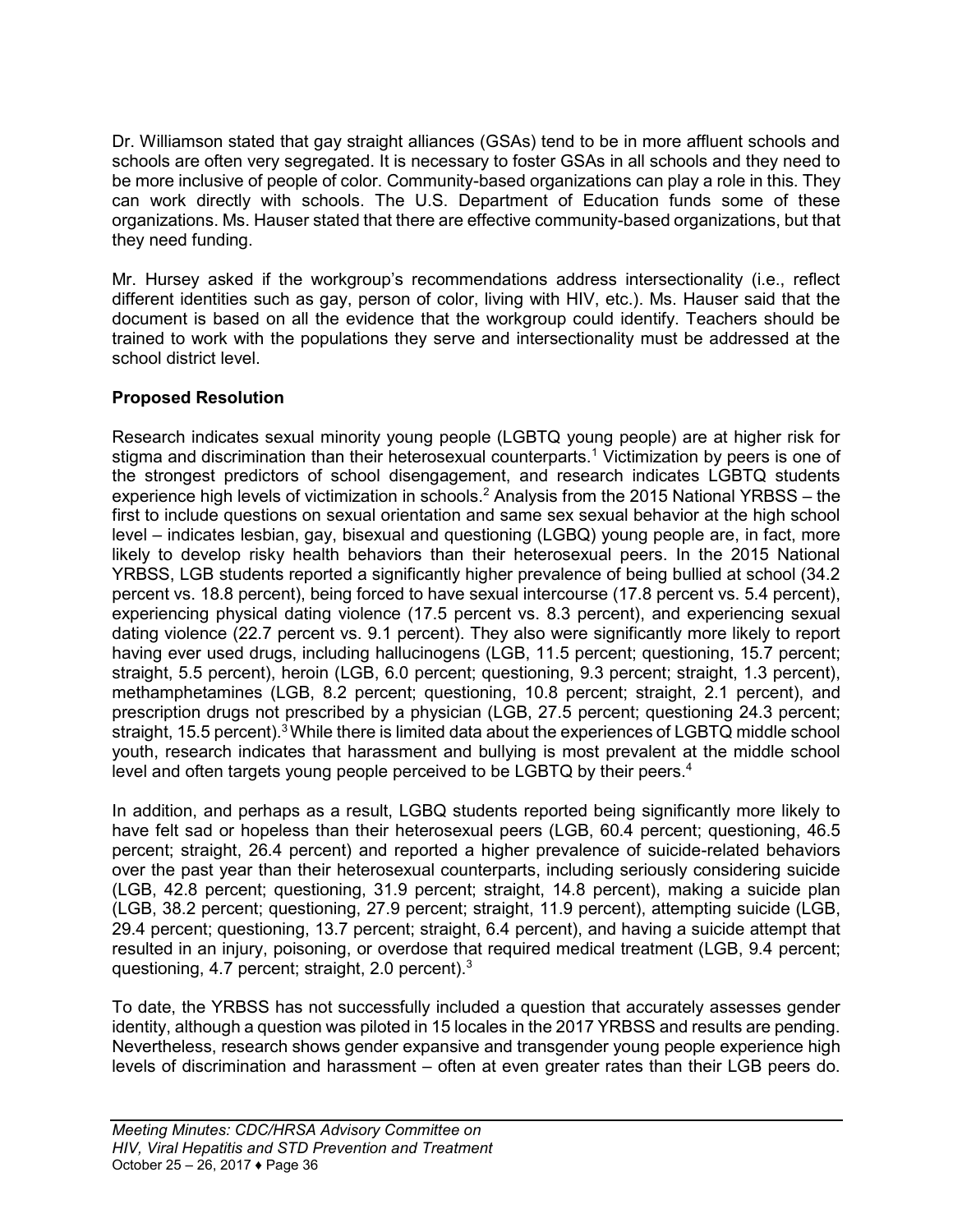For instance, in GLSEN's 2015 National School Climate Survey, a large majority of LGBTQ students (85.7 percent) reported hearing negative remarks specifically about trans people, including phrases like "tranny" or "he-she," and 40.5 percent of these students reported hearing these remarks "frequently" or "often." Moreover, school policies often target LGBTQ and especially transgender students as the 2015 Survey found that over half of transgender students (50.9 percent) were prevented from using their preferred name or pronoun (compared to 19.9 percent of LGBTQ students overall) and over half of transgender students (60 percent) were forced to use a bathroom or locker room that corresponded with their legal sex regardless of their gender identity or gender expression.<sup>4</sup>

Finally, lesbian and bisexual high school females experience nearly twice the rate of unintended pregnancy than do their heterosexual peers.<sup>5</sup> African-American/Black and Latino/Hispanic YMSM, and transgender women, including transgender women of color, continue to acquire HIV at disproportionate rates', 7

#### School-based Interventions

Research indicates there are strategies, tactics, and interventions schools can undertake to improve the health and well-being of LGBTQ young people.

#### Teacher Training as the Highest-impact Priority

Research indicates that availability of supportive school staff is key in helping LGBTQ young people feel safer in their schools. LGBTQ students who reported having supportive school staff experienced less victimization, reported greater psychological well-being, and had better academic outcomes. The presence of supportive educators also mitigated the effects of victimization on students' mental health, and emotional and academic support from educators had positive effects on students' academic and psychological well-being.<sup>8</sup> Supportive school staff had stronger positive effects on the school environment and student well-being than other LGBTQ-related school supports, including supportive student clubs; positive representations of LGBTQ people, history, and events in the curriculum; and comprehensive antibullying/harassment policies.<sup>8</sup>

#### Gay Straight Alliances

Research indicates the mere presence of a GSA in a school helps to improve the health and wellbeing of LGBTQ students in that school. A meta-analysis, of 15 primary studies, including 62,923 participants, suggests GSAs are correlated with lower levels of victimization of LGBTQ young people in schools.<sup>9</sup>

Students who had a GSA in their school were less likely to hear "gay" used in a negative way often or frequently (59.3 percent compared to 77.1 percent of students who did not have a GSA in their school); were less likely to hear homophobic remarks such as "fag" or "dyke" often or frequently (51.0 percent vs. 68.0 percent); were less likely to hear negative remarks about gender expression and transgender people often or frequently (gender expression: 59.6 percent vs. 66.8 percent; transgender people: 35.9 percent vs. 46.0 percent); were more likely to report that school personnel intervened when hearing homophobic remarks (20.6 percent vs. 12.0 percent said that staff intervene most of the time or always); were less likely to feel unsafe because of their sexual orientation than those without a GSA; experienced lower levels of victimization related to their sexual orientation and gender expression; reported a greater number of supportive school staff and more accepting peers; and felt more connected to their school community than students without a GSA.<sup>9</sup>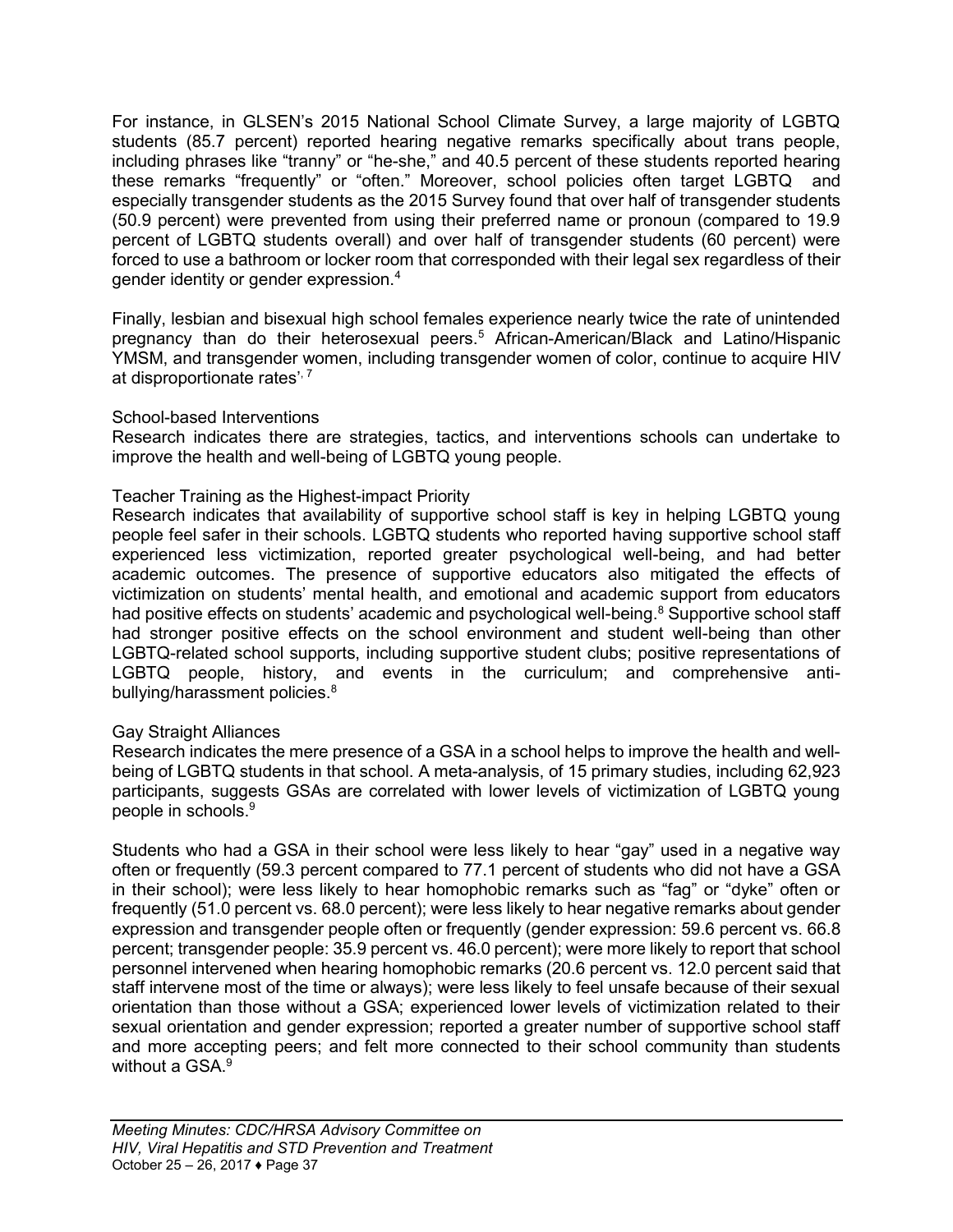#### Enumerated Anti-Discrimination and Anti-Bullying Policies

Anti-discrimination and anti-bullying policies are essential but are only effective in improving LGBTQ students' health and well-being when they are enumerated. Almost all principals (96 percent) reported having anti-bullying policies; however, less than half had policies that specifically addressed bullying on the basis of sexual orientation (46 percent) and on the basis of gender identity (39 percent).<sup>10</sup> Research has demonstrated a distinct difference between general anti-bullying policies and those that enumerate bullying based on sexual orientation, gender identity, and gender expression (SOGIE). LGBTQ students report similar levels of harassment in schools that have general, non-inclusive policies, as those with no anti-bullying policies. LGBTQ students in schools with SOGIE-inclusive policies, on the other hand, report a more positive climate.<sup>11</sup> In a 2016 study, which was the first to measure the relationship between schools' antibullying policies and LGBTQ students' feelings of safety and victimization, the "findings showed that LGBTQ students in districts with SOGIE-inclusive [sexual orientation and gender identity/expression] anti-bullying policies reported significantly greater feelings of safety, less victimization experiences (e.g., harassment and assault based upon sexual orientation and gender expression), and less social aggression than those students in districts with generic policies or no/unidentified policy. In fact, the researchers found LGBT students with a generic antibullying policy or no/unidentified policy did not differ from one another on most measures of safety and victimization used in the study.<sup>12</sup>

#### Inclusive Curricula

According to GLSEN's 2015 National School Climate Survey, less than a quarter of LGBTQ students (22.4 percent) received classroom lessons with positive representations of LGBTQ people, history, or events. However, the 2015 Climate Survey found that for those students who received LGBTQ-inclusive classroom lessons, the LGBTQ-inclusive curriculum was strongly correlated with more positive school climates. More specifically, LGBTQ students in schools with LGBTQ-inclusive curriculum were less likely to hear "gay" used in a negative way often or frequently (49.7 percent of students with inclusive curriculum vs. 72.6 percent of students without inclusive curriculum), were less likely to hear homophobic remarks such as "fag" or "dyke" often or frequently (40.6 percent vs. 64.1 percent), were less likely to hear negative remarks about gender expression and trans people often or frequently (gender expression: 50.7 percent vs. 66.6 percent about gender expression and 26.8 percent vs. 44.5 percent about transgender people), were less likely to feel unsafe because of their sexual orientation (40.4 percent vs. 62.6 percent), were less likely to miss school in the past month (18.6 percent of students with an inclusive curriculum missed school in past month because they felt unsafe or uncomfortable compared to 35.6 percent of other students), were less likely say they might not graduate high school (1.4 percent vs. 4.1 percent) and less likely to not plan on pursuing post-secondary education (5.1 percent vs. 7.0 percent), and were more likely to report that their classmates were somewhat or very accepting of LGBTQ people than other students (75.8 percent vs. 41.6 percent).<sup>4</sup>

In addition, LGBTQ-inclusive sex education is essential for assisting LGBTQ young people to gain the knowledge and skills necessary to protect themselves from unintended pregnancies, HIV and other STDs, and dating violence. Recent technological advances, including PrEP and PEP as well as new ARTs, show great promise for ending the HIV epidemic. Data indicate, however, that African-American and Latino young MSM remain at disproportionate risk for contracting HIV and few have knowledge about or access to these new technologies.<sup>13</sup> In fact, as of October 2017, the packaged prescription drug for PrEP, Truvada, has not been approved for HIV prevention among adolescents.14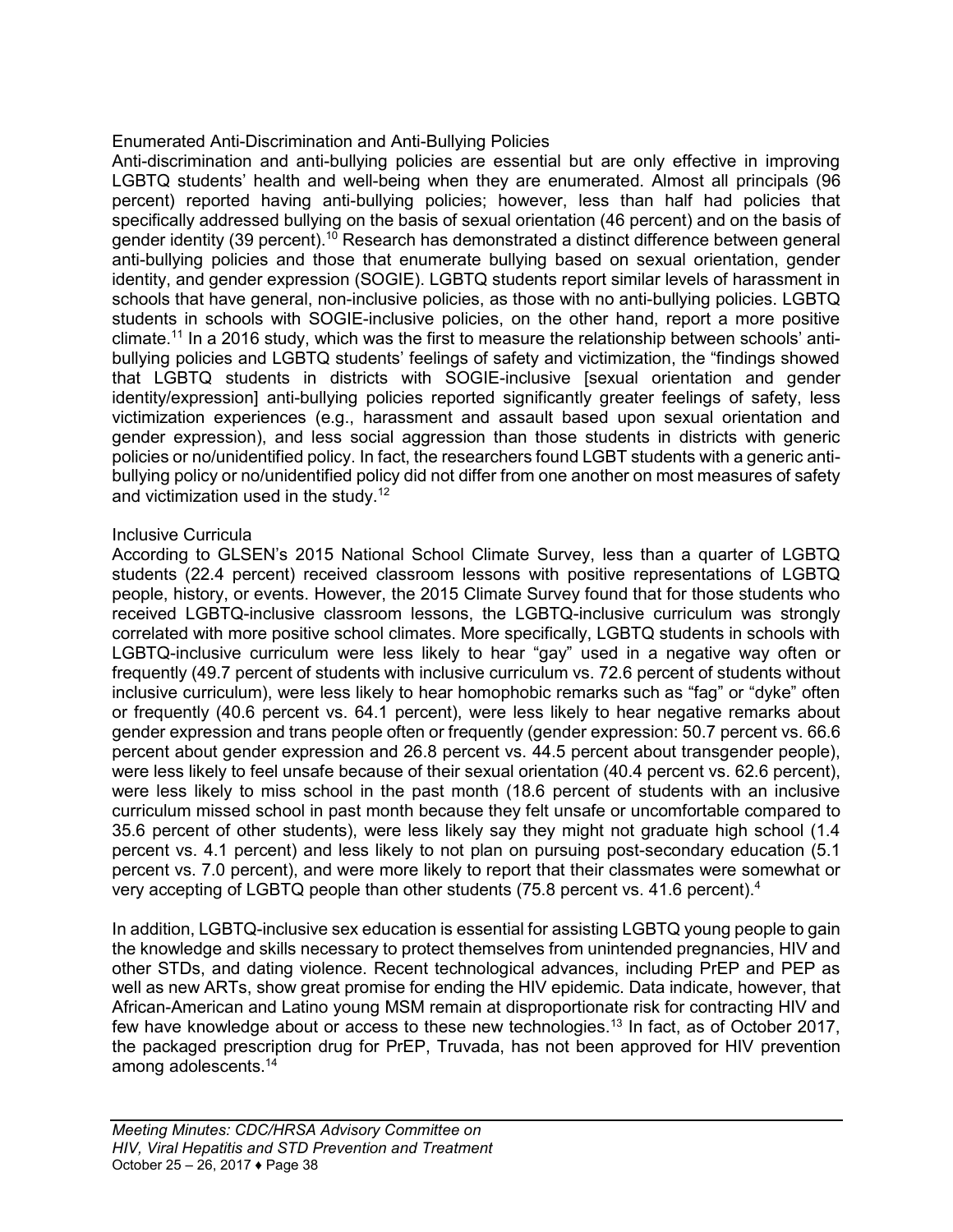#### Linkages to Services

LGBTQ young people experience bullying, depression, violence, and drug use at disproportionate rates than their heterosexual peers.<sup>11</sup> As such, it is essential that they be able to access confidential, LGBTQ and youth-friendly health care services in the community. Support from school personnel, including linkages to and referrals from trusted school staff to community-based health care services, can assist LGBTQ youth to access and remain in care.<sup>2, 4, 11</sup>

#### Suicide Prevention Training

Although suicide is the third leading cause of death among youth ages 10-19 in the U.S., many school districts do not have comprehensive policies and procedures in place relating to youth suicide and its prevention. Although research has been limited, it has shown that training high school personnel as gatekeepers is an important strategy. Study findings reinforce the importance of training individuals in frequent contact with adolescents to recognize when a young person is in distress, assess suicide risk, and refer the young person to support resources. Such trainings increase knowledge, confidence, and feelings of competence.<sup>15</sup>

With respect to school-based strategies that are targeted at students themselves, the Yellow Ribbon gatekeeper approach is the primary program that has been evaluated. A recent evaluation suggests that implementation of a Yellow Ribbon school-based suicide prevention program in mid-west schools led to significant improvements in suicide-related knowledge, comfort level, and behavioral intent for help-seeking in case of suicidal thoughts among adolescents. In fact, more than 77 percent of respondents reported feeling comfortable seeking help for suicidal thoughts after Yellow Ribbon training compared to 57 percent prior to training.<sup>16</sup>

Primary Recommendations:

- The CHAC strongly urges CDC/DASH to prioritize, invest in, and advocate for the following high-impact, evidence-based interventions.
- Professional development for middle and high school teachers regarding LGBTQ students, their health, rights, and needs to increase their support for LGBTQ students in their school buildings.
- To assist schools in training their staff, CDC should:
	- $\circ$  Fund efforts to identify the core content and skills necessary to build educators' support for LGBTQ young people, and
	- o Help develop cost-effective, high-impact mechanisms to provide professional development for school-based middle and high school educators regarding LGBTQ students' health and well-being.

In addition, CHAC recommends that CDC continue to prioritize, invest in, and advocate for the following:

- The creation of GSAs in middle and high school.
- LGBTQ enumerated anti-discrimination and anti-bullying policies and programs in middle and high school.
- LGBTQ-inclusive curricula that provide students with positive images of LGBTQ people, history, and events in middle school and high school.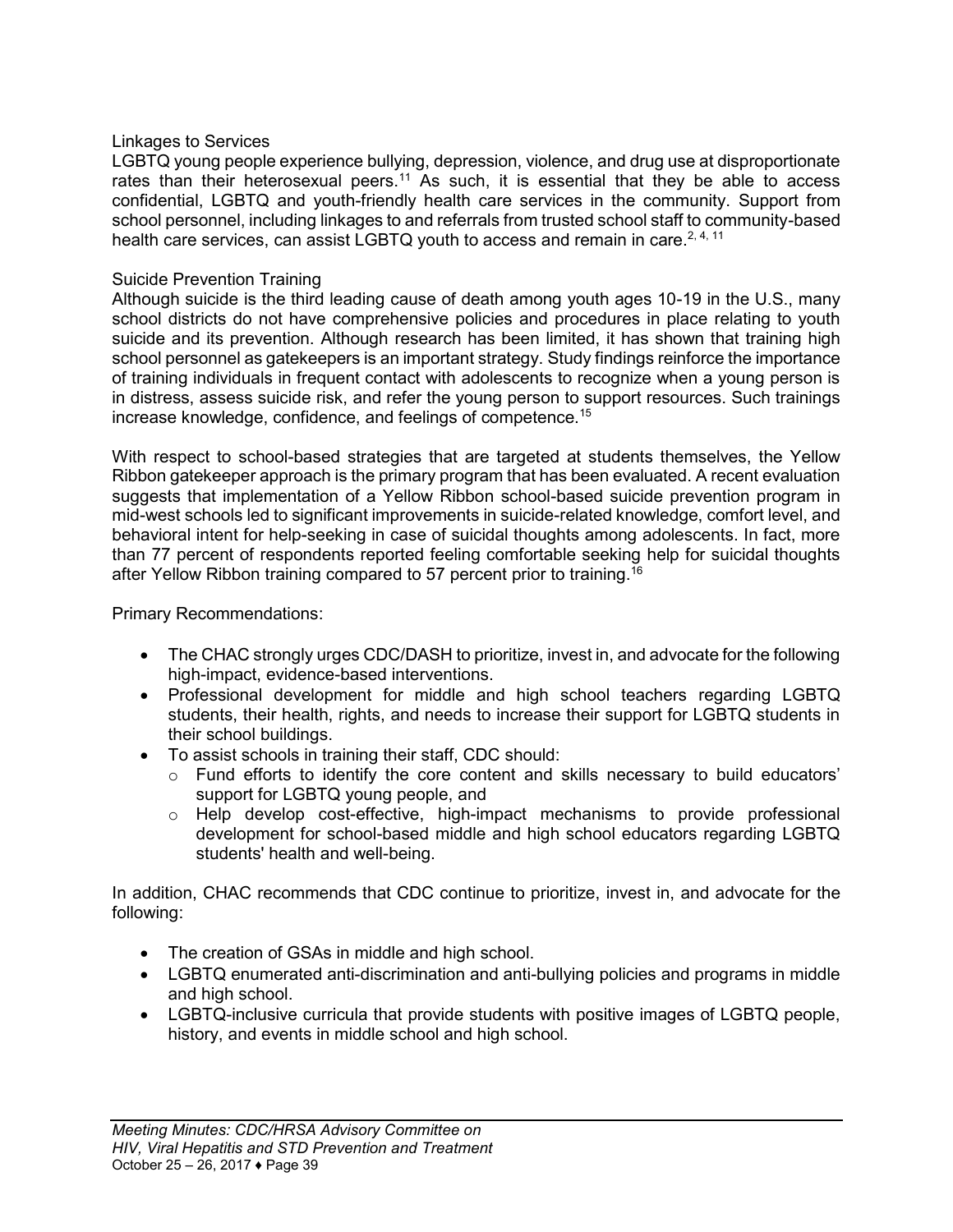- Health education, and in particular sex education, that is LGBT-inclusive and offers demonstrations regarding proper condom use and up-to-date information about technological advances in HIV prevention and care.
- Linkages between schools and community-based, LGBTQ-reflective and youth-friendly health care services that include HIV and STD prevention and care, mental health counseling, suicide prevention and crisis intervention, and drug and alcohol treatment.
- Comprehensive and LGBTQ-inclusive suicide prevention policies and programs, including teacher training.
- The development of and inclusion in the state, local and national YRBSS of a question that effectively assesses gender identity.

#### References

- 1. Meyer IH, Frost DM. Minority stress and the health of sexual minorities. In Patterson CJ, D'Augelli AR, eds. *Handbook of Psychology and Sexual Orientation*. New York: Oxford University Press; 2013: 252-266.
- 2. Murdock TB, Bolch MB. Risk and protective factors for poor school adjustment in lesbian, gay, and bisexual (LGB) high school youth: Variable and person-centered analyses. *Psychology in the Schools*. 2005; 42 (2): 159-172.
- 3. Khan L, Olsen EL, McManus T, et.al; HHS. Sexual identity, sex of sexual contacts, and health-related behaviors among students in grades 9–12 — United States and selected sites, 2015. *MMWR.* 2016; 65 (9).
- 4. Gay, Lesbian, and Straight Education Network. The 2015 National School Climate Survey: The Experiences of Lesbian, Gay, Bisexual, Transgender, and Queer Youth in Our Nation's Schools. New York, NY: GLSEN, 2015.
- 5. Lindley LL, Walsemann KM. Sexual Orientation and Risk of Pregnancy Among New York City High-School Students. American Journal of Public Health 105, no. 7 (July 1, 2015): pp. 1379-1386.
- 6. CDC. Diagnoses of HIV infection in the United States and dependent areas, 2015. HIV Surveillance Report 2016:27. Accessed January 27, 2017.
- 7. Clark H, Babu AS, Wiewel EW, Opoku J, Crepaz N. Diagnosed HIV Infection in Transgender Adults and Adolescents: Results from the National HIV Surveillance System, 2009-2014. December 2016.
- 8. Kosciw JG, Palmer NA, Kull RM, Greytak, EA. The effect of negative school climate on academic outcomes for LGBT youth and the role of in-school supports. *Journal of School Violence*. 2013; 12: 45-63.
- 9. Marx RA, Kettrey HH. Gay-straight alliances are associated with lower levels of school-based victimization of LGBTQ+ youth: A systematic review and meta-analysis. *Youth Adolescence*. 2016; 45: 1269-1282.
- 10. Hernandez F and Fraynd D. Leadership's Role in Inclusive LGBTQ-Supportive Schools. *Theory Into Practice* [serial online]. April 2014; 53(2):115-122.
- 11. Gay, Lesbian, and Straight Education Network. Safe Space Kit: A Guide to Supporting Lesbian, Gay, Bisexual and Transgender Students in Your School. New York, NY: GLSEN, 2016.
- 12. Kull RM, Greytak EA, Kosciw G, et al. Effectiveness of school district antibullying policies in improving LGBT youths' school climate. *Psychology of Sexual Orientation and Gender Diversity*. American Psychological Association. 2016; 3 (4): 407–415.
- 13. Kahana SY, Fernandez MI, Wilson PA, et al. Rates and correlates of antiretroviral therapy use and virologic suppression among perinatally and behaviorally HIV-infected youth linked to care in the United States. J Acquir Immune Defic Syndr. 2015;68:169-177.
- 14. Food and Drug Administration. Truvada for PreP Fact Sheet: Ensuring Safe and Proper Use. FDA, July 2012.
- 15. Walsh, E. School-wide staff and faculty training in suicide risk awareness: successes and challenges. J Child Adolesc Psychiatr Nurs. 2013 Feb; 26(1): 53–61)
- 16. Flynn A, Zackula R, Klaus NM, et.alStudent Evaluation of the Yellow Ribbon Suicide Prevention Program in Midwest Schools. Prim Care Companion CNS Disord. 2016 Jun 30;18(3). doi: 10.4088/PCC.15m01852. eCollection 2016.)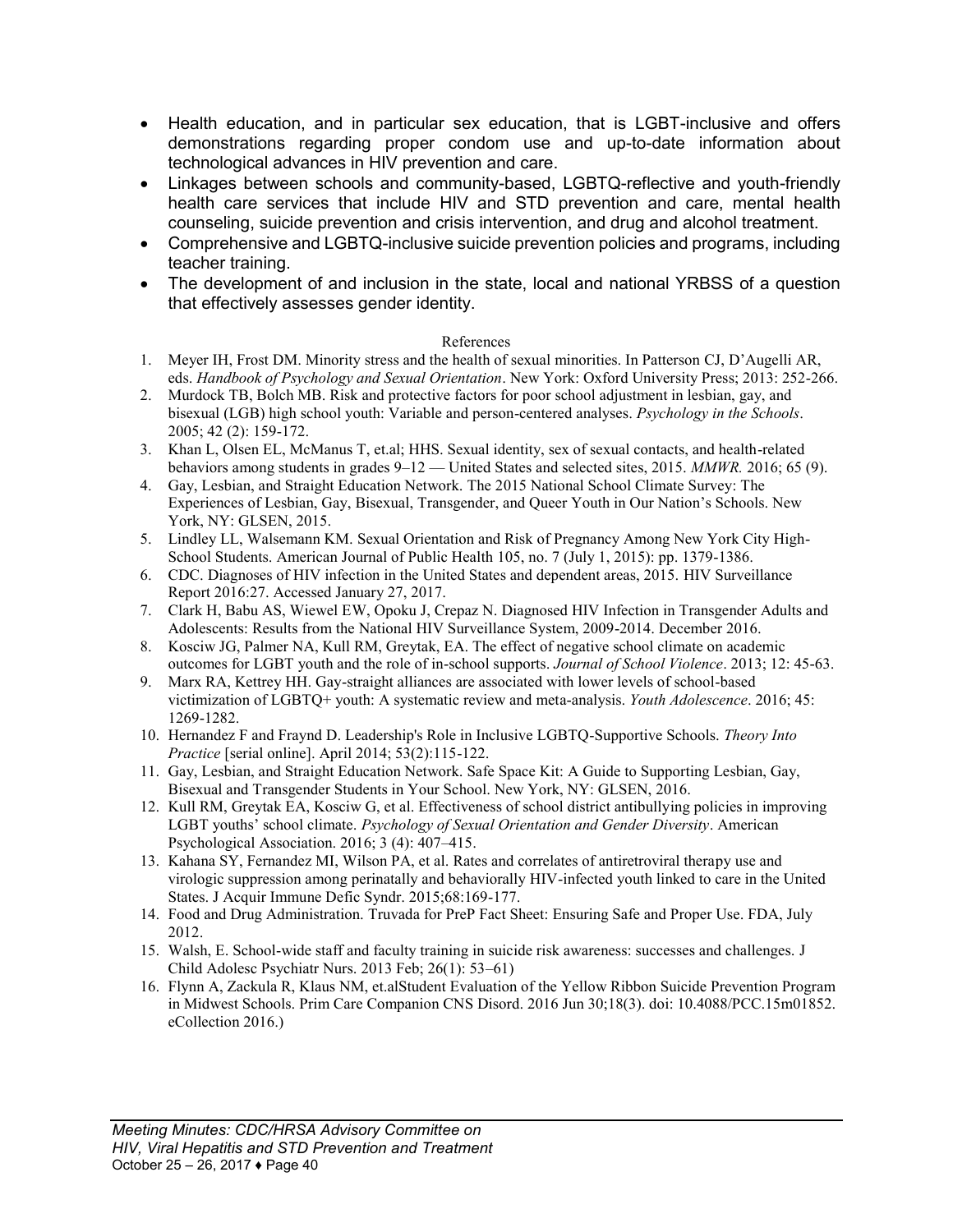#### **CHAC Action**

Ms. Fukuda called for an action on the resolution. Dr. Peter Havens properly placed a motion on the floor for the CHAC to approve the resolution. Dr. Lynn Taylor seconded the motion. The motion was passed unanimously by the CHAC.

The recommendations will be submitted to the Director, CDC.

#### **Identification and Dissemination of Best Practices in HIV Care Settings**

#### **Proposed Resolution**

The CHAC considered the following actions:

- **1.) HRSA should continue to solicit successful intervention from recipients and publish resources of best practices across HIV service programs**.
- **2.) HRSA should present best practices form states/cities/programs at one or more national conferences (e.g., the RWHAP National Conference), sessions at other national meetings, as well as in published guidance or practice manuals**.
- **3.) HRSA should continue to prioritize, invest in, and advocate for low-threshold, accessible models of care to re-engage PLWH who are out of care**.
- **4.) HRSA should offer capacity building and technical assistance services to HIV programs to improve engagement and retention in care services.** HRSA should identify/develop/promote the core content necessary to provide professional development regarding cultural sensitivity training to clinicians and staff interacting with PLWH to encompass ethnic/racial/cultural/ linguistic minorities and differences; sexual and gender minorities and differences; low literacy/educational/economic disadvantages; druginvolved populations; people contending with correctional systems; persons with unstable housing; disability; and geriatric/aging populations.

#### **Discussion**

Dr. Havens asked how HAB could work to ensure that recipients incorporate best practices. Dr. Cheever stated that with the RWHAP, decisions related to services and activities are made at the local level. Recipients have reported that they do not have funding to expand activities. It is challenging to simply maintain existing services.

Dr. Havens stated that the data-to-care presentations demonstrate the challenge of reaching the small number of PLWH who are difficult to retain in care. It is necessary to explore how the system must be changed to address the needs of this small population of PLWH. It needs to be viewed as a positive change – making the system better. Many view the process of re-engagement negatively.

Mr. Millett stated that the programs presented during the panel were carried out with supplemental funding and asked what RWHAP recipients could do if they do not have supplemental funding for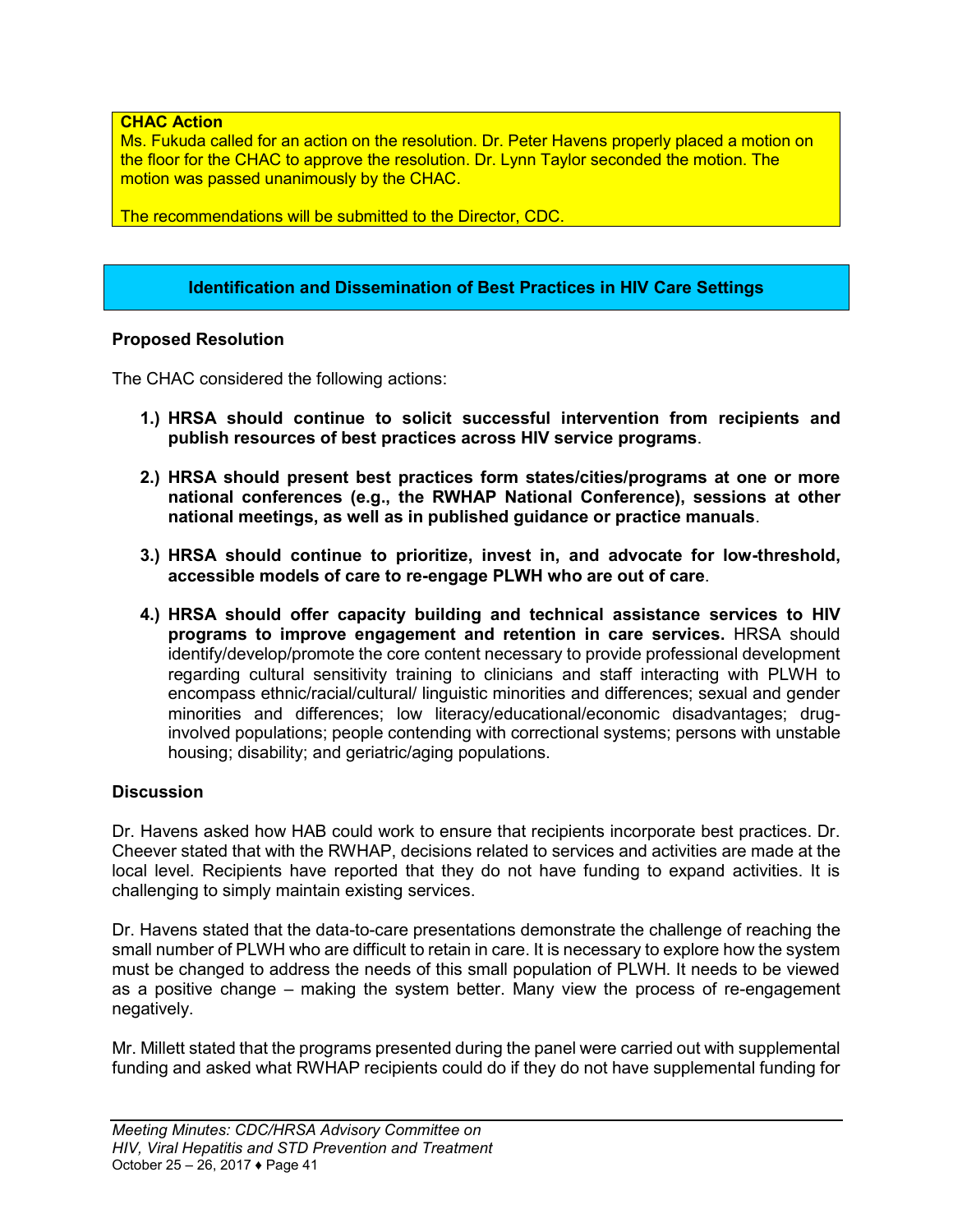these activities. Dr. Cheever stated that in the past HAB has made information technology (IT) funds available, but RWHAP recipients have not accessed them. Some states are using 340B rebate funds and others use discretionary funds. Jurisdictions have been working incrementally to carry out these activities.

Mr. Aleshire stated that RWHAP recipient site visits provide an opportunity to share best practices.

#### **CHAC Action**

Ms. Fukuda called for an action on the resolution. Mr. Richard Aleshire properly placed a motion on the floor for the CHAC to approve the resolution. Mr. Greg Millett seconded the motion. The motion was passed unanimously by the CHAC.

The recommendations will be submitted to the Administrator, HRSA.

#### **Consistent Messaging Across Federal Programs for Treatment as Prevention (TasP)**

#### **Proposed Resolution**

Members of the CHAC met on October 25-26, 2017, and discussed the proposed language from the Office of HIV/AIDS and Infectious Disease Policy (OHAIDP) regarding the effectiveness of TasP, and the potential for TasP to reduce new HIV infections in the United States. CHAC members would like to express our strong support for the proposed message from OHAIDP, and the clear articulation that when HIV-positive individuals accomplish durable viral suppression that there is effectively no risk of transmission to sexual partners. CHAC members are also appreciative of the consultative process to develop his messaging, including participation from providers, advocates, and people living with HIV. We support the ongoing efforts by OHAIDP to test different TasP messages within the community and to determine the best ways to communicate the effectiveness of TasP to different audiences (people living with HIV, people who are HIV negative, medical providers, and others).

CHAC members strongly recommend that CDC and HRSA, along with other HHS federal agencies, promptly provide guidance to the field (inclusive of providers, advocates, frontline staff, and others) about hot to integrate TasP messaging into HIV prevention and care services. There is tremendous enthusiasm to meaningfully integrate TasP into our prevention efforts, and we rely on the federal agencies to provide clear, consistent, and unified direction about how to describe the relative effectiveness of viral suppression to prevent sexual transmission of HIV. CHAC members also recommend a comprehensive TasP message that continues to emphasize the importance of complementary and highly-effective HIV prevention, including condoms and preexposure prophylaxis (PrEP). In addition, we appreciate the recognition that there is a need for sensitivity in using different messaging for individualized situations, such as the cases where some HIV-infected individuals may not be able to accomplish viral suppression due to medication tolerance or drug resistance challenges.

#### **Discussion**

Ms. Leonard stated that sexual health and family planning should be added to the section about a comprehensive message related to TasP.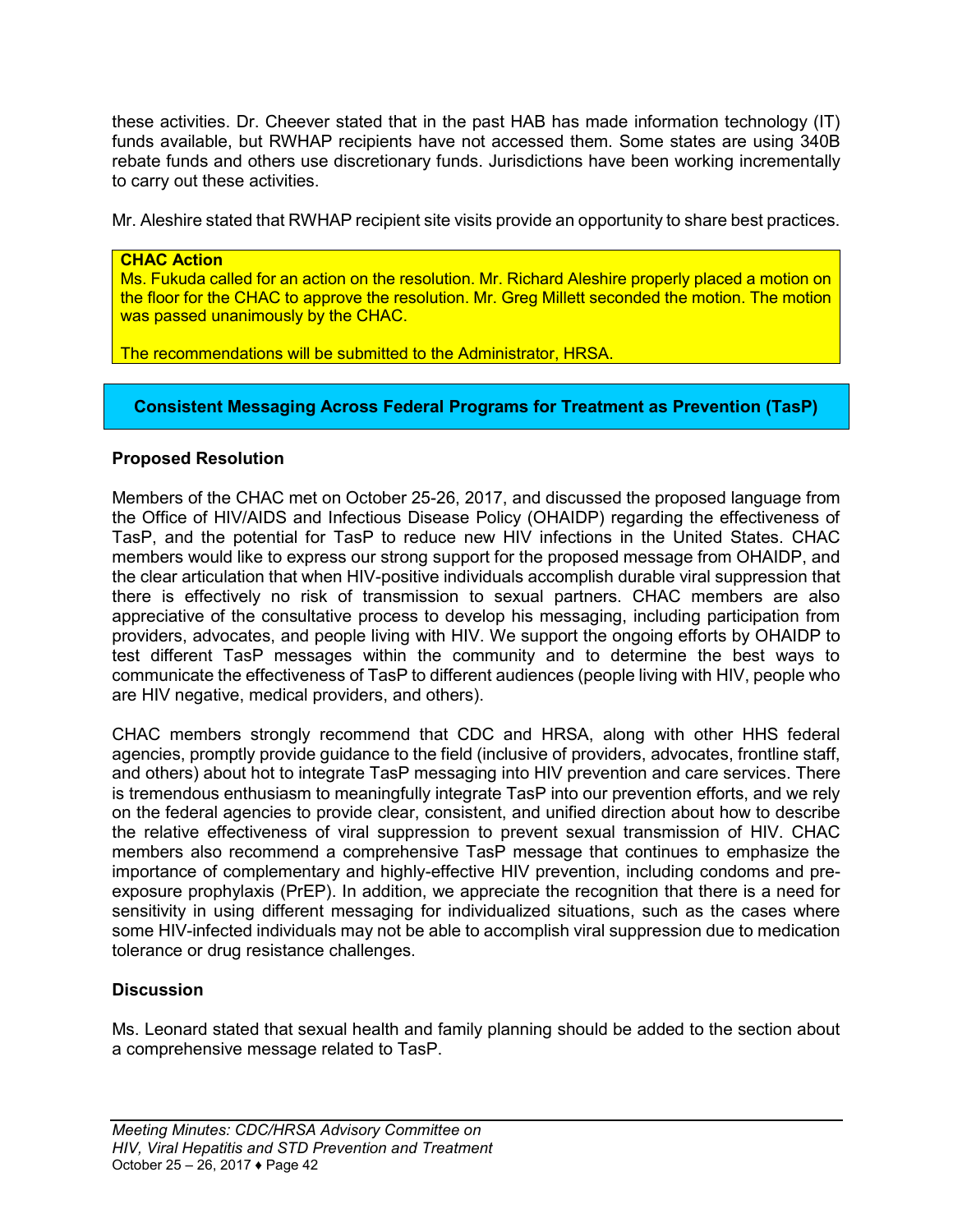Dr. Stoner asked if the CHAC had come to any conclusion about the statement related to maintaining viral suppression for six months. Ms. Fukuda stated that recommendations need to be evidence-based. Dr. Mermin stated that there is an element of risk related to almost all prevention strategies, including condoms and PrEP; however, these are still recommended.

Mr. Hursey stated that more discussions with PLWH advocates are necessary. Ms. Fukuda asked Mr. Hursey to provide the names of organizations that the CHAC should consult. Mr. Millett added that OHAIDP has been consulting with some advocacy organizations. Ms. Leonard stated that it might not be possible to get a consensus from the PLWH community.

Ms. Leonard stated that CHAC should continue to have discussions related to TasP.

#### **CHAC Action**

Ms. Fukuda called for an action on the resolution with the suggested revisions related to the inclusion of sexual health and family planning. Ms. Linda Scruggs properly placed a motion on the floor for the CHAC to approve the resolution. Ms. Debra Hauser seconded the motion. The motion was passed unanimously by the CHAC.

The recommendations will be submitted to the Acting Secretary, HHS.

#### **Response to Declaration of the Opioid Crisis as a Public Health Emergency**

Mr. Millett stated that the President has declared the opioid crisis a public health emergency. An estimated \$78 billion is necessary to address the opioid crisis in the United States. The President's plan does not call for any new funding. It will allow states to shift federal funds dedicated for HIV to address the opioid crisis. Given the significant gains that have been made in addressing HIV, the CHAC needs to emphasize the importance of maintaining current funding and efforts.

Mr. Millett added that in the early years of the HIV epidemic there was inadequate funding. More than 30 years later, HIV remains a challenge. A similar mistake should not be made in addressing the opioid crisis. Adequate funding would allow communities to address the crisis and prevent future suffering by those impacted by the opioid epidemic.

#### **Discussion**

Dr. Saag stated that the CHAC's statement should emphasize the harm that would result from shifting funds away from HIV. In addition, HIV-related funds are insufficient to address the opioid crisis, given the \$78 billion estimated cost. Mr. Millett added that funding to HRSA and CDC for HIV has been relatively level.

Dr. Taylor stated that "crisis" and "epidemic" have different definitions – epidemics related specifically to infectious diseases. This is an opportunity to educate.

Mr. Millett added that Congress has allocated \$2 billion to address the opioid crisis. Even with the HIV-related funding, this would be insufficient. Dr. Kaplowitz added that the funding from Congress is only for two years. States are just now initiating activities, which will require years to implement. Long-term funding is necessary.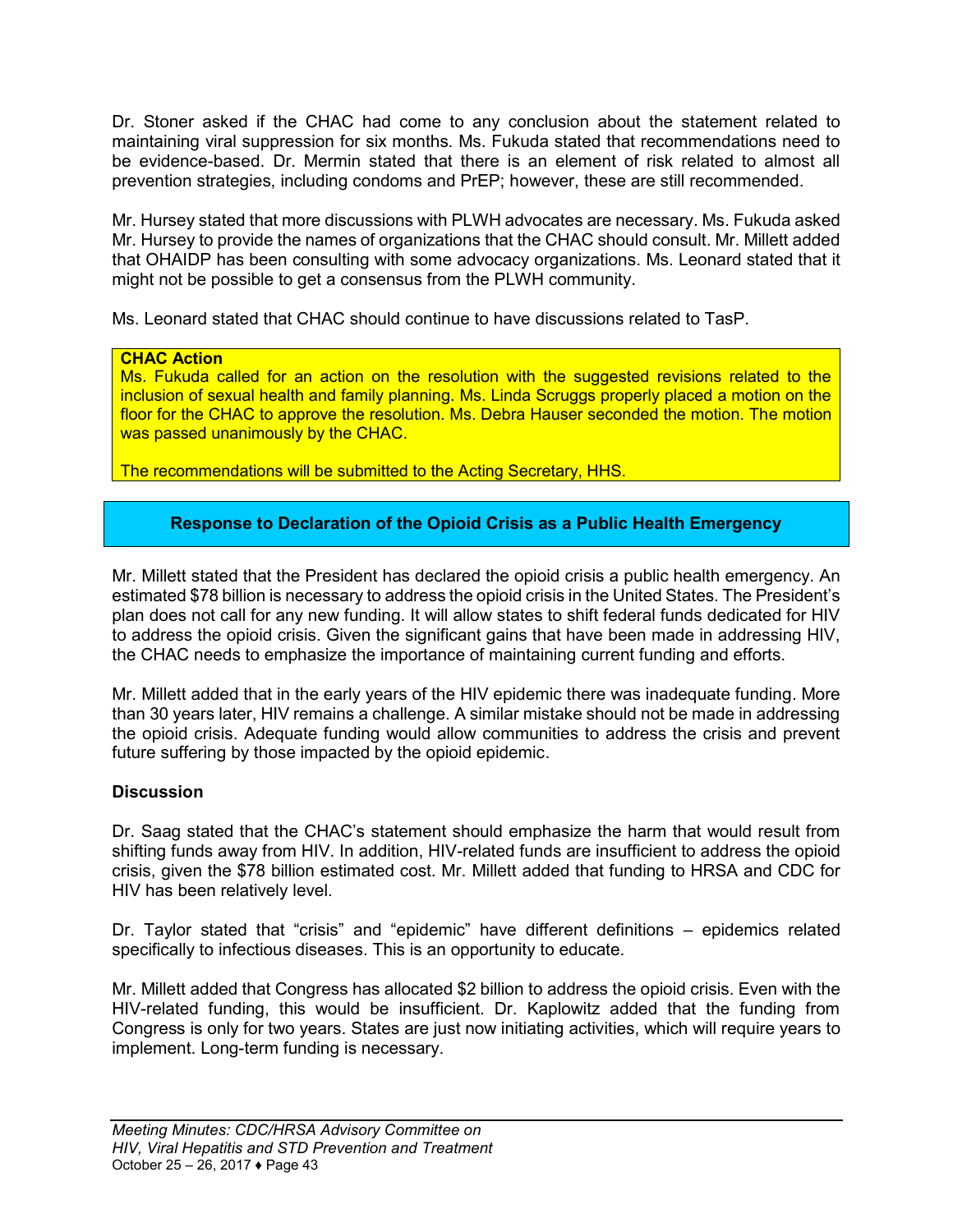#### **CHAC Action**

Ms. Fukuda called for a resolution for CHAC to draft a statement that will be circulated to CHAC members for comment and revision. Dr. Lynn Taylor properly placed a motion on the floor for the CHAC to approve the resolution. Ms. Linda Scruggs seconded the motion. The motion was passed unanimously by the CHAC.

<span id="page-43-0"></span>The resolution will be submitted to the Acting Secretary, HHS.

### **Closing Session**

Ms. Fukuda thanked the CHAC members for continuing to contribute their valuable time and expertise to assist CDC and HRSA in refining their outstanding portfolios of HIV, viral hepatitis, and STD prevention and treatment activities. She also thanked the CDC and HRSA leadership and staff for their ongoing and tremendous support to CHAC.

The next CHAC meeting will be held in Atlanta, Georgia, from May 9-10, 2018. The meeting will be open to members of the public via webinar and teleconference.

#### **Suggested Presentations**

CHAC members suggested presentations for the May 2018 meeting:

- Presentation on the connection between the opioid crisis and infectious disease; and
- Presentation by Elinore McCance-Katz, MD, PhD, Assistant Secretary for Mental Health and Substance Use, HHS.

The CHAC meeting was adjourned at 2:49 p.m. ET.

#### **CHAC CO-CHAIRS' CERTIFICATION**

I hereby certify that to the best of my knowledge, the foregoing Minutes of the proceedings are accurate and complete.

Peter W. Byrd, Co-Chair CDC/HRSA Advisory Committee on HIV, Viral Hepatitis and STD Prevention and **Treatment** 

(Date) H. Dawn Fukuda, ScM, Co-Chair CDC/HRSA Advisory Committee on HIV, Viral Hepatitis and STD Prevention and **Treatment** (Date)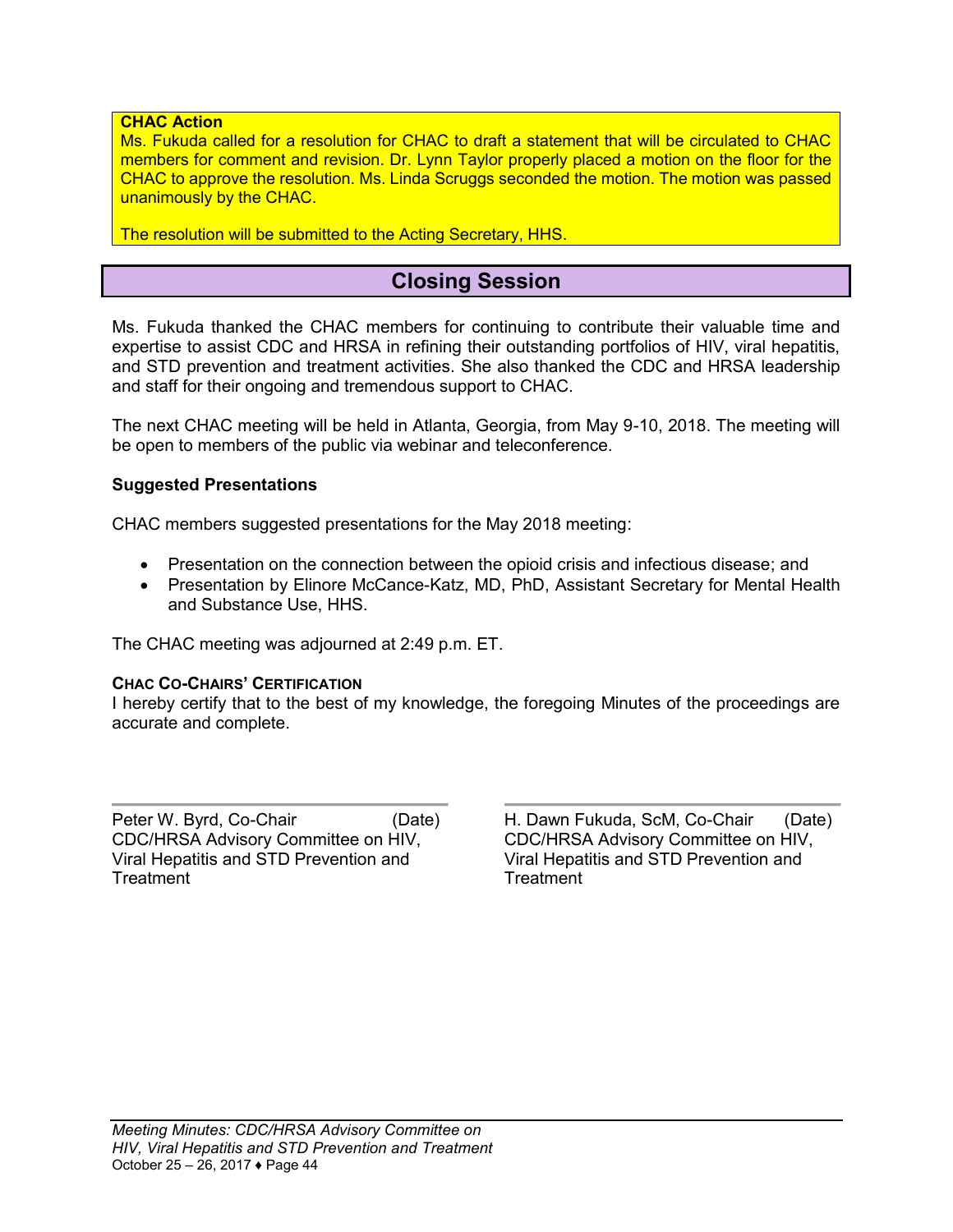



## <span id="page-44-0"></span>**Attachment 1: STD Workgroup Review of Draft Document-Recommendations for Providing Quality STD Clinical Services**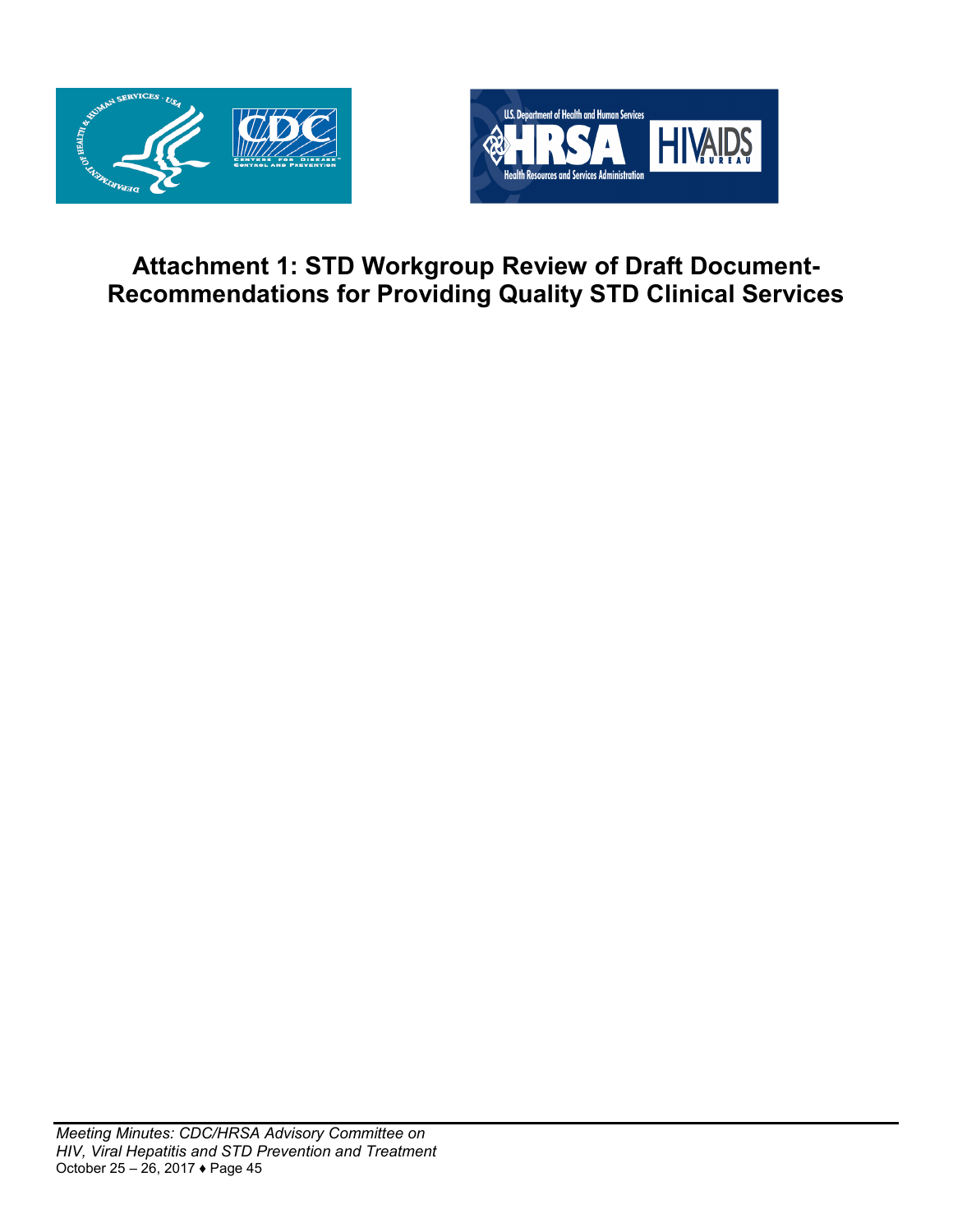## STD Workgroup: Review of Draft Document-Recommendations for Providing Quality STD Clinical Services

### **Summary Report, October 2017**

*This document summarizes the main findings from the draft document, Recommendations for Providing Quality STD Clinical Services review for feedback to the Centers for Disease Control and Prevention, Division of STD Prevention. Findings are based on individual comments by STD workgroup members.*

#### **Prepared by Susan Philip, Bradley Stoner, STD Workgroup Co-chairs with Roxanne Barrow and Letha Healey, Federal Liaisons**

#### **Background**

The Division of STD Prevention (DSTDP), National Center for HIV/AIDS, Viral Hepatitis, STD, and TB Prevention (NCHHSTP), CDC, has developed a draft document on *Recommendations for Providing Quality STD Clinical Services*. These recommendations focus on clinical operations and will serve as a complement to the CDC *Sexually Transmitted Diseases Treatment Guidelines*. The main objectives of the document are to define levels of STD care and outline minimum services available to clients seen at each level, if recommended in the CDC *Sexually Transmitted Diseases Treatment Guidelines*.

#### **Methods**

The CHAC STD Workgroup was charged with reviewing the draft document of the *Recommendations for Providing Quality STD Clinical Services* and providing their findings.

Dr. Susan Philip, Deputy Health Officer, San Francisco Department of Health and Dr. Bradley Stoner, Associate Professor of Medicine, Washington University School of Medicine in St. Louis, served as the CHAC STD Workgroup Co-chairs. Dr. Roxanne Barrow, Medical Officer, CDC, DSTDP and Dr. Letha Healey, Division of Domestic HIV Programs, Office of HIV/AIDS Training & Capacity Development & Office of Program Support HIV/AIDS Bureau, HRSA, served as the Federal Liaisons. The workgroup consisted of seventeen (17) subject matter experts from the field of STDs and HIV in both the public and private sector.

The workgroup met on four separate occasions via teleconference from August 4, 2017 through September 29, 2017:

- 1) Orientation and overview of *Recommendations for Providing Quality STD Clinical* document *(one hour)* – Friday, August 4, 2017 (9:30 am PT/11:30 am CT/12:30 pm ET)
- 2) Review part 1 Basic STD Care Recommendations *(90 minutes)* Friday August 18, 2017 (9:30 am PT/11:30 am CT/12:30 pm ET)
- 3) Review part 2 Specialized STD Care Recommendations *(90 minutes)* –Friday, September 15, 2017 (9:30 am PT/11:30 am CT/12:30 pm ET)
- 4) Review of comments/findings to be presented to the CHAC during the October meeting *(30-45 minutes)* – Friday, September 29, 2017 (9:30 am PT/11:30 am CT/12:30 pm ET)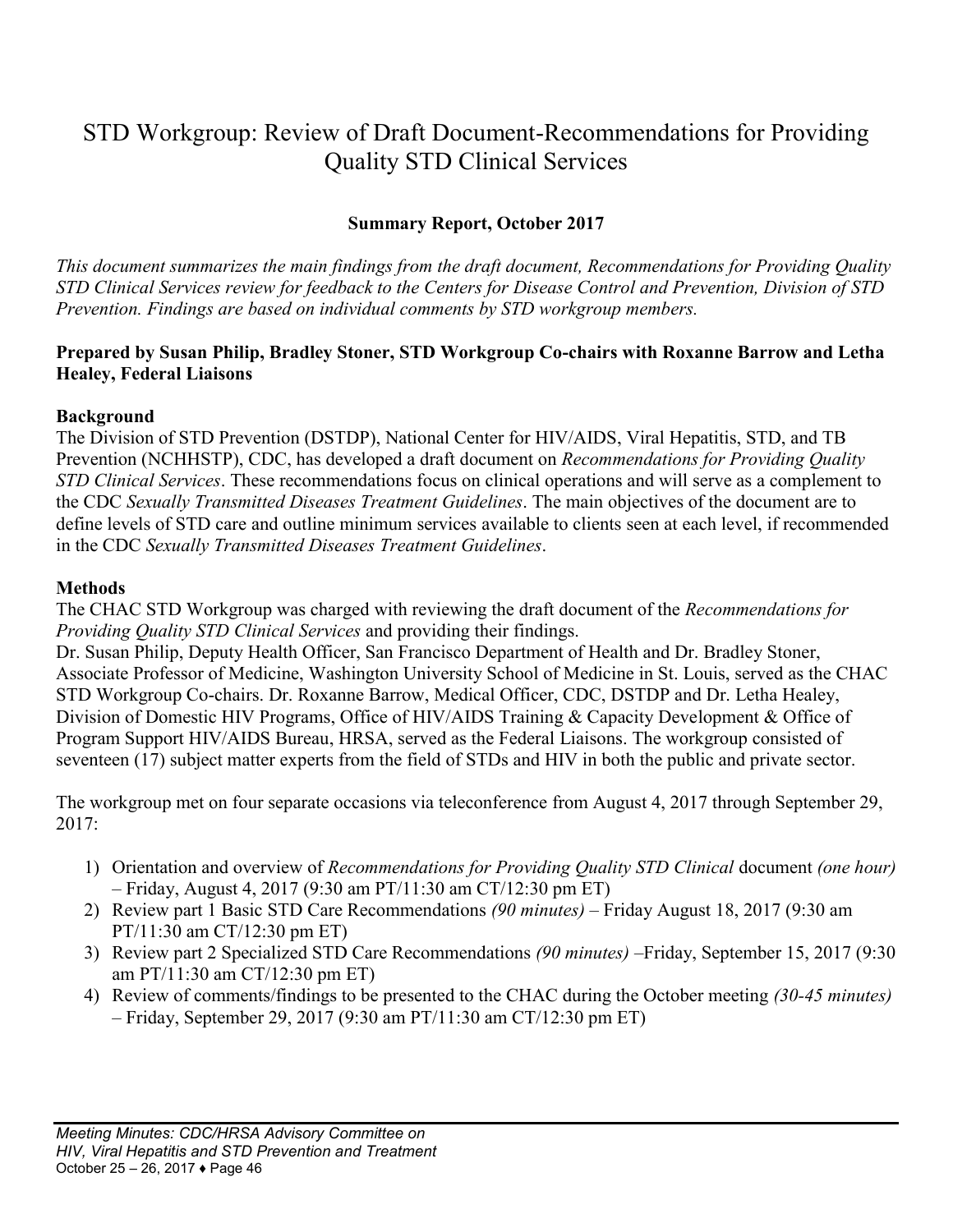Each workgroup member had an opportunity to review the full document and provide their individual feedback based on the key questions.

### **Key Questions**

The key questions used in reviewing the document included the following:

- 1) General overall comments
- 2) Is there content that should be included that is currently not in the document?
- 3) Does any of the information/recommendations need further clarification?
- 4) Are there concerns about any of the recommendations?

### **Recommendation Categories**

The recommendations in the document address seven main categories:

- 1) Sexual History and Physical Examination
- 2) Prevention
- 3) Screening
- 4) Partner Services
- 5) Evaluation of STD-related Conditions
- 6) Laboratory Tests
	- a) At the time of the patient visit
	- b) Clinical laboratory
- 7) Treatments
	- a) Onsite
	- b) Prescription

### **Findings**

The collective feedback from the individual workgroup members are summarized by recommendation category. The outline of the recommendations are displayed in section A and the workgroup input is listed in section B.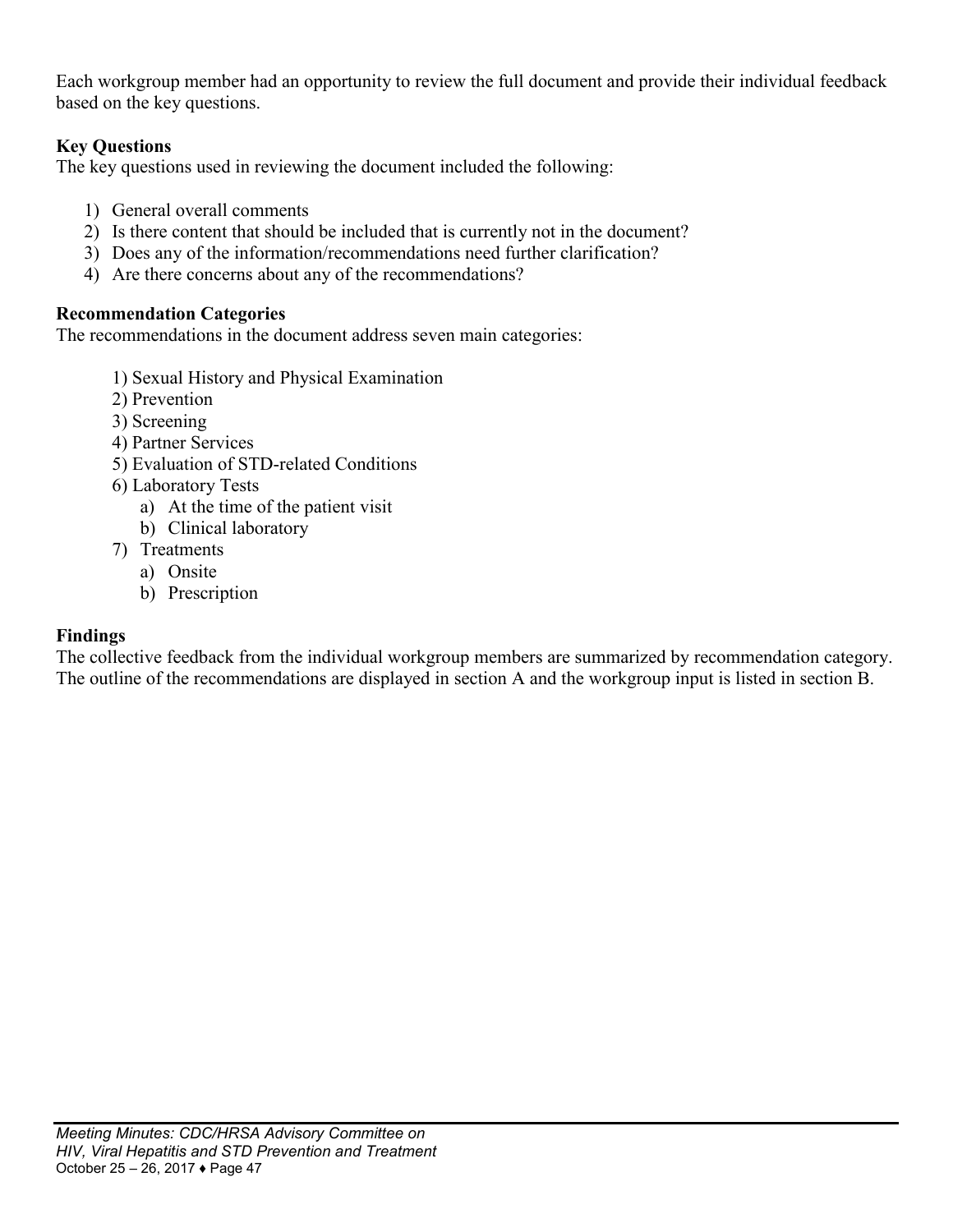### **I. SEXUAL HISTORY AND PHYSICAL EXAMINATION**

### **A. Sexual History and Physical Examination – Guideline Recommendation**

#### **BASIC AND SPECIALIZED STD CARE**

- A physical examination including external genital examination for patients with STD-related symptoms or concerns should be available as a basic and specialized STD care service
- A pelvic examination should be available as a basic and specialized STD care service

|        | <b>BASIC STD CARE</b>                                                                                                                                                                                                                                                                                                                                | <b>SPECIALIZED STD CARE</b>                                                                                                                                                                                                                                                                                                                |
|--------|------------------------------------------------------------------------------------------------------------------------------------------------------------------------------------------------------------------------------------------------------------------------------------------------------------------------------------------------------|--------------------------------------------------------------------------------------------------------------------------------------------------------------------------------------------------------------------------------------------------------------------------------------------------------------------------------------------|
| ❖<br>❖ | A sexual history and risk assessment should be<br>available as a basic STD care service at the<br>following patient visits:<br>Initial comprehensive visit<br>$\bullet$<br>Each reproductive, genital or urologic visit<br>$\bullet$<br>Annual visit<br>A sexual history and risk assessment at each<br>visit unrelated to reproductive, genital, or | ❖ A sexual history and risk assessment should be<br>available as a specialized STD care service at<br>every visit for patients with STD-related<br>symptoms or concerns including behavioral and<br>pregnancy intention<br>Anoscopy should be available as a specialized<br>STD care service for patients with rectal signs or<br>symptoms |
| ❖      | urologic concerns would not be expected as a<br>basic STD care service<br>Anoscopy would not be expected as a basic<br>STD care service for patients with rectal signs<br>or symptoms                                                                                                                                                                | ❖ Colposcopy should be available as a specialized<br>STD care service for female patients with<br>abnormal PAP smears                                                                                                                                                                                                                      |
|        | ❖ Colposcopy would not be expected as a basic<br>STD care service for female patients with<br>abnormal PAP smears                                                                                                                                                                                                                                    |                                                                                                                                                                                                                                                                                                                                            |

### **B. Sexual History and Physical Examination – STD Workgroup Feedback**

#### **BASIC AND SPECIALIZED STD CARE**

- Add last menstrual cycle in history as a reminder for contraception but also for screening and treatment considerations for pregnant women
- Describe physical exam for males in more detail in text and table
- Change "external" to "anogenital" examination
- Thermometer
	- Move from laboratory onsite
	- Add language that thermometer is for vital signs
- Anoscopy
	- o Clarify type of anoscopy as "routine/general/standard" or "high resolution"
	- o List "routine/general/standard" anoscopy as "**should**" be available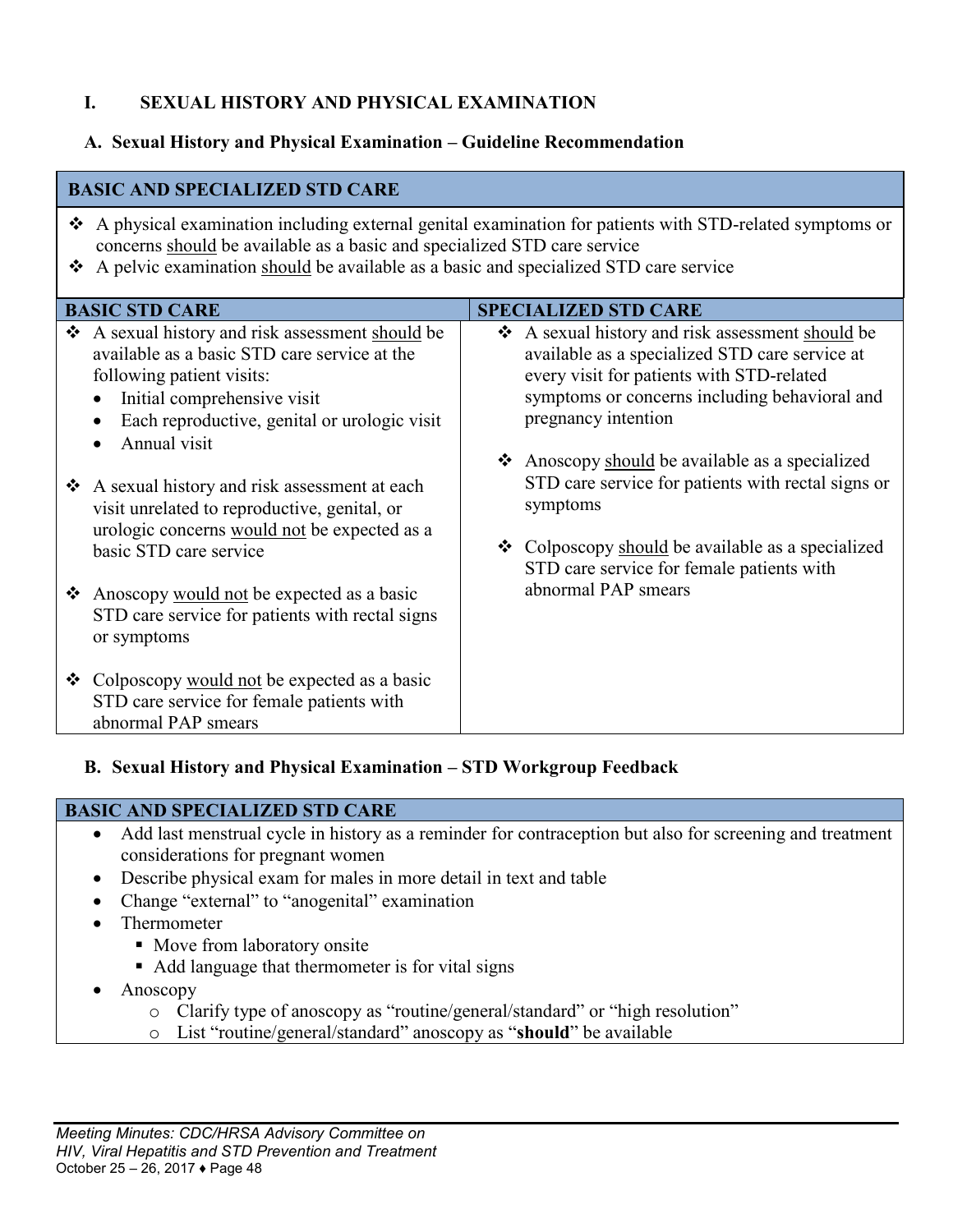- o List "high resolution" as "**could**" be available as clinically appropriate in patients with abnormal anal pap smears
- o Add "digital rectal exam" before anoscopy
- o Include language regarding examination and anoscopy in text and footnote

### **BASIC STD CARE**

- Clarify pelvic exam including a speculum exam under basic services. If it means Pap smear, it should be stated.
- Change "**annual visit**" to "**at least annually, if not otherwise done**" for the recommendation, "*A sexual history and risk assessment should be available as a basic STD care service at the following patient visits: 1) initial comprehensive visits, 2) each reproductive, genital or urologic visit, and 3) annual visit."*
- Change from "**would not**" to "**could**"-"A sexual history and risk assessment at each visit unrelated to reproductive, genital, or urologic concerns *would not* be expected as a basic STD care service."

### **SPECIALIZED STD CARE**

Consider including language for substance abuse disorders in history taking section

### **KEY DISCUSSION POINTS**

- The physical exam should be more descriptive for males
- The genital exam description should be broadened to include the anogenital exam
- The type of anoscopy should described as "routine/general/standard" anoscopy and **"should**" be available in both the basic and specialized section
- Ensure language for sexual history at the basic level captures patients at high risk who may have disconnected care

## **II. PREVENTION**

**A. Prevention – Guideline Recommendation**

### **BASIC AND SPECIALIZED STD CARE**

- **The following prevention services should be available as a basic and specialized STD service:**
	- Onsite hepatitis B vaccination
	- Onsite HPV vaccination
	- Brief single STD/HIV prevention counseling (up to 30 minutes)
	- Pre-exposure prophylaxis for HIV (PrEP) and Nonoccupational postexposure prophylaxis for HIV (nPEP) risk assessment, education and referral/linkage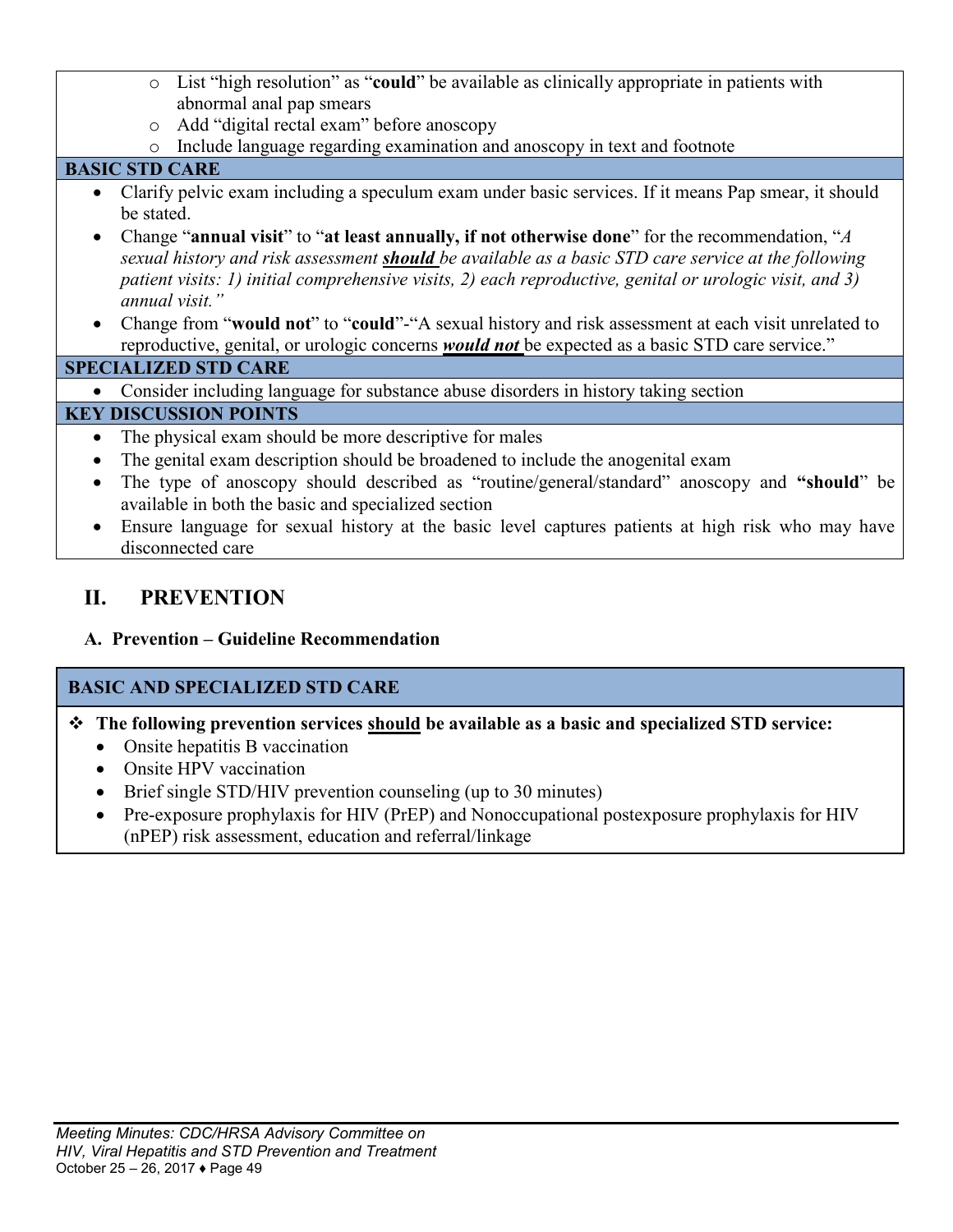|   | <b>BASIC STD CARE</b>                                                                                                                                                                                                                                                                                                                                                                                                                                                                                                                                                                              |   | <b>SPECIALIZED STD CARE</b>                                                                                                                                                                                                                                                                                                                                                                                                                                                                                                                                                                                                                                                                           |
|---|----------------------------------------------------------------------------------------------------------------------------------------------------------------------------------------------------------------------------------------------------------------------------------------------------------------------------------------------------------------------------------------------------------------------------------------------------------------------------------------------------------------------------------------------------------------------------------------------------|---|-------------------------------------------------------------------------------------------------------------------------------------------------------------------------------------------------------------------------------------------------------------------------------------------------------------------------------------------------------------------------------------------------------------------------------------------------------------------------------------------------------------------------------------------------------------------------------------------------------------------------------------------------------------------------------------------------------|
| ❖ | The following prevention services could be<br>available as a basic STD service:<br>Onsite condom provision<br>Onsite hepatitis A vaccination<br>$\bullet$<br>Onsite emergency contraceptive pills or by<br>prescription<br>Brief contraceptive counseling or referral<br>Pre-exposure prophylaxis for HIV (PrEP) and<br>Nonoccupational postexposure prophylaxis<br>for HIV (nPEP) provision<br>Linkage to HIV care, contraceptive<br>counseling, family planning services, and<br>behavioral health services, if indicated<br>Moderate intensity STD behavioral<br>counseling( $\geq$ 30 minutes) | ❖ | The following prevention services should be<br>available as a specialized STD service:<br>Onsite condom provision<br>Onsite hepatitis A vaccination<br>$\bullet$<br>Onsite emergency contraceptive pills<br>$\bullet$<br>Brief contraceptive counseling or referral<br>Pre-exposure prophylaxis for HIV (PrEP) and<br>Nonoccupational postexposure prophylaxis for<br>HIV (nPEP) provision<br>Linkage to HIV care, contraceptive counseling,<br>$\bullet$<br>family planning services, and behavioral health<br>services, if indicated<br><b>❖</b> The following prevention services could be<br>available as a specialized STD service:<br>Moderate intensity STD behavioral counseling<br>$\bullet$ |
| ❖ | The following prevention service would not be<br>expected to be available as a basic STD service:<br>High intensity STD behavioral counseling $(\geq 2)$<br>hours)                                                                                                                                                                                                                                                                                                                                                                                                                                 |   | $(\geq 30$ minutes)<br>High intensity STD behavioral counseling $(\geq 2)$<br>hours)                                                                                                                                                                                                                                                                                                                                                                                                                                                                                                                                                                                                                  |

### **B. Prevention – STD Workgroup Feedback**

#### **BASIC AND SPECIALIZED STD CARE**

#### **BASIC STD CARE**

- Change onsite condom provision from "**could**" to "**should**"
- Change onsite hepatitis A vaccination from "**could**" to "**should**" for providers that care for MSM
- Change onsite emergency contraceptive pills or by prescription from "**could**" to **should**"
- Change brief contraceptive counseling or referral from "**could**" to **should**"
- Change linkage of HIV care from "**could**" to "**should**" or "**should be available or referral to a place of availability especially HIV linkage to care**." Inconsistent to have PrEP and nPEP risk assessment education and referral/linkage as a "should" but linkage to HIV care a "could".

#### **SPECIALIZED STD CARE**

- Keep onsite hepatitis A and hepatitis B vaccination as "**should**" be available
- Change language "PrEP for HIV…" and "nPEP for HIV…" to "HIV PrEP" and "HIV nPEP"
- nPEP
	- o List starter pack as "**should**" with speedy linkage.
	- o List 28-day supply as "**could**" with linkage to pharmacy/primary care in a tiered approach.
	- o The nPEP regimen **"should**" be available to patient within an expeditious timeframe of presenting to the clinical setting. This can include the combination of starter pack with linkage for remaining 28-day supply or the linkage for the complete 28-day supply.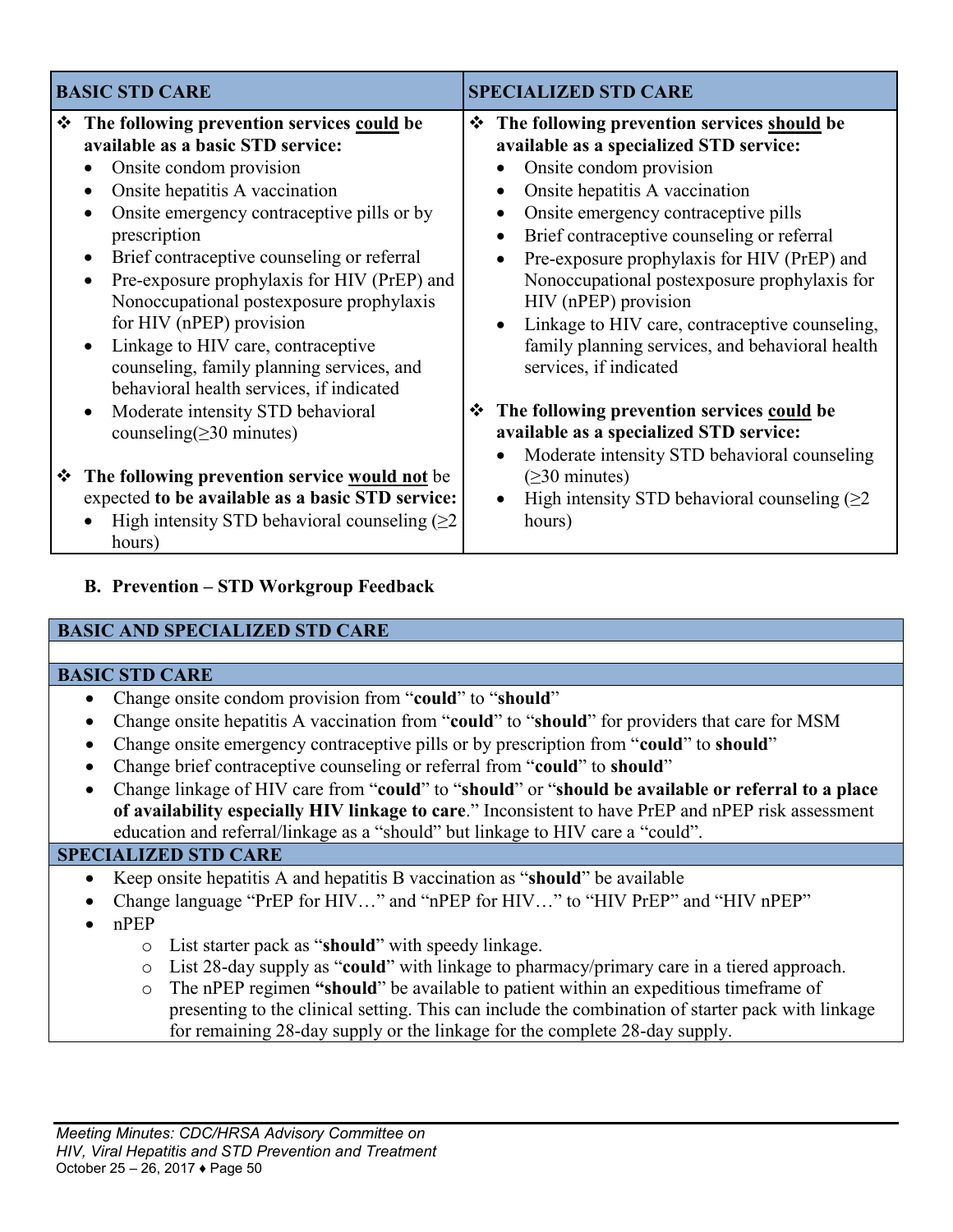#### **KEY DISCUSSION POINTS**

- nPEP and PrEP should be separate services
- If HIV screening/testing is available and HIV care is not available, "linkage to care" should be required in both specialized and basic STD care
- Add language to the text to clearly define what is meant by "linkage to care"
	- o Contact with a linkage to care specialist
	- o Not a passive referral but actively working with local public health resource to ensure active handoff linkage to care for full navigation of services
- Guidance on nPEP provision should ensure prompt provision of regimen. Consideration should be given to language regarding the process to allow for policy and procedure flexibility in various health care systems

### **III. SCREENING**

### **A. Screening – Guideline Recommendation**

### **BASIC AND SPECIALIZED STD CARE**

- **Screening and assessment for the following should be available as a basic and specialized STD care service:**
	- Gonorrhea
	- Chlamydia
	- Syphilis
	- Hepatitis B
	- Hepatitis C
	- $\bullet$  HIV
	- Cervical cancer

| <b>BASIC STD CARE</b>   | <b>SPECIALIZED STD CARE</b>                                                                                                     |
|-------------------------|---------------------------------------------------------------------------------------------------------------------------------|
| ❖ Above recommendations | $\div$ Screening and assessment for the following<br>could be available as a specialized STD care<br>service:<br>Trichomoniasis |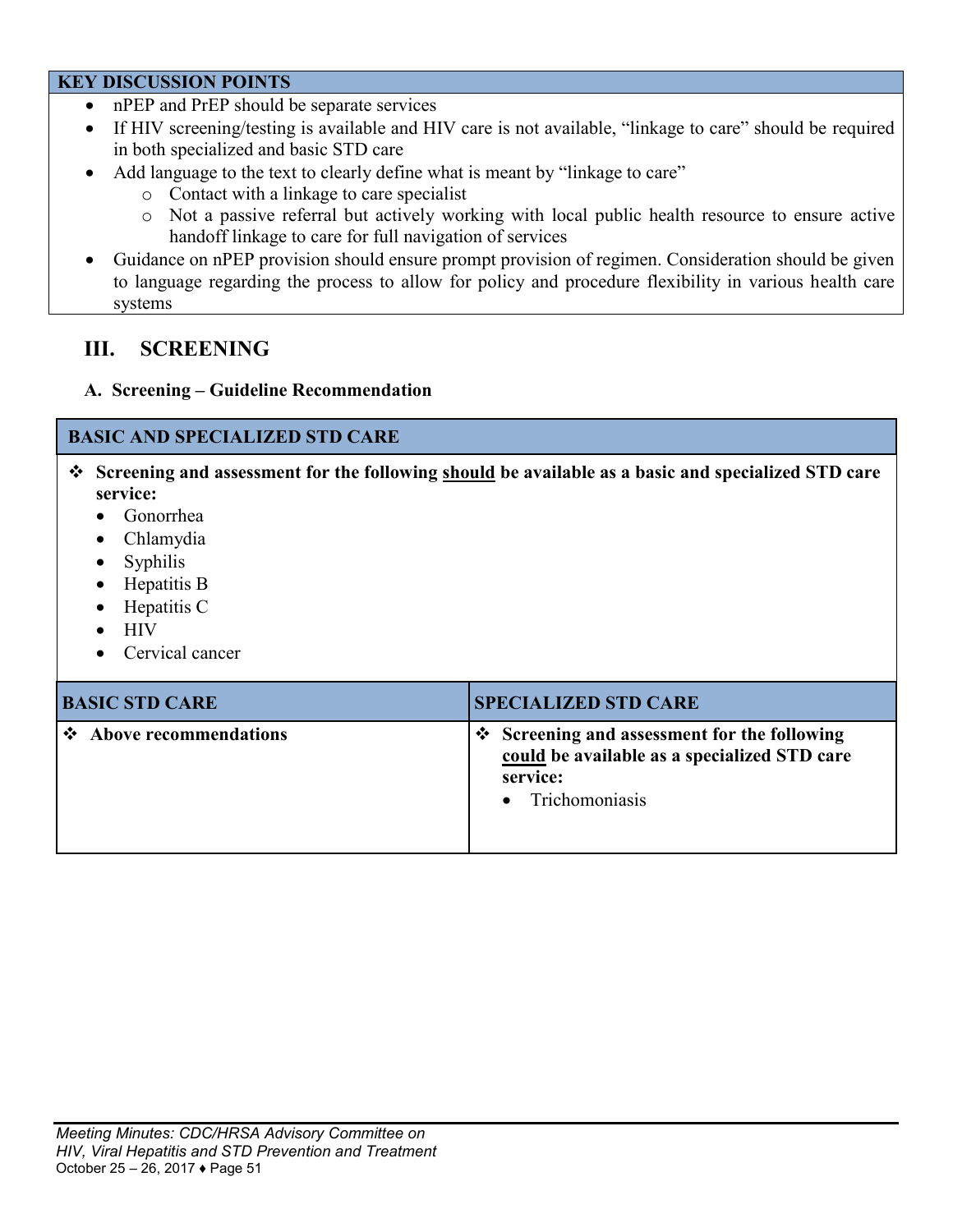| <b>B. Screening - STD Workgroup Feedback</b>                                                                                                                                                                                                                                                                                                                                                                                                                                   |
|--------------------------------------------------------------------------------------------------------------------------------------------------------------------------------------------------------------------------------------------------------------------------------------------------------------------------------------------------------------------------------------------------------------------------------------------------------------------------------|
| <b>BASIC AND SPECIALIZED STD CARE</b>                                                                                                                                                                                                                                                                                                                                                                                                                                          |
| Clarify anatomical sites for gonorrhea/chlamydia screening to include extra-genital sites<br>Need more specific language for gonorrhea to include extra-genital in "should".<br>$\circ$<br>Consider including language to indicate what would be needed for extra-genital screening.<br>$\circ$<br>Consider adding footnote that clinical settings may have challenges using self-collected specimens if<br>they have not been validated by their laboratory                   |
| <b>BASIC STD CARE</b>                                                                                                                                                                                                                                                                                                                                                                                                                                                          |
| Add trichomoniasis as "could"<br>$\bullet$<br>Clinical settings may consider having trichomonas screening available<br>Include language from 2015 STD Treatment Guidelines regarding trichomonas screening in<br>$\circ$<br>HIV-positive women                                                                                                                                                                                                                                 |
| <b>SPECIALIZED STD CARE</b>                                                                                                                                                                                                                                                                                                                                                                                                                                                    |
| Change trichomoniasis screening from "could" to "should"<br>Trichomonas screening in HIV-positive women is a recommendation in the 2015 STD<br>$\circ$<br><b>Treatment Guidelines</b><br>Add anal cancer as a "could"<br>Anal pap is not a CDC recommendation although the guidelines acknowledge that it is the                                                                                                                                                               |
| $\circ$<br>standard of care in many settings.<br>Can perform anal cancer screening using digital rectal exam and anoscopy.<br>$\circ$                                                                                                                                                                                                                                                                                                                                          |
| <b>KEY DISCUSSION POINTS</b>                                                                                                                                                                                                                                                                                                                                                                                                                                                   |
| Although the trichomoniasis screening guidelines have a limited scope, trichomoniasis screening should<br>added to basic as a "could" and changed to a "should" in specialized. In addition, it would be consistent<br>with the recommendations for laboratory tests at the time of the patient visit<br>Although anal pap is not a CDC recommendation, it is a standard of care in many settings. Therefore,<br>anal cancer screening "could" be done in specialized settings |
| Outline in the text the steps that may be involved providing extragenital testing<br>There is no FDA cleared extragenital tests and laboratories have to do their own validation to<br>$\circ$<br>report results for clinical use                                                                                                                                                                                                                                              |
| Clinical settings may have issues accessing laboratories that do extragenital testing<br>O<br>If a laboratory does not have capacity, the clinical settings may need to reach out to develop new<br>relationships with laboratories that do have the capacity.<br>Some laboratories may have difficulty in doing the validations because there are no current<br>$\circ$                                                                                                       |
| standards<br>IV.<br><b>PARTNER SERVICES</b><br>A. Partner Services – Guideline Recommendation                                                                                                                                                                                                                                                                                                                                                                                  |
| <b>BASIC AND SPECIALIZED STD CARE</b>                                                                                                                                                                                                                                                                                                                                                                                                                                          |

## **The following partner services should be available as a basic and specialized STD service:**

- Guidance regarding notification and care of sex partners
- Expedited partner therapy (where legal)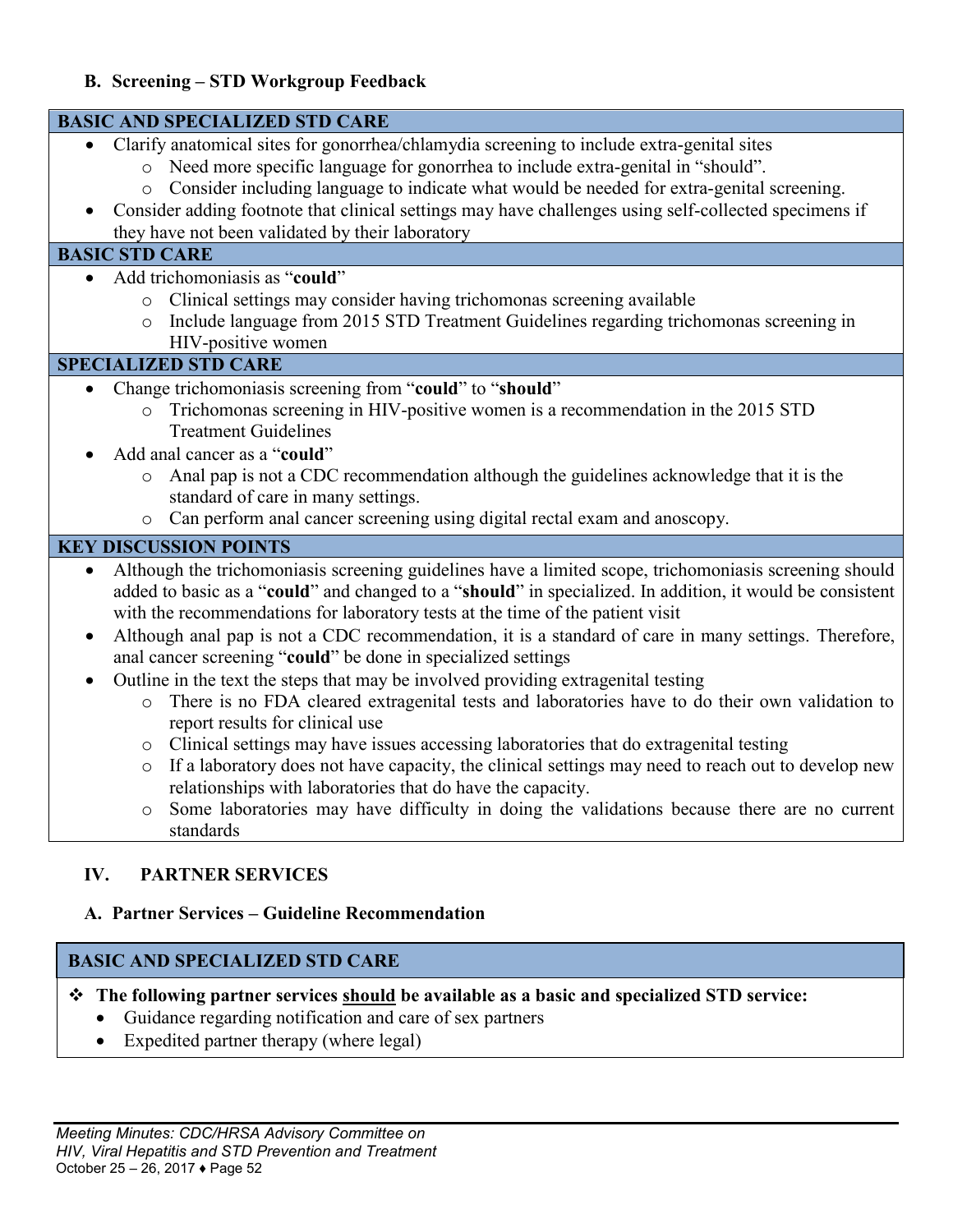| <b>BASIC STD CARE</b>                                                                                                                                            | <b>SPECIALIZED STD CARE</b>                                                                                                                                                                 |
|------------------------------------------------------------------------------------------------------------------------------------------------------------------|---------------------------------------------------------------------------------------------------------------------------------------------------------------------------------------------|
| ❖ The following partner services could be<br>available as a basic STD service:<br>Interactive counseling for partner<br>$\bullet$<br>notification by the patient | ❖ The following partner services should be available<br>as a specialized STD service:<br>• Interactive counseling for partner notification by<br>the patient                                |
|                                                                                                                                                                  | ❖ The following partner services could be available as<br>a specialized STD service:<br>Health Department Disease Intervention Specialist<br>$\bullet$<br>partner elicitation and follow-up |

### **B. Partner Services – STD Workgroup Feedback**

### **BASIC AND SPECIALIZED STD CARE**

• Include DIS services in both basic and specialized care

### • Need footnote for EPT to include the range the legal challenges (e.g., federal tort claim act for FQHC)

### **BASIC STD CARE**

- Add DIS
	- o Primary providers should be encouraged to be more aware of DIS.
	- o DIS are not just doing partner services. DIS are often involved with counseling newly diagnosed syphilis and HIV cases and linking them to services.
	- o Providers should inform patients that DIS will be involved which can help facilitate positive interactions with DIS.
	- o It is important to prepare patient and improve the patient's understanding of the purpose of the interaction.

### **SPECIALIZED STD CARE**

- Clarify location of DIS services as onsite or linkage
	- o Onsite-list as "**could**"
	- o Linkage-list as "**should**"
- Be explicit which illness and populations should receive DIS services
	- o Include language that settings are encouraged to develop relationships with their local HD so that they can involve DIS in the cases they routinely investigate based on resources available in the jurisdiction.

### **PARTNER SERVICES – KEY DISCUSSION POINTS**

- Direct provision or prescription where it is legal it should be widely available
- Parameters for EPT should go beyond the maps. Include language that highlights limitations-*EPT where legal and not otherwise prohibited.*
- DIS services should be added in basic settings and expanded in specialized settings to better describe type of services provide and location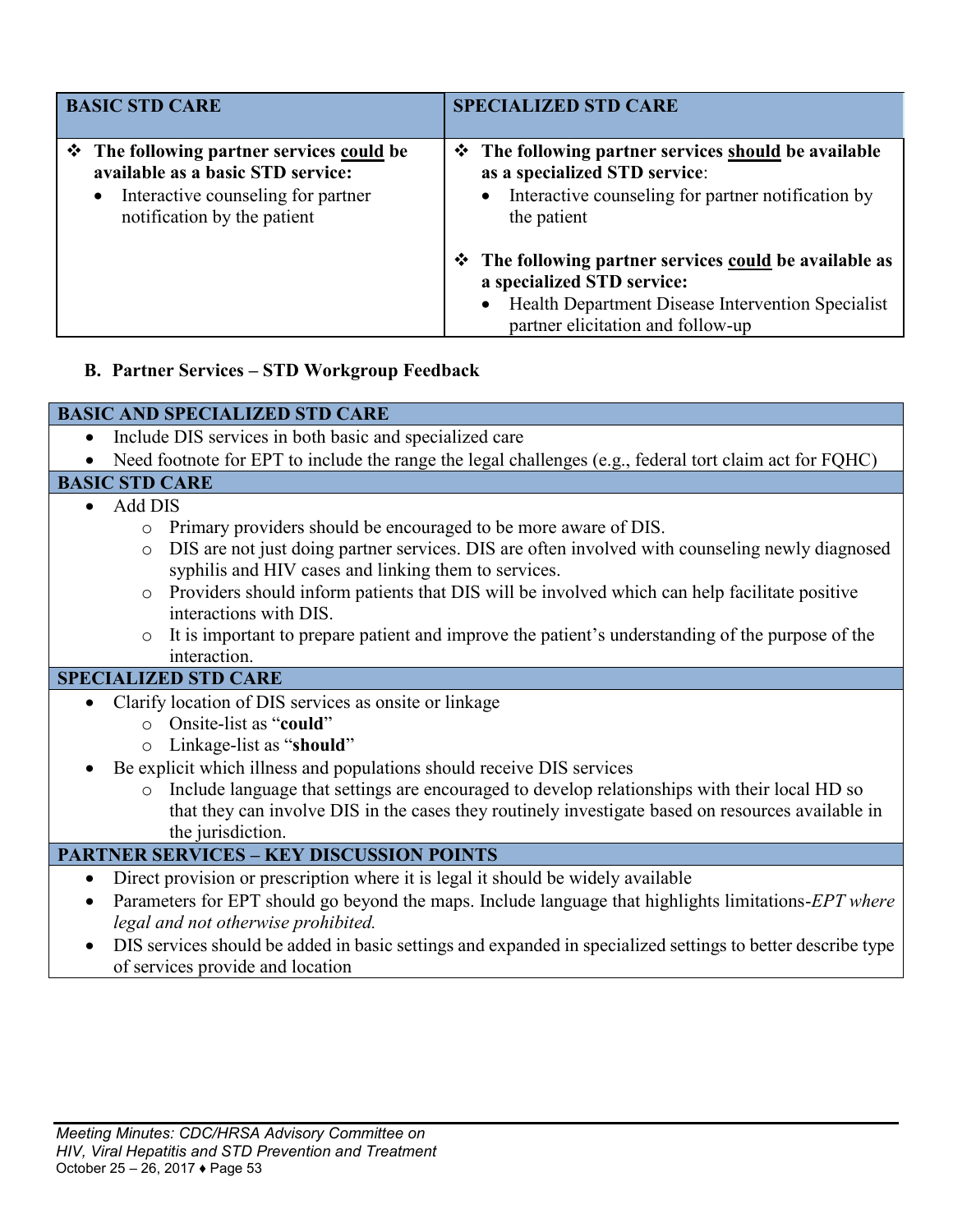## **V. EVALUATION OF STD-RELATED CONDITIONS**

### **A. Evaluation of STD-Related Conditions – Guideline Recommendation**

### **BASIC AND SPECIALIZED STD CARE**

- Evaluation (history and examination) for the following STD-related conditions should be available as a basic and specialized STD service:
	- Genital ulcer disease
	- Male urethritis syndrome
	- Vaginal discharge syndrome
	- Pelvic inflammatory disease
	- Genital warts
	- Ectoparasitic infections

| <b>BASIC STD CARE</b>                      | <b>SPECIALIZED STD CARE</b>                         |
|--------------------------------------------|-----------------------------------------------------|
| ❖ Evaluation (history and examination) for | $\div$ Evaluation (history and examination) for the |
| the following STD-related conditions could | following STD-related conditions should be          |
| be available as a basic STD service:       | available as a specialized STD service:             |
| <b>Proctitis</b>                           | • Proctitis                                         |

**B. Evaluation of STD-related Conditions – STD Workgroup Feedback**

### **BASIC AND SPECIALIZED STD CARE**

- Add language on pharyngitis and epididymitis
- Separate anoscopy.
	- o List anoscopy as "**should**" for specialized and "**could**" for basic
- Consider defining symptoms that constitute these conditions for clarification. For example, male urethritis and vaginal discharge syndrome. Consider adding in footnotes.
- Add other systemic conditions
	- o Generalized dermatological evaluation conditions/Systemic or dermatologic conditions compatible with or suggestive of an STD cause
	- o Include as a line in the table as systemic/dermatologic and explain in text what would be needed to assess
- Include neurologic evaluation (otic, ocular)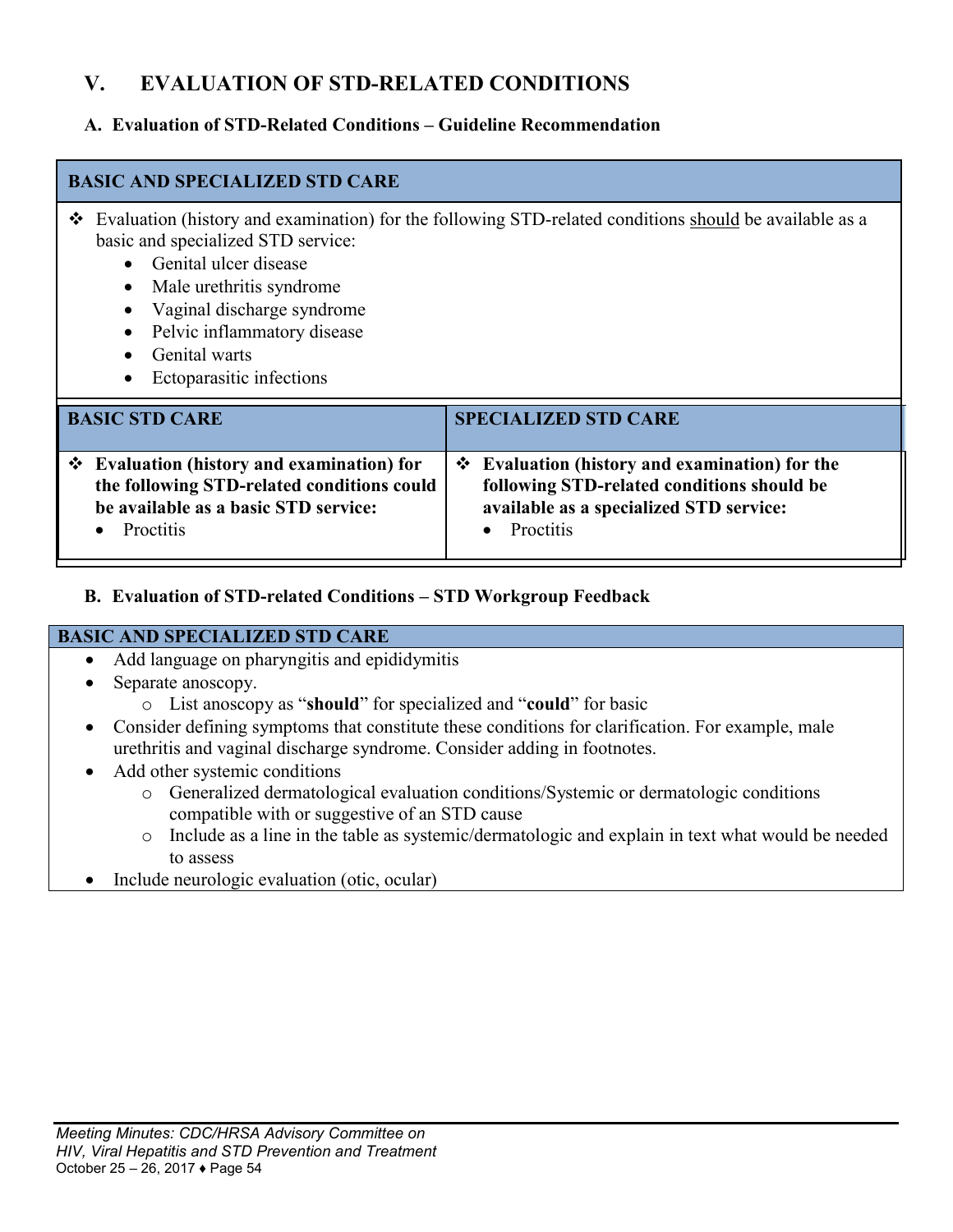#### **BASIC STD CARE**

- Inconsistencies
	- o Review text on proctitis (line 455-456). It contradicts table. The text states, "Primary health care providers and STD specialists need to evaluate patients." However, the table says for basic services "could" evaluate proctitis.
	- o Recommendation that vaginal discharge "should" be evaluated but not having trichomonas testing as "should" is discordant.
	- o Consider using "anogenital" to include perirectal. It would avoid the disconnect between 459 A and B (slide) because they are both in "should".
	- o If pelvic exam is listed as "should" then it makes sense that anal exam is a "**should**" for everyone. Primary providers can do rectal exams. They routinely do them for occult stool.
	- o Change proctitis from "**could**" to "**should**"
		- Pelvic exam is a "should" and includes a speculum exam. However, for men, proctitis includes an anorectal visual expectation as "could".

### **SPECIALIZED STD CARE**

### **KEY DISCUSSION POINTS**

- A general systemic condition should be included to ensure neurologic and dermatological presentations of conditions such a syphilis are emphasized
- Add language on pharyngitis and epididymitis

### **VI. LABORATORY-AT THE TIME OF THE PATIENT VISIT**

### **A. Laboratory at the Time of the Patient Visit Guideline Recommendation**

### **BASIC AND SPECIALIZED STD CARE**

#### **At the time of the patient visit**

- **The following general services should be available as a basic and specialized STD care service at the time of the patient visit:**
	- Phlebotomy
	- Finger-stick
	- Genital swab collection
	- Extra-genital swab collection
	- Self-collected specimens
- **The following tests should be available as a basic and specialized STD care service with results available during the patient visit:**
	- pH paper
	- Urine dipstick
	- Thermometer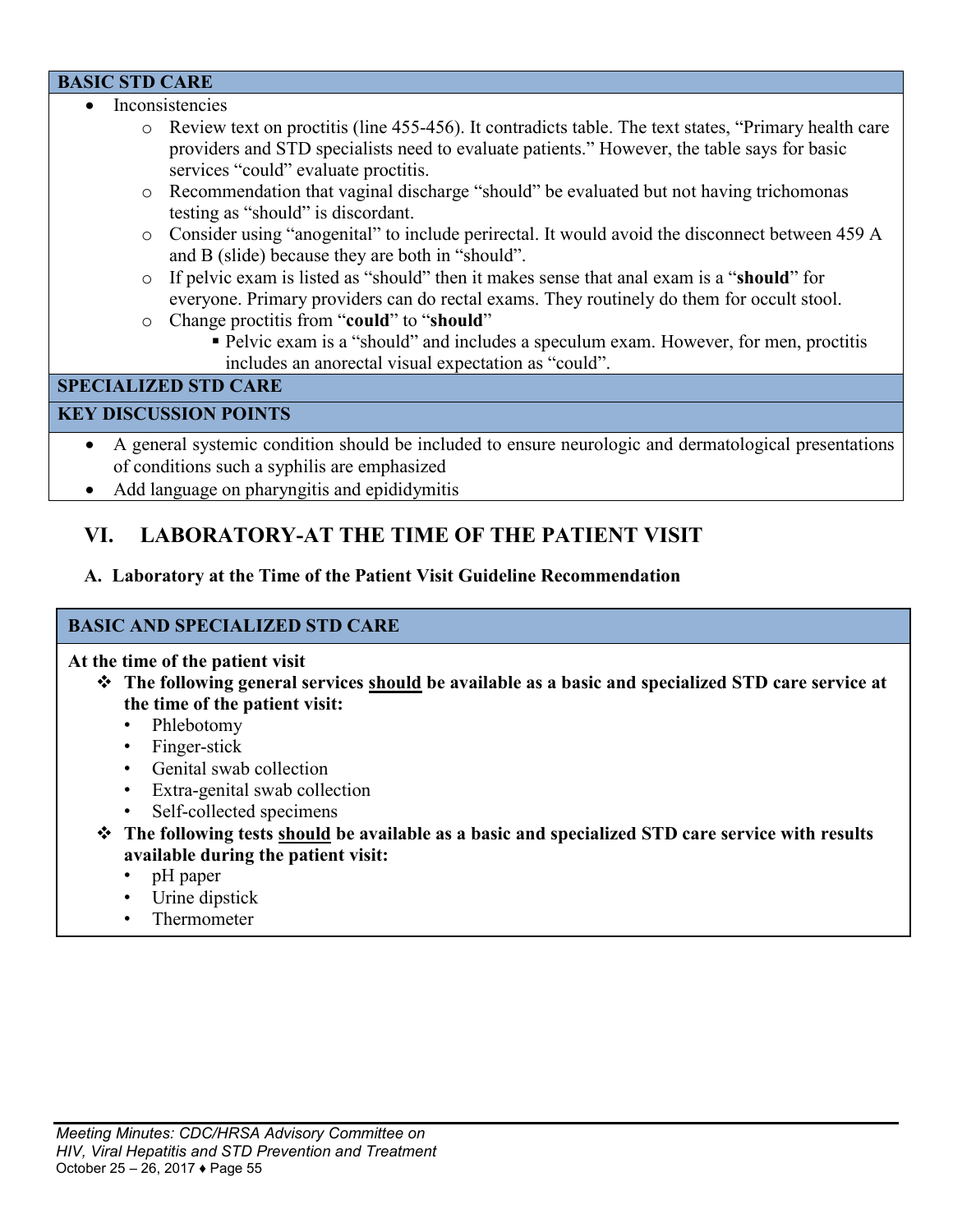| <b>BASIC STD CARE</b>                                                                                                                                                                                                                                                                                                                                                          | <b>SPECIALIZED STD CARE</b>                                                                                                                                                                                                                                                                                                                                                                                |
|--------------------------------------------------------------------------------------------------------------------------------------------------------------------------------------------------------------------------------------------------------------------------------------------------------------------------------------------------------------------------------|------------------------------------------------------------------------------------------------------------------------------------------------------------------------------------------------------------------------------------------------------------------------------------------------------------------------------------------------------------------------------------------------------------|
| At the time of the patient visit<br>The following tests could be available onsite<br>豪。<br>as a basic STD service with results available<br>during the patient visit:<br>Test for trichomoniasis<br>Test for bacterial vaginosis<br>$\bullet$<br>Test for vulvovaginal candidiasis<br>$\bullet$<br>Urinalysis with microscopy<br>$\bullet$<br>Rapid point of care test for HIV | At the time of the patient visit<br>The following tests should be available as a<br>❖<br>specialized STD service with results available<br>during the patient visit:<br>Gram, methylene blue or gentian violet stain for<br>urethritis<br>Stat qualitative non-treponemal serologic test for<br>$\bullet$<br>syphilis<br>Test for trichomoniasis<br>$\bullet$<br>Test for bacterial vaginosis<br>$\bullet$ |
| <b>❖</b> The following tests <u>would not</u> be expected<br>during the patient visit as a basic STD<br>service:<br>Gram, methylene blue or gentian violet<br>stain for urethritis<br>Stat qualitative non-treponemal serologic<br>$\bullet$<br>test for syphilis<br>Dark field microscopy for syphilis<br>$\bullet$                                                           | Test for vulvovaginal candidiasis<br>Urinalysis with microscopy<br>$\bullet$<br>Rapid point of care test for HIV<br>The following tests could be available onsite as a<br>❖<br>specialized STD service with results available<br>during the patient visit:<br>Dark field microscopy for syphilis                                                                                                           |

### **B. Laboratory at the Time of the Patent Visit – STD Workgroup Feedback**

### **BASIC AND SPECIALIZED STD CARE**

 Clarify STAT qualitative non-treponemal test (RPR/VDRL) compared to rapid point of care treponemal tests

#### **BASIC STD CARE**

- Change tests for trichomoniasis, bacterial vaginosis, vulvovaginal candidiasis, and rapid point of care test for HIV from "**could**" to "**should**".
- Phlebotomy is listed as a "**should**".
	- o Although syphilis testing is important, if the goal is to expand the basic STD services, having phlebotomy as a "should" may be restrictive for some settings to move into basic. There should be a balance between barriers and raising expectations.
	- o Could use clarifying language in parentheses "onsite or by referral".

### Urine dipstick

- o Some settings are not allowed to do urine dipstick and have to send urinalysis. Others can perform urine dipstick but must complete on-line training.
- Extra-genital testing
	- o Extra-genital and self-collected testing requires laboratory validation. Some settings may not have access. Need footnote to describe what is required to perform these tests.
- Clarify purpose of finger stick
	- o Rapid HIV and/or syphilis rapid test
	- o Would an oral HIV be sufficient as a "should"
- Rapid point of care for HIV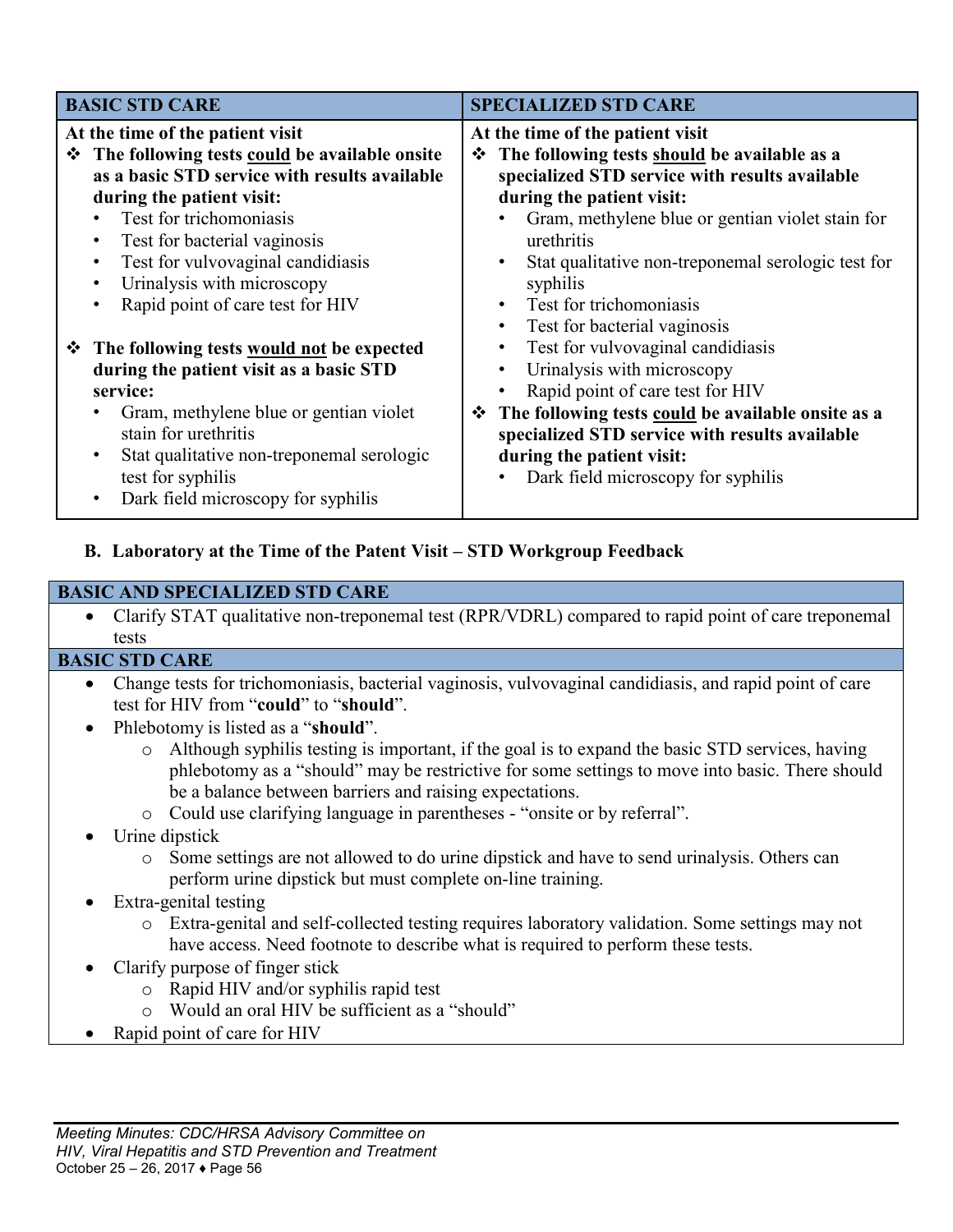- o Pro: Changing "**could**" to "**should**" is an endorsement that is valuable. This will be useful in low incidence populations. If a laboratory has fourth generation, that is sufficient. Many facilities may have difficulty in maintaining rapid test.
- o Con: Primary care settings should do HIV testing. However, it is unreasonable to have rapid onsite HIV testing as a "should" which requires training staff and administering the test appropriately. If rapid testing is not available, it is ok. Leave as "could".

### **SPECIALIZED STD CARE**

- Add pregnancy test as "**should**"
- Move thermometer to physical exam section and add language that thermometer is for vital signs.
- Add rapid point of care hepatitis C testing as "**could**"

### **KEY DISCUSSION POINTS**

- Rapid point of care for HIV
	- o Pros and cons for changing to "should" at the basic level centered on capability, training, and resources vs. emphasizing value of test.
	- o Observational-come up to certain level of care, then "**could**"
	- o Aspirational- be aspiring for ideal, then "**should**"
	- o If the goal is for patient to get an HIV test and receive the results quickly, the point of care test is not exclusive of providing this
	- o Where possible it "**should**" be available whenever possible
	- o Incidence low-"**could**" vs high-"**should**"

## **VII. LABORATORY-CLINICAL LABORATORY**

### **A. Laboratory-Clinical Laboratory – Guideline Recommendation**

### **BASIC AND SPECIALIZED STD CARE**

Clinical Laboratory

- The following tests should be available through a clinical laboratory as a basic and specialized STD service:
	- Urogenital NAAT for gonorrhea and chlamydia
	- Extragenital (pharynx, rectum) NAAT for gonorrhea and chlamydia
	- Quantitative non-treponemal serologic test for syphilis
	- Treponemal serologic test for syphilis
	- HSV viral culture or PCR
	- HSV type specific serology
	- HIV test using a strategy to detect acute infection
	- HIV viral load
	- Oncogenic HPV NAATs with Pap smear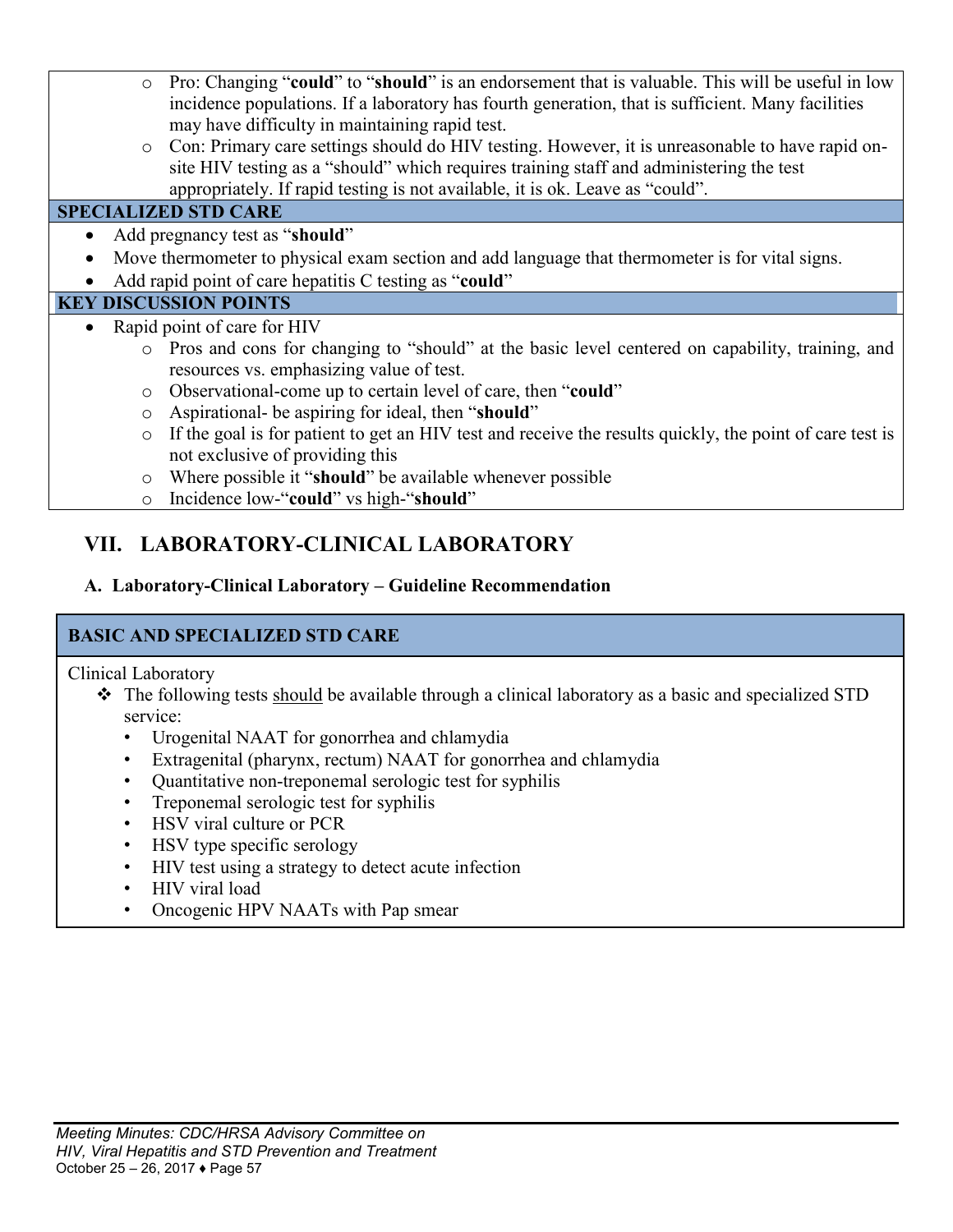| <b>BASIC STD CARE</b>                                                                                                                                                                                                                                                                                                                                  | <b>SPECIALIZED STD CARE</b>                                                                                                                                                                                                                                                  |
|--------------------------------------------------------------------------------------------------------------------------------------------------------------------------------------------------------------------------------------------------------------------------------------------------------------------------------------------------------|------------------------------------------------------------------------------------------------------------------------------------------------------------------------------------------------------------------------------------------------------------------------------|
| <b>Clinical Laboratory</b><br>❖ The following tests could be available through<br>a clinical laboratory as a basic STD service:<br>• Gram stain or methylene blue or gentian<br>violet stain for urethritis<br>Gonorrhea culture<br>$\bullet$<br>Gonorrhea antimicrobial susceptibility testing<br>NAAT for trichomonas<br>$\bullet$<br>Pregnancy test | <b>Clinical Laboratory</b><br>❖ The following tests should be available through<br>a clinical laboratory as a specialized STD<br>service:<br>Gonorrhea culture<br>Gonorrhea antimicrobial susceptibility testing<br>NAAT for trichomonas<br>$\bullet$<br>Pregnancy test<br>٠ |

**B. Laboratory-Clinical Laboratory – STD Workgroup Feedback**

#### **BASIC AND SPECIALIZED STD CARE**

- Clarify pelvic exam including a speculum exam under basic services. If it means Pap smear, it should be stated.
- Clarify HIV testing using strategy to detect acute infection.
	- o If statement means antigen antibody testing, it should be stated specifically
	- o Add clarifying language can be included in the text to indicate what it means to assess acute illness and offer options-"  $4<sup>th</sup>$  generation antigen antibody or  $3<sup>rd</sup>$  generation antigen antibody plus RNA as appropriate"
- Add footnote to include option for referral for acute infection testing if not available through clinic. Clinic setting should have knowledge of where the testing can be done.
- If nPEP and PrEP services are available, baseline guideline testing "**should**" be available

### **BASIC STD CARE**

- Change pregnancy testing from "**could**" to "**should**"
- Change trichomoniasis testing from "**could**" to "**should**"

### **SPECIALIZED STD CARE**

- Change pregnancy test from "**could**" to "**should**" and "**should**" in onsite
- Expected that oncogenic HPV NAATs with Pap smear would be a "could" instead of "should" in STD clinic setting.
- Reconsider anti-microbial susceptibility testing for gonorrhea as "**should**"
	- o Assess reasonable access and feasibility of anti-microbial susceptibility testing for gonorrhea
- Tests should be available for hepatitis A/B/C

### **KEY DISCUSSION POINTS**

- If nPEP and PrEP services are available, baseline guideline testing "**should**" be available for basic and specialized
- Assess reasonable access and feasibility of anti-microbial susceptibility testing for gonorrhea in specialized settings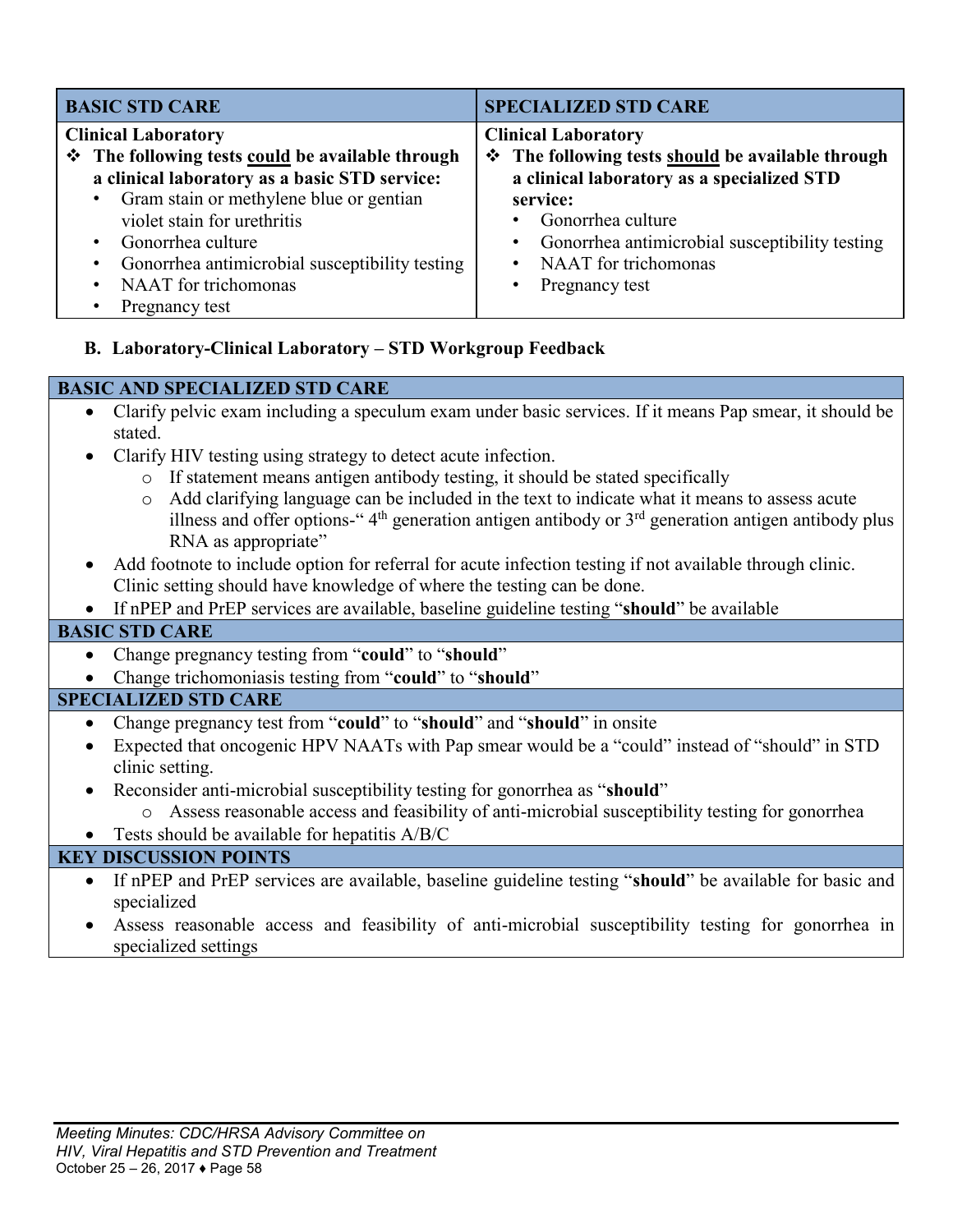## **VIII. TREATMENTS-ON-SITE**

### **A. Treatment-on-Site – Guideline Recommendation**

### **BASIC AND SPECIALIZED STD CARE**

#### **Onsite**

- **Treatments for the following STDs should be available onsite as a basic and specialized STD service:**
	- Chlamydia (including EPT)
	- Cervicitis
	- Nongonococcal Urethritis
	- Proctitis

| <b>BASIC STD CARE</b>                                                                                                                                                                                                                                                                                                                                                                                                                                | <b>SPECIALIZED STD CARE</b>                                                                                                                                                                                                                                                                                                                                                                                                  |
|------------------------------------------------------------------------------------------------------------------------------------------------------------------------------------------------------------------------------------------------------------------------------------------------------------------------------------------------------------------------------------------------------------------------------------------------------|------------------------------------------------------------------------------------------------------------------------------------------------------------------------------------------------------------------------------------------------------------------------------------------------------------------------------------------------------------------------------------------------------------------------------|
| Onsite<br>❖ Treatments for the following STDs could be<br>available onsite as a basic STD service:<br>Gonorrhea (including alternative treatments)<br>for EPT and use in the setting of allergies)<br><b>PID</b><br>Syphilis<br>$\bullet$<br>Provider-applied regimens for genital warts<br>$\bullet$<br><b>Emergency Contraception</b><br>Pre-exposure prophylaxis for HIV (PrEP)<br>and Nonoccupational postexposure<br>prophylaxis for HIV (nPEP) | Onsite<br><b>Treatments for the following STDs should be</b><br>❖<br>available onsite as a specialized STD service:<br>Gonorrhea (including alternative treatments for<br>EPT and use in the setting of allergies)<br><b>PID</b><br>Syphilis<br>Trichomoniasis<br><b>Bacterial Vaginosis</b><br>Provider-applied regimens for genital warts<br><b>Emergency Contraception</b><br>Pre-exposure prophylaxis for HIV (PrEP) and |
| ❖ Treatments for the following STDs would not<br>be expected onsite as a basic STD service:<br>Persistent and recurrent cervicitis and<br>nongonococcal urethritis                                                                                                                                                                                                                                                                                   | Nonoccupational postexposure prophylaxis for<br>$HIV$ (nPEP)<br>Treatments for the following STDs could be<br>❖<br>available onsite as a specialized STD service:<br>Persistent and recurrent nongonococcal<br>urethritis/cervicitis                                                                                                                                                                                         |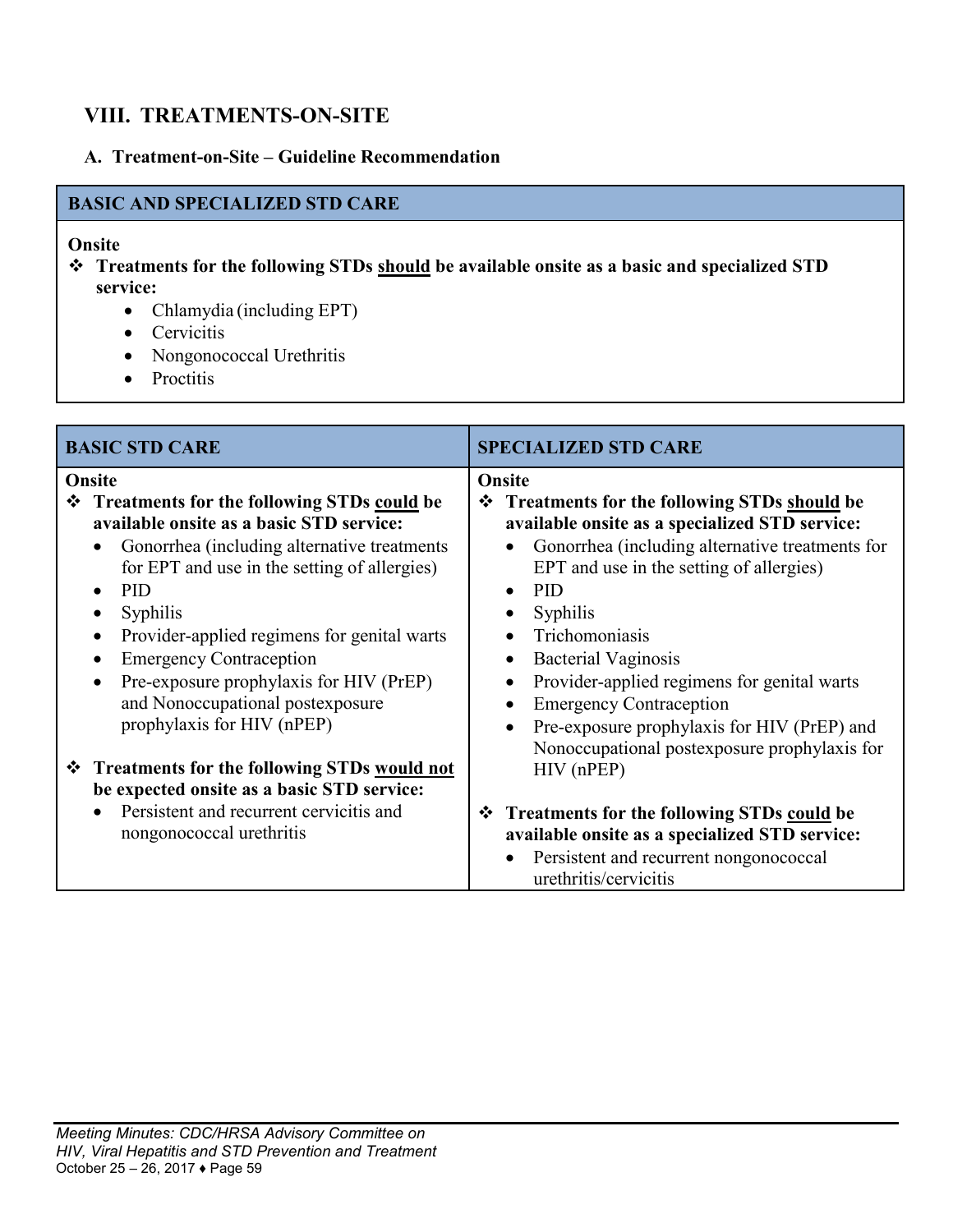## **B. Treatment-on-Site – STD Workgroup Feedback**

| <b>BASIC AND SPECIALIZED STD CARE</b>                                                                        |                                                                                                                                                                                                                                                                                              |  |  |  |
|--------------------------------------------------------------------------------------------------------------|----------------------------------------------------------------------------------------------------------------------------------------------------------------------------------------------------------------------------------------------------------------------------------------------|--|--|--|
| Define "onsite"- provide full course of appropriate medication before patient leaves the clinic<br>$\bullet$ |                                                                                                                                                                                                                                                                                              |  |  |  |
| <b>BASIC STD CARE</b>                                                                                        |                                                                                                                                                                                                                                                                                              |  |  |  |
| Proctitis<br>$\bullet$                                                                                       |                                                                                                                                                                                                                                                                                              |  |  |  |
| $\circ$                                                                                                      | For consistency: proctitis diagnosis is listed as a "could". The workgroup suggestion is to<br>change proctitis diagnosis to "should". With the treatment for proctitis as a "should", the<br>document will be consistent. Proctitis examination/diagnosis and treatment will be a "should". |  |  |  |
| <b>EPT</b>                                                                                                   |                                                                                                                                                                                                                                                                                              |  |  |  |
| $\circ$                                                                                                      | Need footnote for EPT to include some of the legal challenges (e.g., federal tort claim act for<br>FQHC)                                                                                                                                                                                     |  |  |  |
| $\circ$                                                                                                      | Need clarification that EPT is recommended for heterosexual contacts rather than MSM.<br>Consider including footnote that EPT is not currently recommended for gonorrhea in MSM.                                                                                                             |  |  |  |
| $\circ$                                                                                                      | Not clear this is feasible as a "should"-what would be the funding stream. Not sure how many of<br>these facilities could provide EPT onsite other than prescription mediated.                                                                                                               |  |  |  |
| $\circ$                                                                                                      | Language is included for gonorrhea as alternative treatment but no language for EPT for<br>chlamydia. Language should be included for EPT for chlamydia.                                                                                                                                     |  |  |  |
|                                                                                                              | Change PID from "could" to "should" since all components of gonorrhea/chlamydia treatment is in                                                                                                                                                                                              |  |  |  |
|                                                                                                              | "should". PID is under "should" in diagnosis section.                                                                                                                                                                                                                                        |  |  |  |
|                                                                                                              | <b>HIV</b> testing                                                                                                                                                                                                                                                                           |  |  |  |
|                                                                                                              | HIV care is not expected but HIV linkage to care is expected.                                                                                                                                                                                                                                |  |  |  |
| $\circ$                                                                                                      | Concerns that linkage suggests a comprehensive linkage system that requires dedicated staff<br>onsite.                                                                                                                                                                                       |  |  |  |
| $\circ$                                                                                                      | Could use "Referral to care" language.                                                                                                                                                                                                                                                       |  |  |  |
| $\circ$                                                                                                      | Linkage to care must be more comprehensive than just making an appointment.                                                                                                                                                                                                                  |  |  |  |
| $\circlearrowright$                                                                                          | In some settings, the State takes on the role of linkage to care. Primary care providers should be                                                                                                                                                                                           |  |  |  |
|                                                                                                              | aware of how to access linkage services and refer patients into care.                                                                                                                                                                                                                        |  |  |  |
| $\circ$                                                                                                      | Consider language stronger than referral but not an impediment to meet linkage goals.                                                                                                                                                                                                        |  |  |  |
|                                                                                                              | "Establishing a patient into care and optimally providing linkage to care services" and/or include                                                                                                                                                                                           |  |  |  |
|                                                                                                              | footnote that describes possibilities for resources for linkage to care.                                                                                                                                                                                                                     |  |  |  |
| <b>SPECIALIZED STD CARE</b>                                                                                  |                                                                                                                                                                                                                                                                                              |  |  |  |
| Herpes                                                                                                       |                                                                                                                                                                                                                                                                                              |  |  |  |
|                                                                                                              | o Distinguish between acute and episodic herpes                                                                                                                                                                                                                                              |  |  |  |
|                                                                                                              | o Add primary herpes as "should"                                                                                                                                                                                                                                                             |  |  |  |
|                                                                                                              | Move BV to prescription and/or change to "could" as onsite                                                                                                                                                                                                                                   |  |  |  |
| Add epididymitis to the list                                                                                 |                                                                                                                                                                                                                                                                                              |  |  |  |
| Add acute/newly diagnosis HIV care as "could"                                                                |                                                                                                                                                                                                                                                                                              |  |  |  |
| $\circ$                                                                                                      | Include language that initiating care requires linkage to longitudinal care and should be done<br>with appropriate testing                                                                                                                                                                   |  |  |  |
|                                                                                                              | Ensure language is clear that the intent of "could" is that treatment is available and is dispensed<br>following an appropriate protocol                                                                                                                                                     |  |  |  |
| Keep nPEP "should"                                                                                           |                                                                                                                                                                                                                                                                                              |  |  |  |
|                                                                                                              |                                                                                                                                                                                                                                                                                              |  |  |  |
| Change PrEP to "could"                                                                                       |                                                                                                                                                                                                                                                                                              |  |  |  |
| $\bullet$                                                                                                    | Clarify language on nPEP and PrEP in text whether it refers to starter pack or 28 day regimen                                                                                                                                                                                                |  |  |  |
|                                                                                                              |                                                                                                                                                                                                                                                                                              |  |  |  |
|                                                                                                              | Add evaluation of abnormal Pap as "could"                                                                                                                                                                                                                                                    |  |  |  |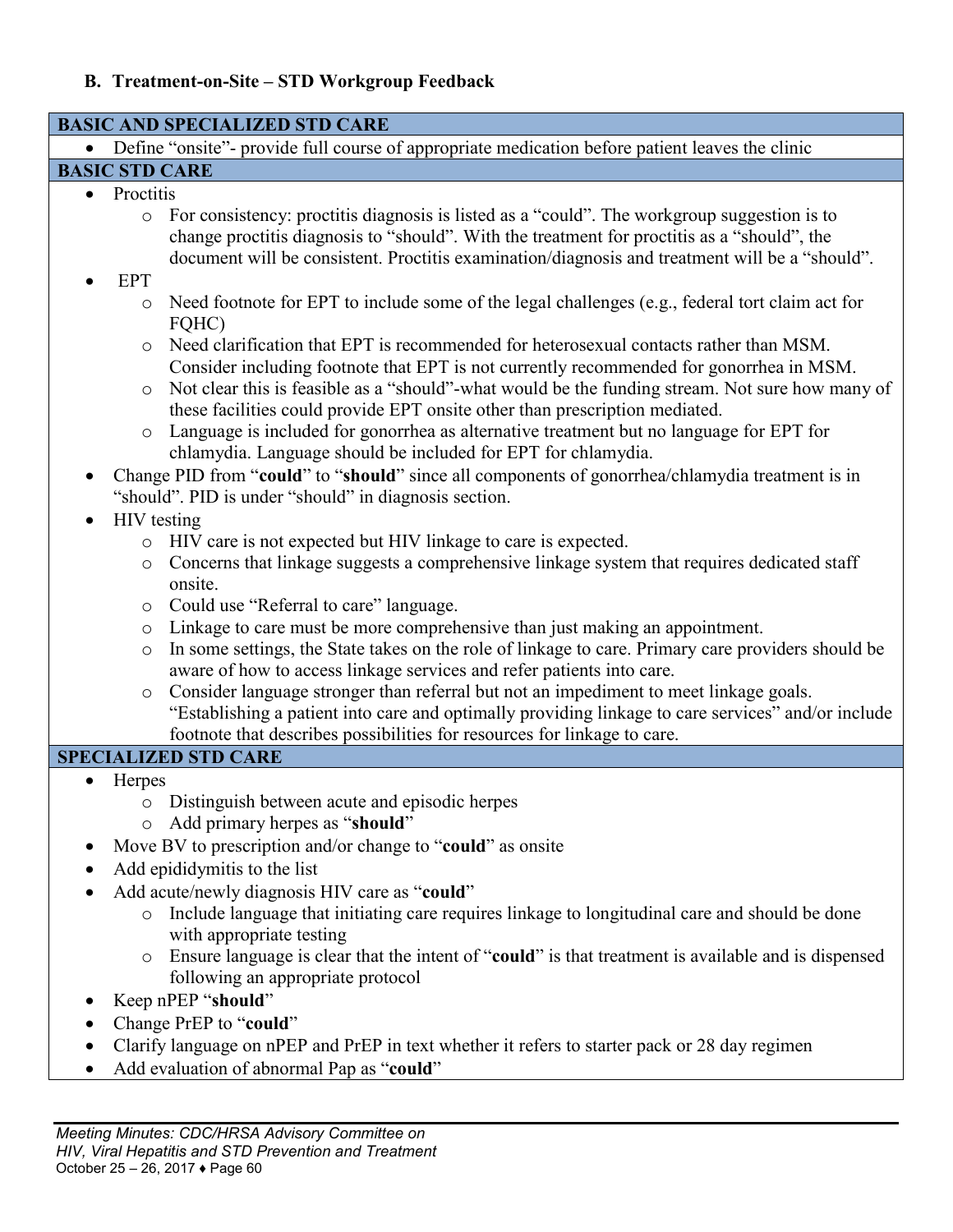#### **KEY DISCUSSION POINTS**

- Emphasis should be made on ensuring HIV linkage if HIV testing done at basic setting and treatment for acute HIV as a "**could**" in the specialized setting
- Add sentence describing what "linkage to care" consists of and how providers can contact local/state health departments for a list of linkage to care providers that may serve their region
- Distinguish type of herpes for onsite treatment in specialized
- Alternate therapy for gonorrhea "**should**" be available in specialized

## **IX. TREATMENTS-PRESCRIPTION**

#### **A. Treatment-Prescription – Guideline Recommendation**

### **BASIC AND SPECIALIZED STD CARE**

#### **Prescription**

- **All recommended STD treatments should be available by prescription as a basic and specialized STD service:**
	- Herpes
	- Vulvovaginal candidiasis
	- Urinary Tract Infection (UTI)
	- Patient-applied regimens for genital warts

| <b>BASIC STD CARE</b>                                        | <b>SPECIALIZED STD CARE</b>       |
|--------------------------------------------------------------|-----------------------------------|
| Prescription                                                 | Prescription                      |
| ❖ All recommended STD treatments should be                   | <b>Above recommendations</b><br>❖ |
| available by prescription as a basic STD service.            |                                   |
| Gonorrhea (including alternative treatments for<br>$\bullet$ |                                   |
| EPT and use in the setting of allergies)                     |                                   |
| Chlamydia (including EPT)<br>$\bullet$                       |                                   |
| Trichomoniasis                                               |                                   |
| <b>Bacterial Vaginosis</b><br>٠                              |                                   |
| Emergency contraception                                      |                                   |
| Pre-exposure prophylaxis for HIV (PrEP) and<br>$\bullet$     |                                   |
| Nonoccupational postexposure prophylaxis for                 |                                   |
| $HIV$ (nPEP)                                                 |                                   |
|                                                              |                                   |
|                                                              |                                   |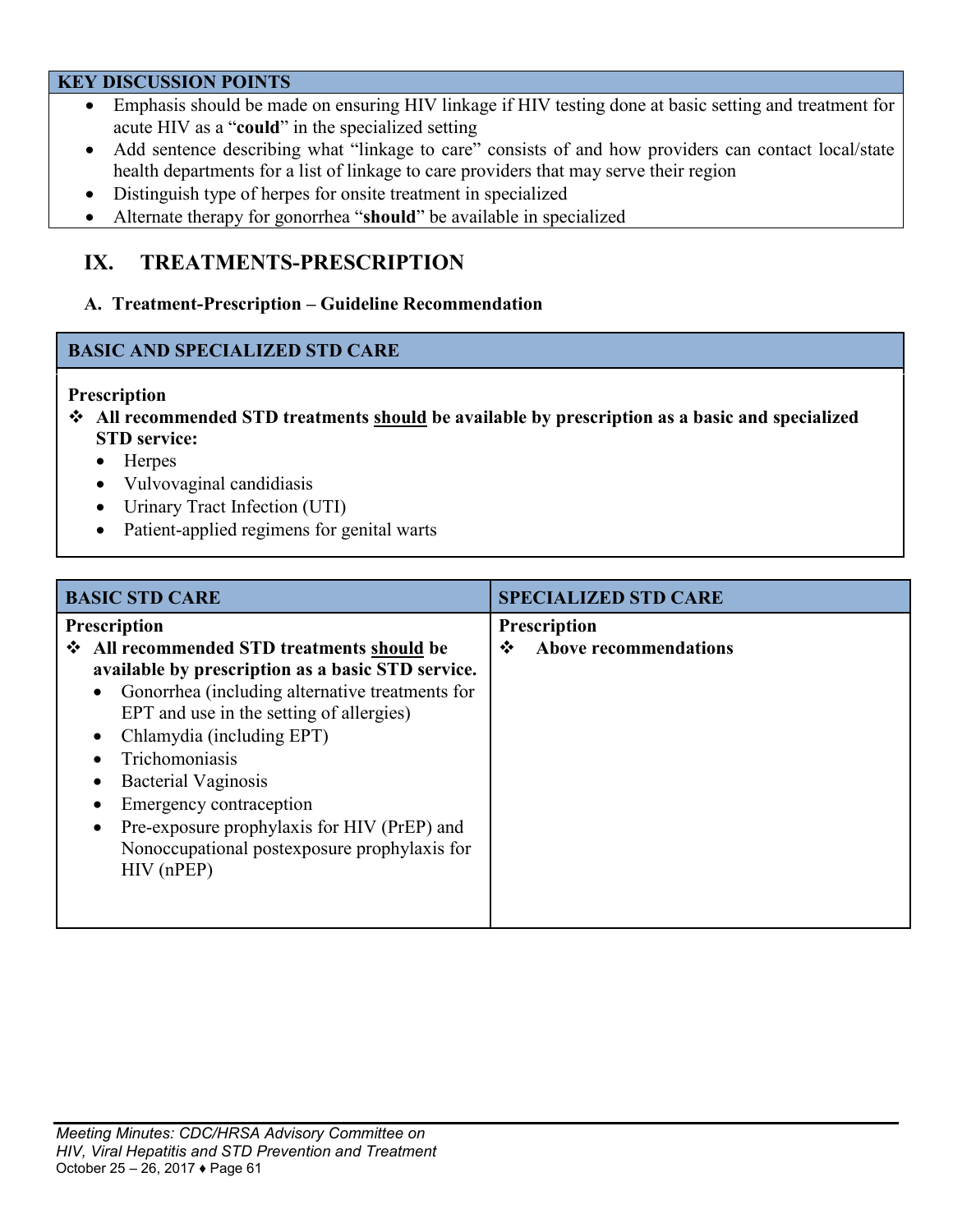### **B. Treatment-Prescription – STD Workgroup Feedback**

| <b>BASIC AND SPECIALIZED STD CARE</b>                                                                                                               |  |  |
|-----------------------------------------------------------------------------------------------------------------------------------------------------|--|--|
|                                                                                                                                                     |  |  |
| <b>BASIC STD CARE</b>                                                                                                                               |  |  |
| Change EPT from "should" to "could" for basic onsite EPT                                                                                            |  |  |
| Unrealistic expectation for EPT onsite without funding.<br>$\circ$                                                                                  |  |  |
| EPT realistic by prescription except for FQHC<br>$\circ$                                                                                            |  |  |
| Primary care providers will be confused.<br>$\circ$                                                                                                 |  |  |
| <b>SPECIALIZED STD CARE</b>                                                                                                                         |  |  |
| Add acute/newly diagnosis HIV care as "could"<br>$\bullet$                                                                                          |  |  |
| Include language that initiating care requires linkage to longitudinal care and should be done<br>$\circ$                                           |  |  |
| with appropriate testing                                                                                                                            |  |  |
| Need clarification on what "could" means<br>$\circ$                                                                                                 |  |  |
| Ensure language is clear that the intent of "could" is that treatment is available and is dispensed<br>$\circ$<br>following an appropriate protocol |  |  |
| Add PrEP as "should"                                                                                                                                |  |  |
| Add Herpes-recurrent/suppressive therapy as "should"                                                                                                |  |  |
| Add BV as "should"                                                                                                                                  |  |  |
| Add ectoparasitic infections (pubic lice and scabies)                                                                                               |  |  |
| <b>UTI</b>                                                                                                                                          |  |  |
| Add urine culture to diagnostic test list as "could"<br>O                                                                                           |  |  |
| Adding prostatitis might be beyond the scope of most Specialized STD Clinics<br>O                                                                   |  |  |
| <b>KEY DISCUSSION POINTS</b>                                                                                                                        |  |  |
| Specialized settings should have treatments for high morbidity and infections conditions                                                            |  |  |
| Move BV to onsite to prescription as a "should"                                                                                                     |  |  |
|                                                                                                                                                     |  |  |

### **CHAC STD Workgroup Members**

Susan Philip and Bradley Stoner (Co-Chairs)

Jean Anderson Kevin Ard Deborah Belsky Peter Byrd Susan Cu-Uvin Demetre Daskalakis Kim Erlich John Fangman

Charlene Flash Travis Gayles Peter Havens Michael Mugavero Winston Tilghman Matthew Weissman Karen Wendel

Roxanne Barrow (CDC Liaison) and Letha Healey (HRSA Liaison)

**Acknowledgments:** Holly Berilla, Jennifer Fuld, Brenda Kelley, Raul Romaguera, Margie Scott-Cseh, Sharon, Wong, Kim Workowski, Raul Romaguera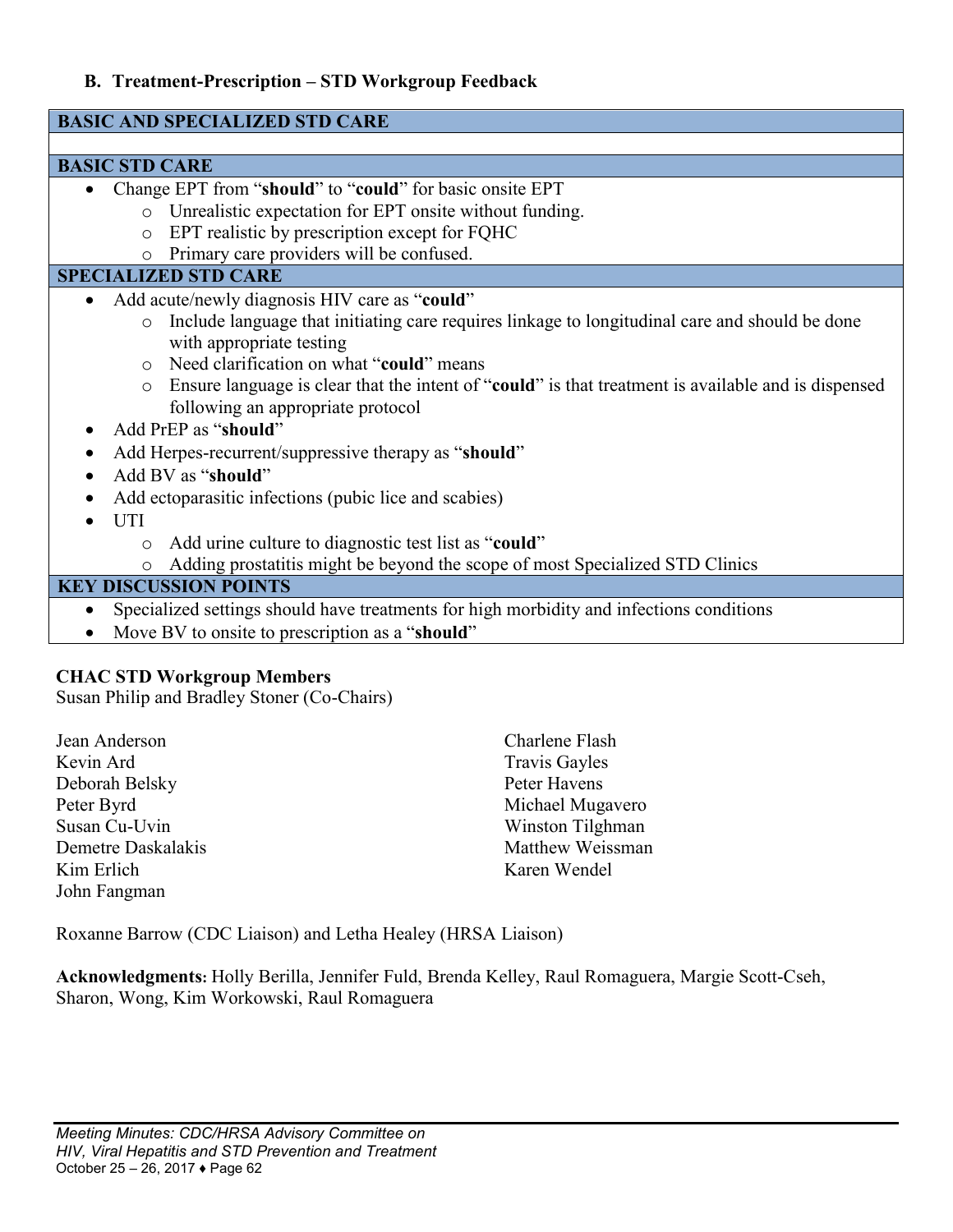



## **Attachment 2: Participant Directory**

#### <span id="page-62-0"></span>**CHAC Members Present**

Mr. Peter Byrd, Co-Chair Ms. Dawn Fukuda, Co-Chair Mr. Richard Aleshire Dr. Jean Anderson Dr. Marvin Belzer Ms. Debra Hauser Dr. Peter Havens Mr. Devin Hursey Ms. Amy Leonard Dr. Jorge Mera Mr. Greg Millett Dr. Susan Philip Dr. Michael Saag Ms. Linda Scruggs Dr. Bradley Stoner Dr. Lynn Taylor

#### **CHAC Member Absent**

Dr. Jennifer Kates

#### **CHAC Ex-Officio Members Present**

Dr. Pradip Akolkar U.S. Food and Drug Administration

Dr. Paul Gaist Office of AIDS Research National Institutes of Health

Mr. Richard Haverkate Indian Health Service

Ms. Kaye Hayes Office of HIV/AIDS and Infectious Disease Policy, U.S. Department of Health and Human Services

Dr. Lisa Kaplowitz (Alternate for Dr. Melinda Campopiano) Substance Abuse and Mental Health Services Administration

Dr. Iris Mabry-Hernandez Agency for Healthcare Research and **Quality** 

### **CHAC Ex-Officio Members Absent**

Dr. Melinda Campopiano Substance Abuse and Mental Health Services Administration

Dr. Richard Wild (Alternate for Dr. Andrey Ostrovsky) Centers for Medicare & Medicaid Services

### **CHAC Liaison Representative Present**

Dr. Mildred Williamson Presidential Advisory Council on HIV/AIDS

#### **CHAC Designated Federal Officers**

Dr. Laura Cheever HRSA/HAB Associate Administrator

Dr. Jonathan Mermin CDC/NCHHSTP Director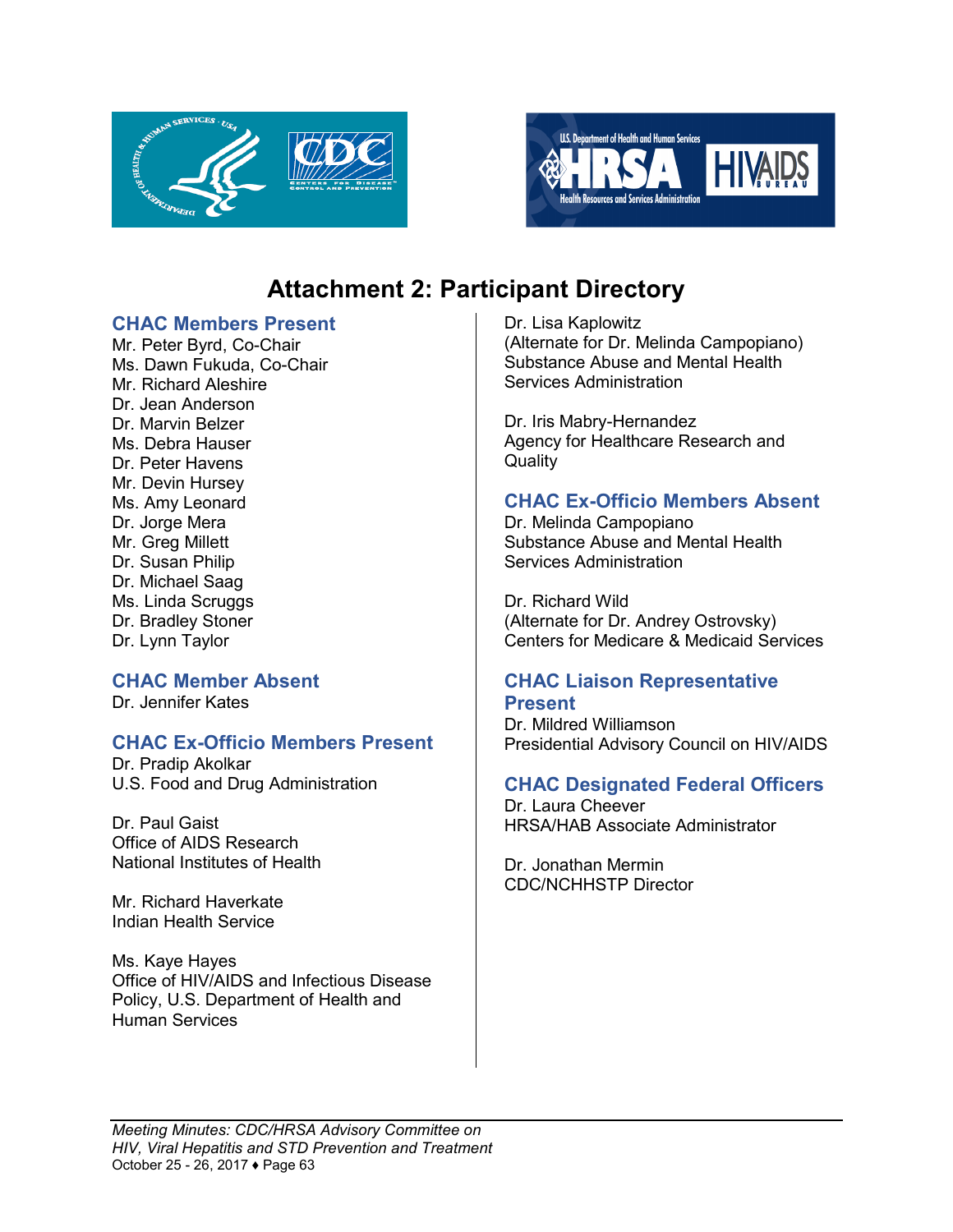#### **Federal Agency Attendees**

Dr. Roxanne Barrow Ms. Pam Belton Dr. Gail Bolan Mr. Travis Brooks Ms. Kennita Carter Ms. Wendy Cousino Ms. Antigone Dempsey Dr. Kathleen Ethier Ms. Tanya Geiger Mr. Gregory Greenwood Mr. Auguste Humphries Mr. Reid Hogan Yarbro Ms. Michelle Jasczynski Ms. Connie Jorstad Ms. Zaynab Major Dr. Eugene McCray Ms. Shannon McDevitt Ms. Alexa Ofori Dr. Deborah Parham-Hopson Chong Pieng Mr. Chris Redwood Mr. Raul Romaguera CAPT Ilze Ruditis Dr. Blythe Ryerson Ms. Amy Schachner Ms. Margie Scott-Cseh Dr. Sarah Schillie Ms. Angela Smith Ms. Rene Sterling Ms. Jennifer Suld Ms. Caroline Talev Ms. Tanchica Terry Ms. Kathryn Umali Ms. Kelly Weld Mr. Keith Wells Ms. Amber Wilson Chen Wong Ms. Sharon Wong Ms. Sara Woody Ms. Andrea Zeigler Ms. Sara Zeigler

#### **Guest Presenters**

Dr. Gail Bolan Director, CDC, Division of STD Prevention Mr. Antoine D. Brantley Data Analyst, Louisiana Office of Public Health, STD/HIV Program

Ms. Stacy Cohen Branch Chief, HRSA/HAB Division of Policy and Data

Dr. Julie Dombrowski Associate Professor of Medicine, University of Washington, Deputy Director, Public Health, Seattle and King County STD Program

Ms. Miranda Fanning Branch Chief, HRSA/HAB Division of Policy and Data

Mr. Nathan Fecik Public Health Advisor, HHS Office of HIV/AIDS and Infectious Disease Policy

Dr. Letha Healey Medical Officer, HRSA/HAB

Dr. Joseph Kosciw Chief Research and Strategy Officer, GLSEN

Dr. Aaron Lopata Chief Medical Officer, HRSA/MCHB

Mr. James Macrae Associate Administrator, HRSA/BPHC

Dr. Lisa Masinter Maternal and Child Health Bureau Chicago Department of Public Health

CAPT Tracey Matthews Deputy Director, HRSA/HAB, Division of Policy and Data

Dr. Joseph "Buzz" Prejean Branch Chief, CDC NCHHSTP, Division of HIV/AIDS Prevention, Behavioral, and Clinical Surveillance Branch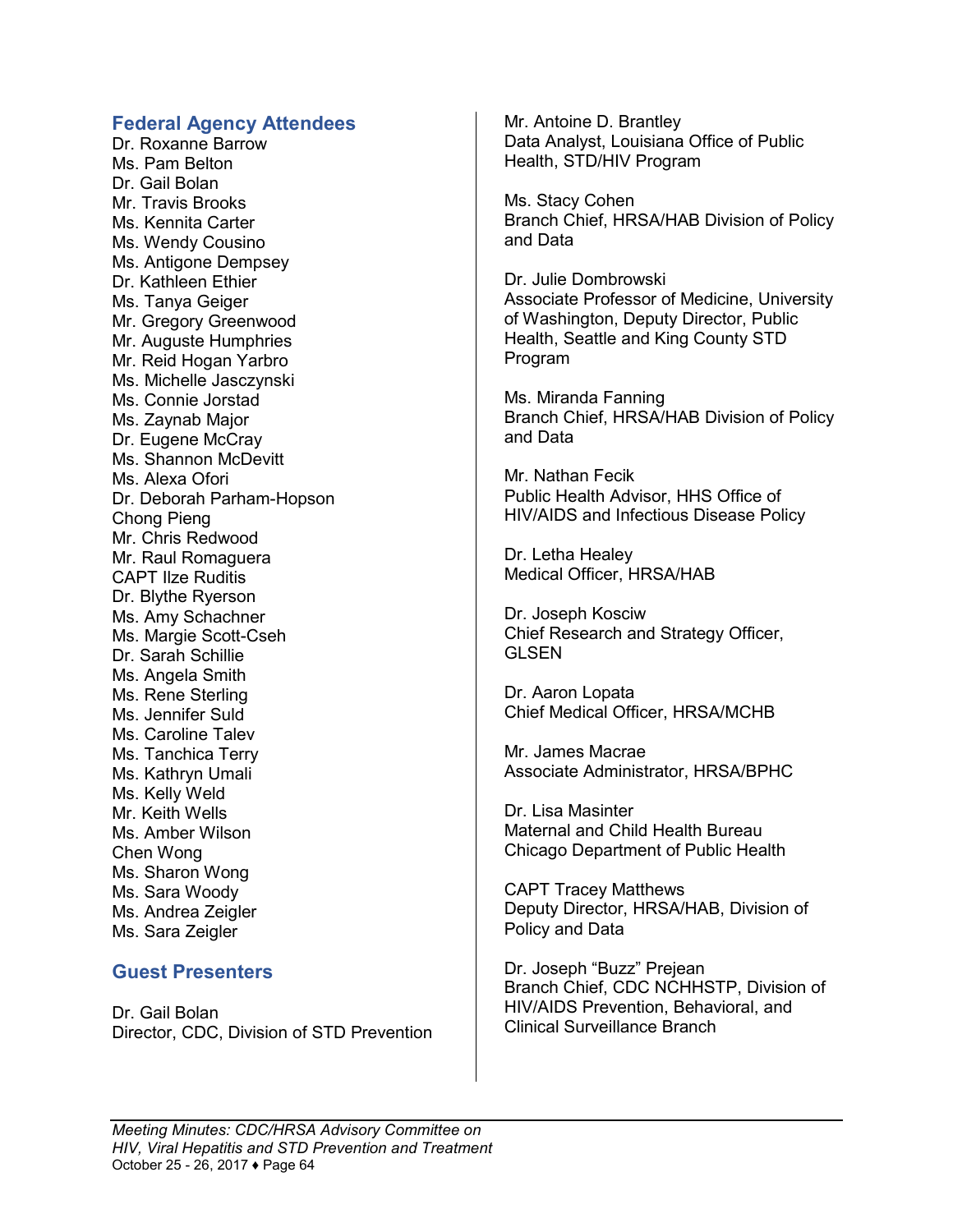### **Guest Presenters (cont.)**

Dr. Erika Samoff HIV/STD Hepatitis Surveillance Manager, Division of Public Health, Communicable Disease Branch, North Carolina Department of Health and Human Services

Dr. George Sigounas HRSA Administrator

Dr. Judith Steinberg Chief Medical Officer, HRSA/BPHC

Dr. Irina Tabidze HIV/STI Bureau, Chicago Department of Public Health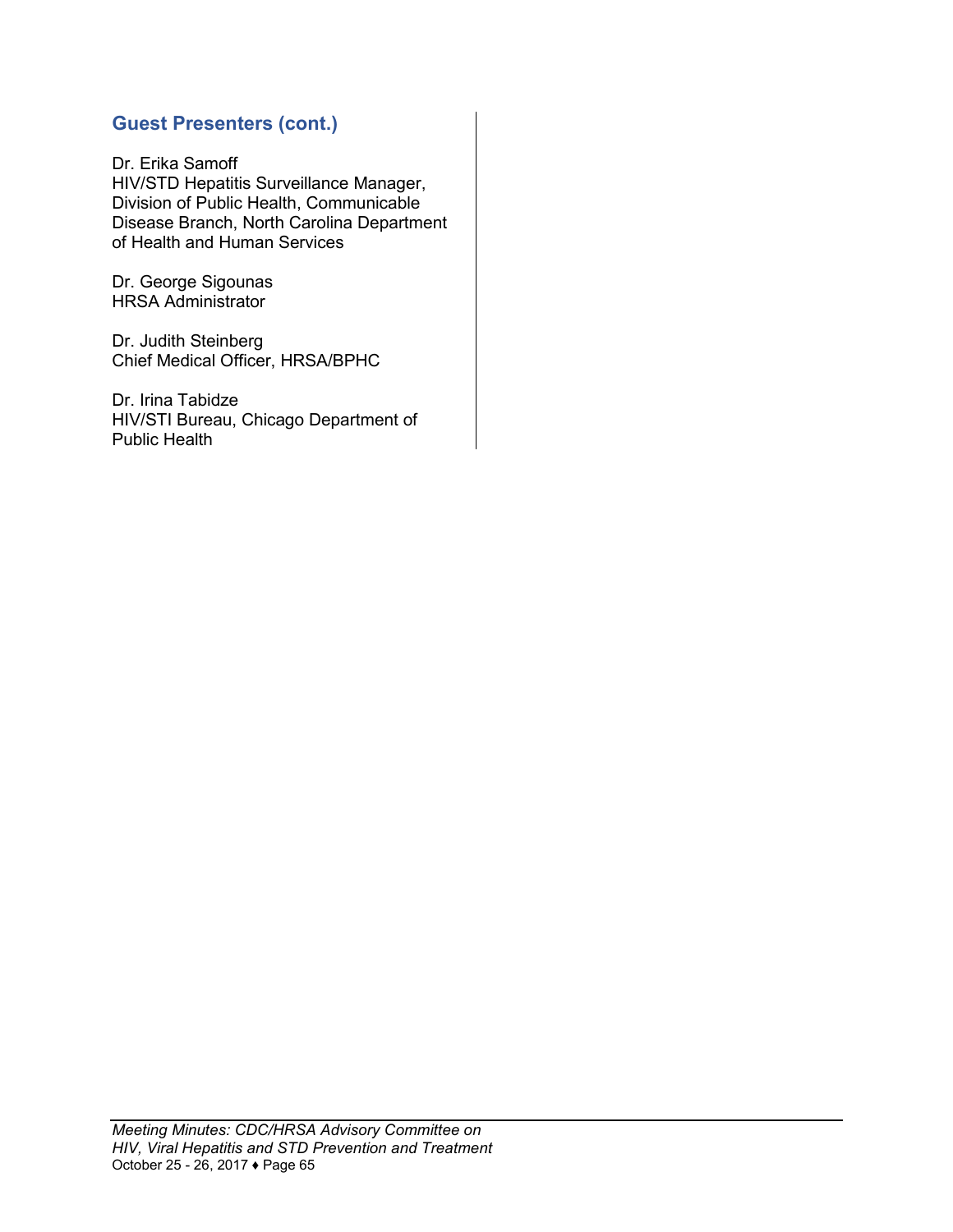



# **Attachment 3: Glossary of Acronyms**

<span id="page-65-0"></span>

| <b>ADAP</b>  | AIDS Drug Assistance Program                                |
|--------------|-------------------------------------------------------------|
| <b>ADR</b>   | <b>ADAP Data Report</b>                                     |
| <b>AETC</b>  | AIDS Education and Training Center                          |
| <b>APORS</b> | Adverse Pregnancy Outcome Reporting System                  |
| <b>ART</b>   | <b>Antiretroviral Therapy</b>                               |
| <b>BPG</b>   | Penicillin G Benzathine                                     |
| <b>BPHC</b>  | Bureau of Primary Health Care                               |
| <b>CDC</b>   | <b>Centers for Disease Control and Prevention</b>           |
| <b>CHAC</b>  | CDC/HRSA Advisory Committee on HIV, Viral Hepatitis and STD |
|              | <b>Prevention and Treatment</b>                             |
| <b>DAAs</b>  | <b>Direct Acting Antiviral Agents</b>                       |
| <b>DASH</b>  | Division of Adolescent and School Health                    |
| <b>DFO</b>   | <b>Designated Federal Officer</b>                           |
| <b>DIS</b>   | <b>Disease Intervention Specialist</b>                      |
| <b>DSTDP</b> | Division of STD Prevention                                  |
| ED           | <b>Emergency Department</b>                                 |
| <b>EHRs</b>  | <b>Electronic Health Records</b>                            |
| <b>EPT</b>   | <b>Expedited Partner Therapy</b>                            |
| <b>FACA</b>  | <b>Federal Advisory Committee Act</b>                       |
| <b>FDA</b>   | Food and Drug Administration                                |
| FY.          | <b>Fiscal Year</b>                                          |
| <b>GSA</b>   | <b>Gay Straight Alliance</b>                                |
| <b>HAB</b>   | <b>HIV/AIDS Bureau</b>                                      |
| <b>HCV</b>   | <b>Hepatitis C Virus</b>                                    |
| <b>HIV</b>   | Human Immunodeficiency Virus                                |
| <b>HIVMA</b> | <b>HIV Medicine Association</b>                             |
| <b>HHS</b>   | U.S. Department of Health and Human Services                |
| <b>HRSA</b>  | <b>Health Resources and Services Administration</b>         |
| <b>HUD</b>   | Housing and Urban Development                               |
| <b>IDSA</b>  | Infectious Disease Society of America                       |
| <b>IHS</b>   | <b>Indian Health Service</b>                                |
| <b>IPV</b>   | Intimate Partner Violence                                   |
| <b>LGBTQ</b> | Lesbian, Gay, Bisexual, Transgender, and Questioning        |
| <b>MCH</b>   | <b>Maternal and Child Health</b>                            |
| <b>MCHB</b>  | Maternal and Child Health Bureau                            |
| <b>MMP</b>   | <b>Medical Monitoring Project</b>                           |
| <b>MSM</b>   | Men Who Have Sex with Men                                   |